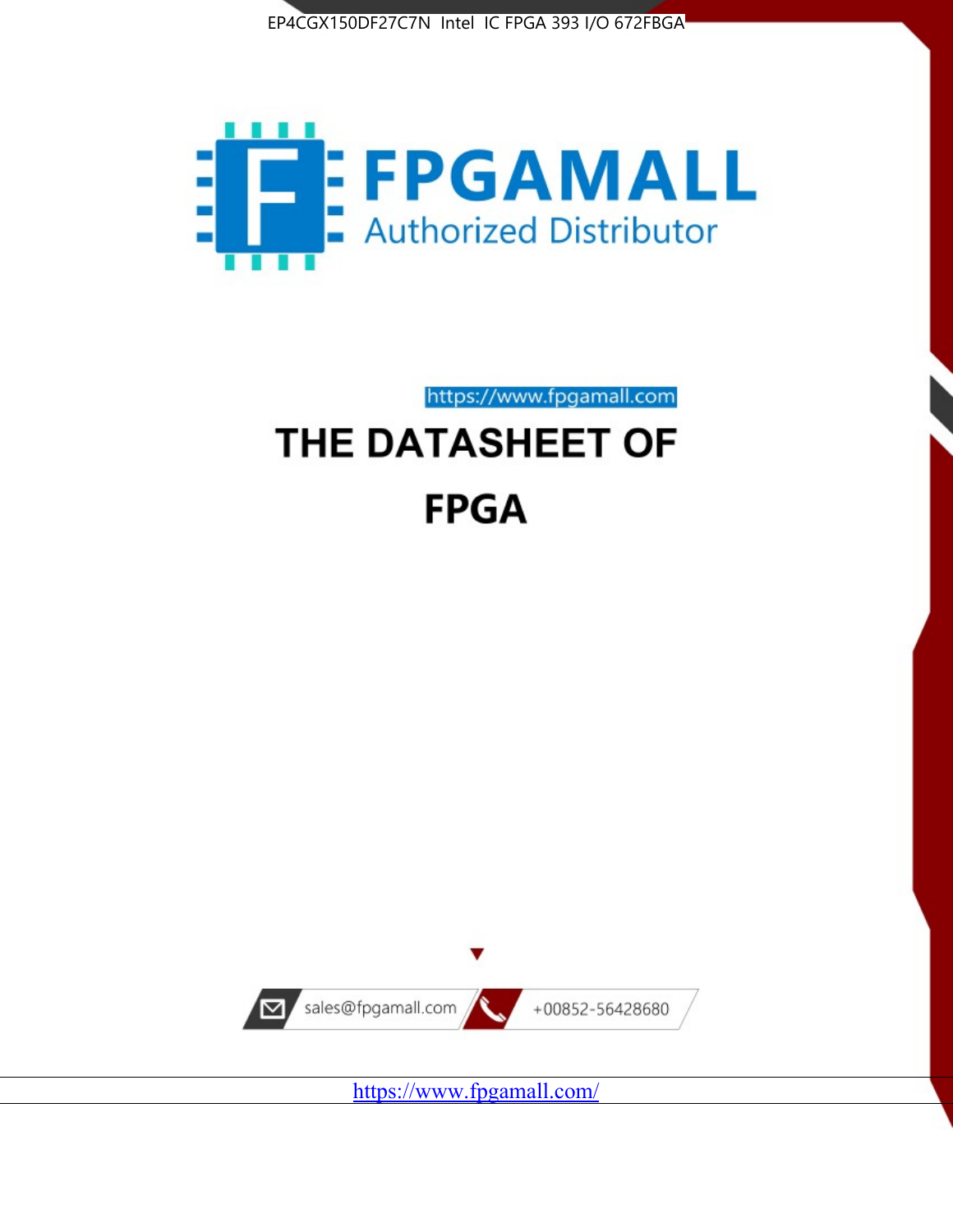

## **1. Cyclone IV Device Datasheet**

**CYIV-53001-2.0**

This chapter describes the electrical and switching characteristics for Cyclone<sup>®</sup> IV devices. Electrical characteristics include operating conditions and power consumption. Switching characteristics include transceiver specifications, core, and periphery performance. This chapter also describes I/O timing, including programmable I/O element (IOE) delay and programmable output buffer delay.

This chapter includes the following sections:

- "Operating Conditions" on page 1–1
- "Power Consumption" on page 1–16
- "Switching Characteristics" on page 1–16
- " $I/O$  Timing" on page  $1-37$
- "Glossary" on page 1–37

## **Operating Conditions**

When Cyclone IV devices are implemented in a system, they are rated according to a set of defined parameters. To maintain the highest possible performance and reliability of Cyclone IV devices, you must consider the operating requirements described in this chapter.

Cyclone IV devices are offered in commercial, industrial, extended industrial and, automotive grades. Cyclone IV E devices offer –6 (fastest), –7, –8, –8L, and –9L speed grades for commercial devices, –8L speed grades for industrial devices, and –7 speed grade for extended industrial and automotive devices. Cyclone IV GX devices offer –6 (fastest), –7, and –8 speed grades for commercial devices and –7 speed grade for industrial devices.

**For more information about the supported speed grades for respective Cyclone IV** devices, refer to the *[Cyclone IV FPGA Device Family Overview](http://www.altera.com/literature/hb/cyclone-iv/cyiv-51001.pdf)* chapter.

**1** Cyclone IV E devices are offered in core voltages of 1.0 and 1.2 V. Cyclone IV E devices with a core voltage of 1.0 V have an 'L' prefix attached to the speed grade.

In this chapter, a prefix associated with the operating temperature range is attached to the speed grades; commercial with a "C" prefix, industrial with an "I" prefix, and automotive with an "A" prefix. Therefore, commercial devices are indicated as C6, C7, C8, C8L, or C9L per respective speed grade. Industrial devices are indicated as I7, I8, or I8L. Automotive devices are indicated as A7.

@2016 Altera Corporation. All rights reserved. ALTERA, ARRIA, CYCLONE, HARDCOPY, MAX, MEGACORE, NIOS, QUARTUS and STRATIX words and logos are trademarks of Altera Corporation and registered in the U.S. Patent and Trademark



Cyclone IV Device Handbook, Volume 3 March 2016

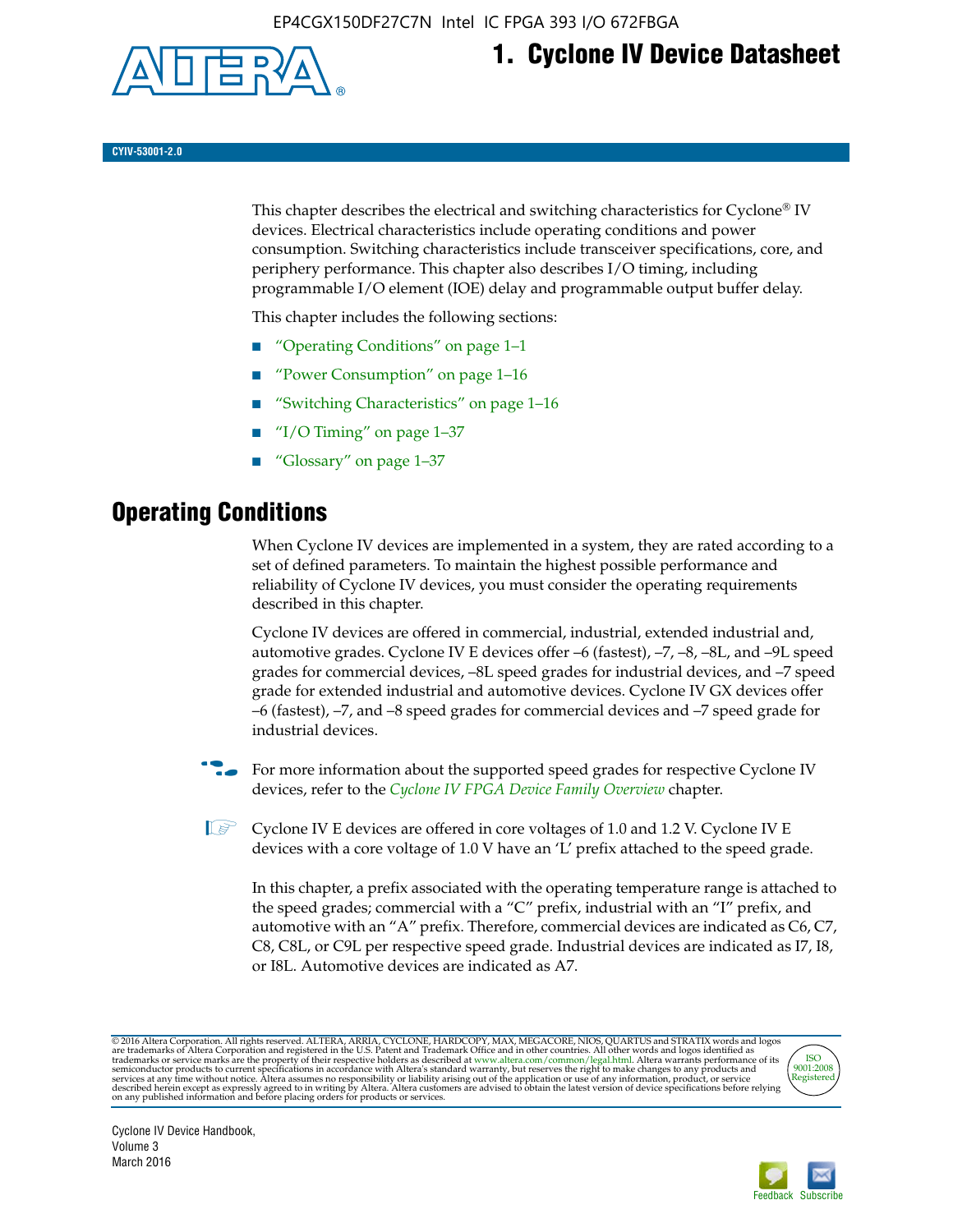**1 Cyclone IV E industrial devices I7 are offered with extended operating temperature** range.

## **Absolute Maximum Ratings**

Absolute maximum ratings define the maximum operating conditions for Cyclone IV devices. The values are based on experiments conducted with the device and theoretical modeling of breakdown and damage mechanisms. The functional operation of the device is not implied at these conditions. Table 1–1 lists the absolute maximum ratings for Cyclone IV devices.



**Conditions beyond those listed in Table 1–1 cause permanent damage to the device.** Additionally, device operation at the absolute maximum ratings for extended periods of time have adverse effects on the device.

| <b>Symbol</b>              | <b>Parameter</b>                                                                                                                | Min    | Max  | <b>Unit</b>  |
|----------------------------|---------------------------------------------------------------------------------------------------------------------------------|--------|------|--------------|
| <b>V<sub>CCINT</sub></b>   | Core voltage, PCI Express <sup>®</sup> (PCIe®) hard IP<br>block, and transceiver physical coding sublayer<br>(PCS) power supply | $-0.5$ | 1.8  | V            |
| <b>V<sub>CCA</sub></b>     | Phase-locked loop (PLL) analog power supply                                                                                     | $-0.5$ | 3.75 | $\vee$       |
| $V_{\text{CCD\_PLL}}$      | PLL digital power supply                                                                                                        | $-0.5$ | 1.8  | V            |
| $V_{\text{CGIO}}$          | I/O banks power supply                                                                                                          | $-0.5$ | 3.75 | $\vee$       |
| V <sub>CC_CLKIN</sub>      | Differential clock input pins power supply                                                                                      | $-0.5$ | 4.5  | $\vee$       |
| $V_{\text{CCH_GXB}}$       | Transceiver output buffer power supply                                                                                          | $-0.5$ | 3.75 | V            |
| $V_{\text{CCA\_GXB}}$      | Transceiver physical medium attachment (PMA)<br>and auxiliary power supply                                                      | $-0.5$ | 3.75 | $\vee$       |
| $V_{CCL_GXB}$              | Transceiver PMA and auxiliary power supply                                                                                      | $-0.5$ | 1.8  | $\mathsf{V}$ |
| $V_{1}$                    | DC input voltage                                                                                                                | $-0.5$ | 4.2  | $\vee$       |
| $I_{\text{OUT}}$           | DC output current, per pin                                                                                                      | $-25$  | 40   | mA           |
| ${\mathsf T}_{\text{STG}}$ | Storage temperature                                                                                                             | $-65$  | 150  | °C           |
| $T_{\rm J}$                | Operating junction temperature                                                                                                  | $-40$  | 125  | °C           |

**Table 1–1. Absolute Maximum Ratings for Cyclone IV Devices** *(1)*

**Note to Table 1–1:**

(1) Supply voltage specifications apply to voltage readings taken at the device pins with respect to ground, not at the power supply.

## **Maximum Allowed Overshoot or Undershoot Voltage**

During transitions, input signals may overshoot to the voltage shown in Table 1–2 and undershoot to –2.0 V for a magnitude of currents less than 100 mA and for periods shorter than 20 ns. Table 1–2 lists the maximum allowed input overshoot voltage and the duration of the overshoot voltage as a percentage over the lifetime of the device. The maximum allowed overshoot duration is specified as a percentage of high-time over the lifetime of the device.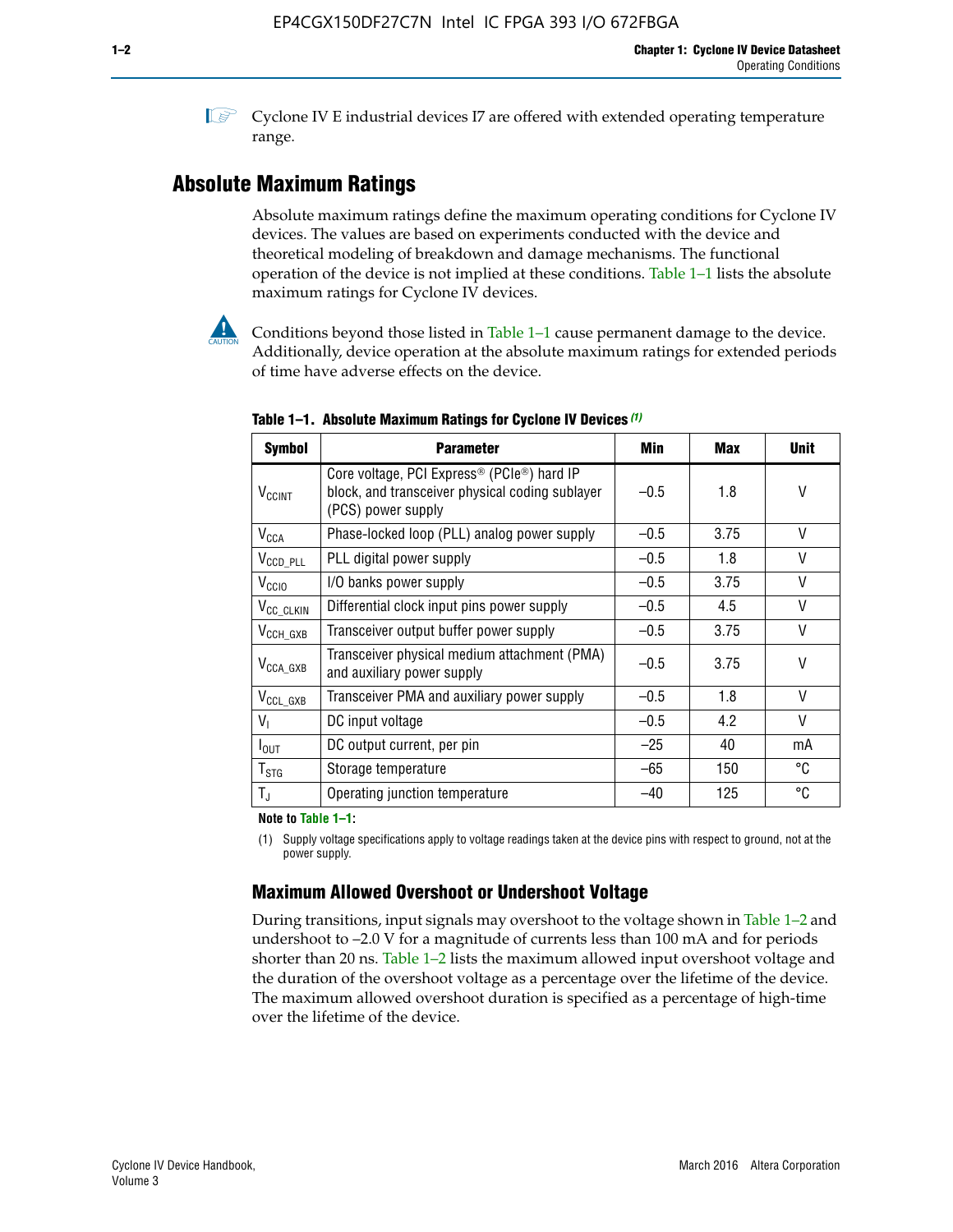$\mathbb{I}$  A DC signal is equivalent to 100% duty cycle. For example, a signal that overshoots to 4.3 V can only be at 4.3 V for 65% over the lifetime of the device; for a device lifetime of 10 years, this amounts to 65/10ths of a year.

| <b>Symbol</b> | <b>Parameter</b>    | <b>Condition (V)</b> | <b>Overshoot Duration as % of High Time</b> | <b>Unit</b>   |               |
|---------------|---------------------|----------------------|---------------------------------------------|---------------|---------------|
|               |                     | $V_1 = 4.20$         | 100                                         | $\%$          |               |
|               |                     | $V_1 = 4.25$         | 98                                          | $\%$          |               |
|               |                     | $V_1 = 4.30$         | 65                                          | $\%$          |               |
|               | AC Input<br>Voltage |                      | $V_1 = 4.35$                                | 43            | $\%$          |
| $V_i$         |                     |                      | $V_1 = 4.40$                                | 29            | $\frac{0}{0}$ |
|               |                     | $V_1 = 4.45$         | 20                                          | $\%$          |               |
|               |                     | $V_1 = 4.50$         | 13                                          | $\%$          |               |
|               |                     | $V_1 = 4.55$         | 9                                           | $\frac{0}{0}$ |               |
|               |                     | $V_1 = 4.60$         | 6                                           | $\%$          |               |

**Table 1–2. Maximum Allowed Overshoot During Transitions over a 10**-**Year Time Frame for Cyclone IV Devices**

Figure 1–1 shows the methodology to determine the overshoot duration. The overshoot voltage is shown in red and is present on the input pin of the Cyclone IV device at over 4.3 V but below 4.4 V. From Table 1–2, for an overshoot of 4.3 V, the percentage of high time for the overshoot can be as high as 65% over a 10-year period. Percentage of high time is calculated as ([delta  $T$ ]/T)  $\times$  100. This 10-year period assumes that the device is always turned on with 100% I/O toggle rate and 50% duty cycle signal. For lower I/O toggle rates and situations in which the device is in an idle state, lifetimes are increased.



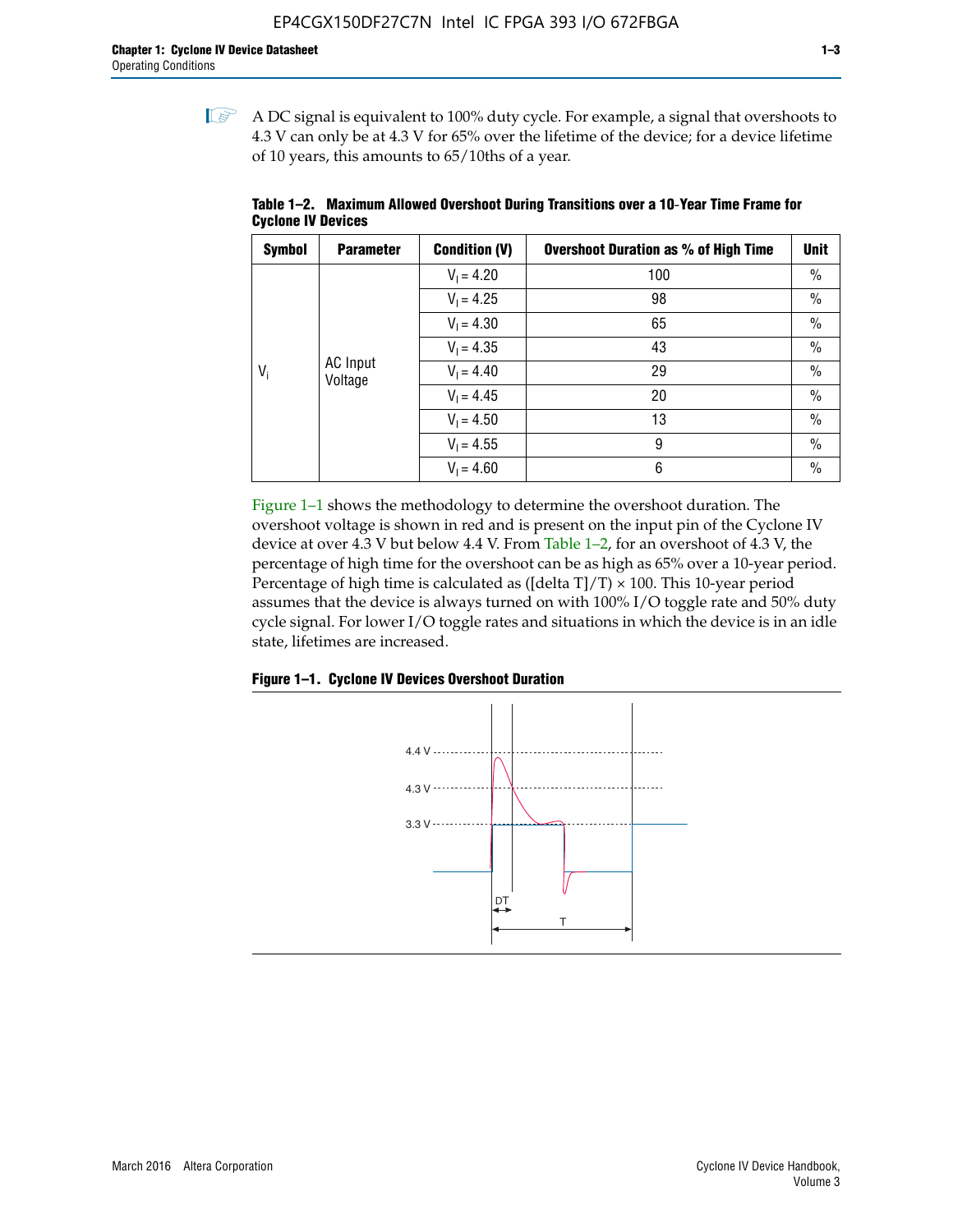## **Recommended Operating Conditions**

This section lists the functional operation limits for AC and DC parameters for Cyclone IV devices. Table 1–3 and Table 1–4 list the steady-state voltage and current values expected from Cyclone IV E and Cyclone IV GX devices. All supplies must be strictly monotonic without plateaus.

**Table 1–3. Recommended Operating Conditions for Cyclone IV E Devices** *(1)***,** *(2)* **(Part 1 of 2)**

| <b>Symbol</b>              | <b>Parameter</b>                                      | <b>Conditions</b>                        | Min                                                                                                                                                                                                                                                                                                                                                                                                                                                                                                                                                     | <b>Typ</b>               | <b>Max</b> | <b>Unit</b>  |
|----------------------------|-------------------------------------------------------|------------------------------------------|---------------------------------------------------------------------------------------------------------------------------------------------------------------------------------------------------------------------------------------------------------------------------------------------------------------------------------------------------------------------------------------------------------------------------------------------------------------------------------------------------------------------------------------------------------|--------------------------|------------|--------------|
|                            | Supply voltage for internal logic,<br>1.2-V operation |                                          | 1.15                                                                                                                                                                                                                                                                                                                                                                                                                                                                                                                                                    | 1.2                      | 1.25       | $\mathsf{V}$ |
| $V_{CClNT}$ (3)            | Supply voltage for internal logic,<br>1.0-V operation |                                          | $\mathsf{V}$<br>0.97<br>1.0<br>1.03<br>$\vee$<br>3.135<br>3.3<br>3.465<br>3<br>V<br>2.85<br>3.15<br>$\vee$<br>2.375<br>2.5<br>2.625<br>V<br>1.8<br>1.89<br>1.71<br>$\vee$<br>1.425<br>1.5<br>1.575<br>1.2<br>$\mathsf{V}$<br>1.14<br>1.26<br>$\vee$<br>2.375<br>2.5<br>2.625<br>V<br>1.15<br>1.2<br>1.25<br>$\vee$<br>0.97<br>1.0<br>1.03<br>$\mathsf{V}$<br>$-0.5$<br>3.6<br>$\overline{\phantom{0}}$<br>$\mathsf{V}$<br>$\pmb{0}$<br>$V_{\rm CClO}$<br>—<br>°C<br>$\mathbf 0$<br>85<br>°C<br>$-40$<br>100<br>°C<br>125<br>$-40$<br>°C<br>$-40$<br>125 |                          |            |              |
|                            | Supply voltage for output buffers,<br>3.3-V operation |                                          |                                                                                                                                                                                                                                                                                                                                                                                                                                                                                                                                                         |                          |            |              |
|                            | Supply voltage for output buffers,<br>3.0-V operation |                                          |                                                                                                                                                                                                                                                                                                                                                                                                                                                                                                                                                         |                          |            |              |
| $V_{\text{CC10}}$ (3), (4) | Supply voltage for output buffers,<br>2.5-V operation |                                          |                                                                                                                                                                                                                                                                                                                                                                                                                                                                                                                                                         |                          |            |              |
|                            | Supply voltage for output buffers,<br>1.8-V operation |                                          |                                                                                                                                                                                                                                                                                                                                                                                                                                                                                                                                                         |                          |            |              |
|                            | Supply voltage for output buffers,<br>1.5-V operation |                                          |                                                                                                                                                                                                                                                                                                                                                                                                                                                                                                                                                         |                          |            |              |
|                            | Supply voltage for output buffers,<br>1.2-V operation |                                          |                                                                                                                                                                                                                                                                                                                                                                                                                                                                                                                                                         |                          |            |              |
| $V_{CCA}$ (3)              | Supply (analog) voltage for PLL<br>regulator          |                                          |                                                                                                                                                                                                                                                                                                                                                                                                                                                                                                                                                         |                          |            |              |
|                            | Supply (digital) voltage for PLL,<br>1.2-V operation  |                                          |                                                                                                                                                                                                                                                                                                                                                                                                                                                                                                                                                         |                          |            |              |
| $V_{\text{CCD\_PLL}}$ (3)  | Supply (digital) voltage for PLL,<br>1.0-V operation  |                                          |                                                                                                                                                                                                                                                                                                                                                                                                                                                                                                                                                         |                          |            |              |
| V <sub>1</sub>             | Input voltage                                         |                                          |                                                                                                                                                                                                                                                                                                                                                                                                                                                                                                                                                         |                          |            |              |
| $V_0$                      | Output voltage                                        |                                          |                                                                                                                                                                                                                                                                                                                                                                                                                                                                                                                                                         |                          |            |              |
|                            |                                                       | For commercial use                       |                                                                                                                                                                                                                                                                                                                                                                                                                                                                                                                                                         |                          |            |              |
| $T_{\rm J}$                | Operating junction temperature                        | For industrial use                       |                                                                                                                                                                                                                                                                                                                                                                                                                                                                                                                                                         |                          |            |              |
|                            |                                                       | For extended temperature                 |                                                                                                                                                                                                                                                                                                                                                                                                                                                                                                                                                         |                          |            |              |
|                            |                                                       | For automotive use                       |                                                                                                                                                                                                                                                                                                                                                                                                                                                                                                                                                         |                          |            |              |
| $t_{\rm{RAMP}}$            | Power supply ramp time                                | Standard power-on reset<br>$(POR)$ $(5)$ | $50 \mu s$                                                                                                                                                                                                                                                                                                                                                                                                                                                                                                                                              |                          | 50 ms      |              |
|                            |                                                       | Fast POR (6)                             | $50 \mu s$                                                                                                                                                                                                                                                                                                                                                                                                                                                                                                                                              | $\overline{\phantom{0}}$ | 3 ms       |              |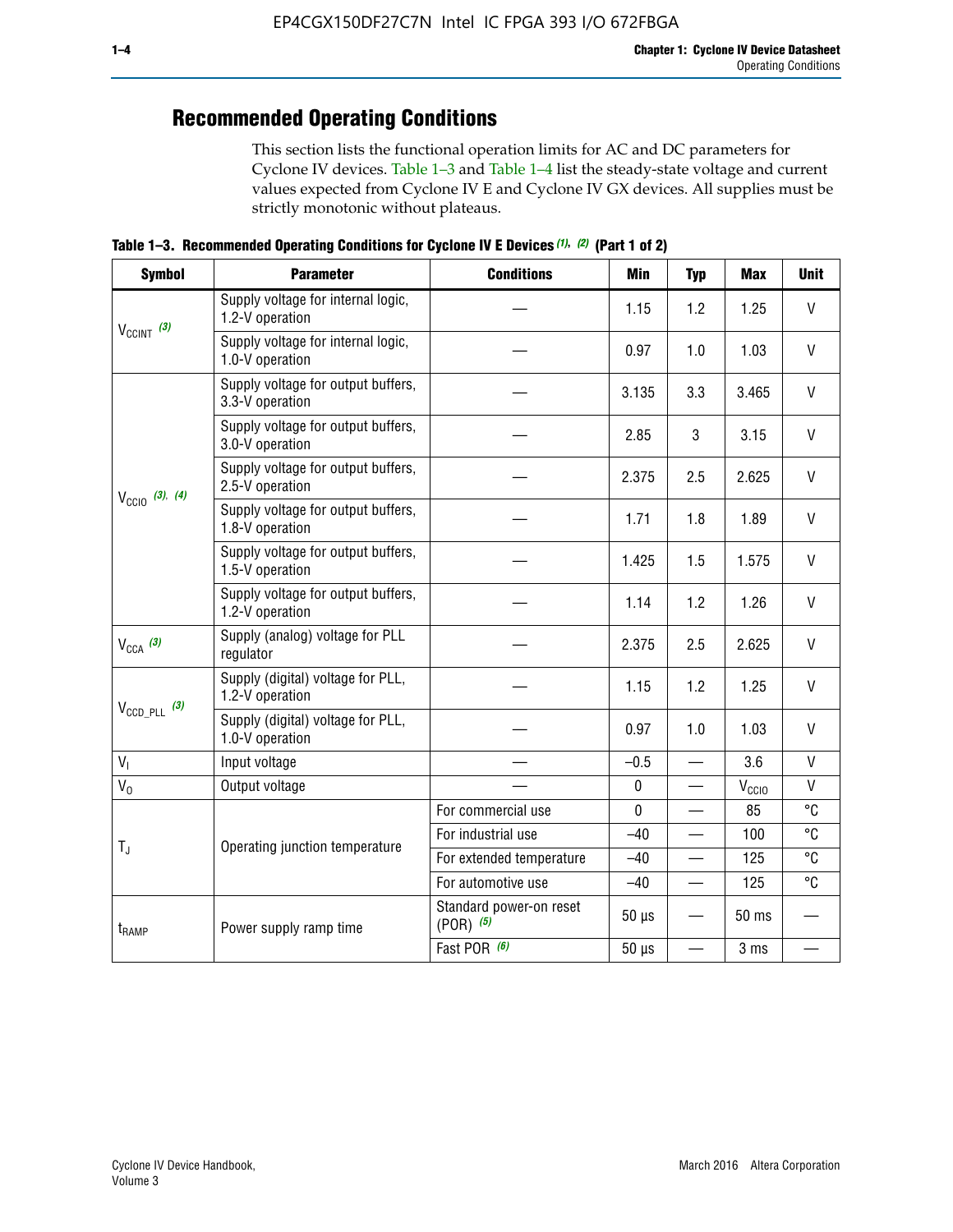|  | Table 1–3. Recommended Operating Conditions for Cyclone IV E Devices (1), (2) (Part 2 of 2) |  |  |  |
|--|---------------------------------------------------------------------------------------------|--|--|--|
|--|---------------------------------------------------------------------------------------------|--|--|--|

| Svmbol             | Parameter                                                     | Conditions | Min | Typ | <b>Max</b> | Unit |
|--------------------|---------------------------------------------------------------|------------|-----|-----|------------|------|
| <sup>I</sup> Diode | Magnitude of DC current across<br>PCI-clamp diode when enable |            |     | —   | 10         | mA   |

#### **Notes to Table 1–3:**

(1) Cyclone IV E 1.0 V core voltage devices only support C8L, C9L, and I8L speed grades. Cyclone IV E 1.2 V core voltage devices only support C6, C7, C8, I7, and A7 speed grades.

(2)  $V_{CCIO}$  for all I/O banks must be powered up during device operation. All vcca pins must be powered to 2.5 V (even when PLLs are not used) and must be powered up and powered down at the same time.

(3)  $V_{CC}$  must rise monotonically.

(4)  $V_{\text{CCIO}}$  powers all input buffers.

(5) The POR time for Standard POR ranges between 50 and 200 ms. Each individual power supply must reach the recommended operating range within 50 ms.

(6) The POR time for Fast POR ranges between 3 and 9 ms. Each individual power supply must reach the recommended operating range within 3 ms.

| <b>Symbol</b>              | <b>Parameter</b>                                                      | <b>Conditions</b> | <b>Min</b> | <b>Typ</b> | <b>Max</b> | <b>Unit</b>  |
|----------------------------|-----------------------------------------------------------------------|-------------------|------------|------------|------------|--------------|
| $V_{\text{CCINT}}$ (3)     | Core voltage, PCIe hard IP block, and<br>transceiver PCS power supply |                   | 1.16       | 1.2        | 1.24       | V            |
| $V_{CCA}$ (1), (3)         | PLL analog power supply                                               |                   | 2.375      | 2.5        | 2.625      | V            |
| $V_{\text{CCD\_PLL}}$ (2)  | PLL digital power supply                                              |                   | 1.16       | 1.2        | 1.24       | $\mathsf{V}$ |
|                            | I/O banks power supply for 3.3-V<br>operation                         |                   | 3.135      | 3.3        | 3.465      | V            |
|                            | I/O banks power supply for 3.0-V<br>operation                         |                   | 2.85       | 3          | 3.15       | V            |
| $V_{\text{CC10}}$ (3), (4) | I/O banks power supply for 2.5-V<br>operation                         |                   | 2.375      | 2.5        | 2.625      | V            |
|                            | I/O banks power supply for 1.8-V<br>operation                         |                   | 1.71       | 1.8        | 1.89       | V            |
|                            | I/O banks power supply for 1.5-V<br>operation                         |                   | 1.425      | 1.5        | 1.575      | V            |
|                            | I/O banks power supply for 1.2-V<br>operation                         |                   | 1.14       | 1.2        | 1.26       | $\mathsf{V}$ |
|                            | Differential clock input pins power<br>supply for 3.3-V operation     |                   | 3.135      | 3.3        | 3.465      | V            |
|                            | Differential clock input pins power<br>supply for 3.0-V operation     |                   | 2.85       | 3          | 3.15       | V            |
| V <sub>CC_CLKIN</sub>      | Differential clock input pins power<br>supply for 2.5-V operation     |                   | 2.375      | 2.5        | 2.625      | V            |
| (3), (5), (6)              | Differential clock input pins power<br>supply for 1.8-V operation     |                   | 1.71       | 1.8        | 1.89       | V            |
|                            | Differential clock input pins power<br>supply for 1.5-V operation     |                   | 1.425      | 1.5        | 1.575      | V            |
|                            | Differential clock input pins power<br>supply for 1.2-V operation     |                   | 1.14       | 1.2        | 1.26       | V            |
| $V_{CCH_GXB}$              | Transceiver output buffer power supply                                |                   | 2.375      | 2.5        | 2.625      | $\mathsf{V}$ |

#### **Table 1–4. Recommended Operating Conditions for Cyclone IV GX Devices (Part 1 of 2)**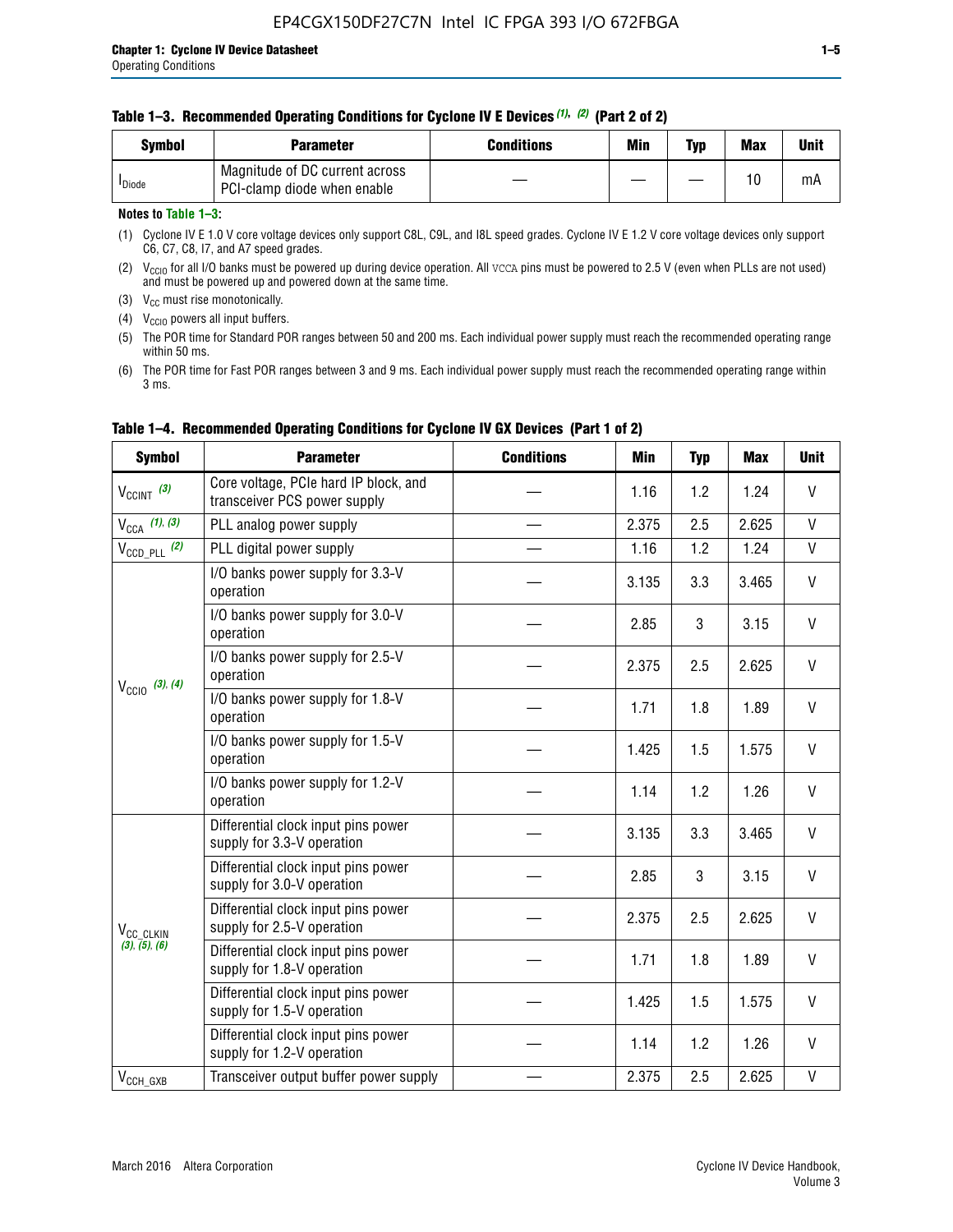| <b>Symbol</b>         | <b>Parameter</b>                                               | <b>Conditions</b>                        | Min          | <b>Typ</b> | <b>Max</b>        | <b>Unit</b> |
|-----------------------|----------------------------------------------------------------|------------------------------------------|--------------|------------|-------------------|-------------|
| $V_{\text{CCA\_GXB}}$ | Transceiver PMA and auxiliary power<br>supply                  |                                          | 2.375        | 2.5        | 2.625             | V           |
| $V_{CCL_GXB}$         | Transceiver PMA and auxiliary power<br>supply                  |                                          | 1.16         | 1.2        | 1.24              |             |
| $V_1$                 | DC input voltage                                               |                                          | $-0.5$       |            | 3.6               | $\vee$      |
| $V_0$                 | DC output voltage                                              |                                          | 0            |            | V <sub>CCIO</sub> | V           |
|                       | Operating junction temperature                                 | For commercial use                       | $\mathbf{0}$ |            | 85                | °C          |
| T,                    |                                                                | For industrial use                       | $-40$        |            | 100               | °C          |
| t <sub>RAMP</sub>     | Power supply ramp time                                         | Standard power-on reset<br>$(POR)$ $(7)$ | $50 \mu s$   |            | $50$ ms           |             |
|                       |                                                                | Fast POR (8)                             | $50 \mu s$   |            | 3 <sub>ms</sub>   |             |
| <b>I</b> Diode        | Magnitude of DC current across<br>PCI-clamp diode when enabled |                                          |              |            | 10                | mA          |

**Table 1–4. Recommended Operating Conditions for Cyclone IV GX Devices (Part 2 of 2)**

**Notes to Table 1–4:**

- (1) All VCCA pins must be powered to 2.5 V (even when PLLs are not used) and must be powered up and powered down at the same time.
- (2) You must connect  $V_{CCD-PLL}$  to  $V_{CCINT}$  through a decoupling capacitor and ferrite bead.
- (3) Power supplies must rise monotonically.
- (4)  $V_{\text{CCIO}}$  for all I/O banks must be powered up during device operation. Configurations pins are powered up by V<sub>CCIO</sub> of I/O Banks 3, 8, and 9 where I/O Banks 3 and 9 only support V<sub>CCIO</sub> of 1.5, 1.8, 2.5, 3.0, and 3.3 V. For fast passive parallel (FPP) configuration mode, the V<sub>CCIO</sub> level of I/O<br>Bank 8 must be powered up to 1.5, 1.8, 2.5, 3.0, and 3.3 V.
- (5) You must set  $V_{CC_CCLKIN}$  to 2.5 V if you use CLKIN as a high-speed serial interface (HSSI) refclk or as a DIFFCLK input.
- (6) The CLKIN pins in I/O Banks 3B and 8B can support single-ended I/O standard when the pins are used to clock left PLLs in non-transceiver applications.
- (7) The POR time for Standard POR ranges between 50 and 200 ms.  $V_{\text{CCIA}}$ ,  $V_{\text{CCIA}}$ , and  $V_{\text{CCIO}}$  of I/O Banks 3, 8, and 9 must reach the recommended operating range within 50 ms.
- (8) The POR time for Fast POR ranges between 3 and 9 ms.  $V_{\text{CCH},T}$ ,  $V_{\text{CCA}}$ , and  $V_{\text{CCI}}$  of I/O Banks 3, 8, and 9 must reach the recommended operating range within 3 ms.

## **ESD Performance**

This section lists the electrostatic discharge (ESD) voltages using the human body model (HBM) and charged device model (CDM) for Cyclone IV devices general purpose I/Os (GPIOs) and high-speed serial interface (HSSI) I/Os. Table 1–5 lists the ESD for Cyclone IV devices GPIOs and HSSI I/Os.

|  |  |  | Table 1–5. ESD for Cyclone IV Devices GPIOs and HSSI I/Os |  |  |
|--|--|--|-----------------------------------------------------------|--|--|
|  |  |  |                                                           |  |  |

| <b>Symbol</b>  | <b>Parameter</b>                      | <b>Passing Voltage</b> | <b>Unit</b> |
|----------------|---------------------------------------|------------------------|-------------|
|                | ESD voltage using the HBM (GPIOs) (1) | ± 2000                 |             |
| <b>VESDHBM</b> | ESD using the HBM (HSSI I/Os) (2)     | ± 1000                 |             |
|                | ESD using the CDM (GPIOs)             | ± 500                  |             |
| <b>VESDCDM</b> | ESD using the CDM (HSSI I/Os) (2)     | ± 250                  |             |

#### **Notes to Table 1–5:**

(1) The passing voltage for EP4CGX15 and EP4CGX30 row I/Os is ±1000V.

(2) This value is applicable only to Cyclone IV GX devices.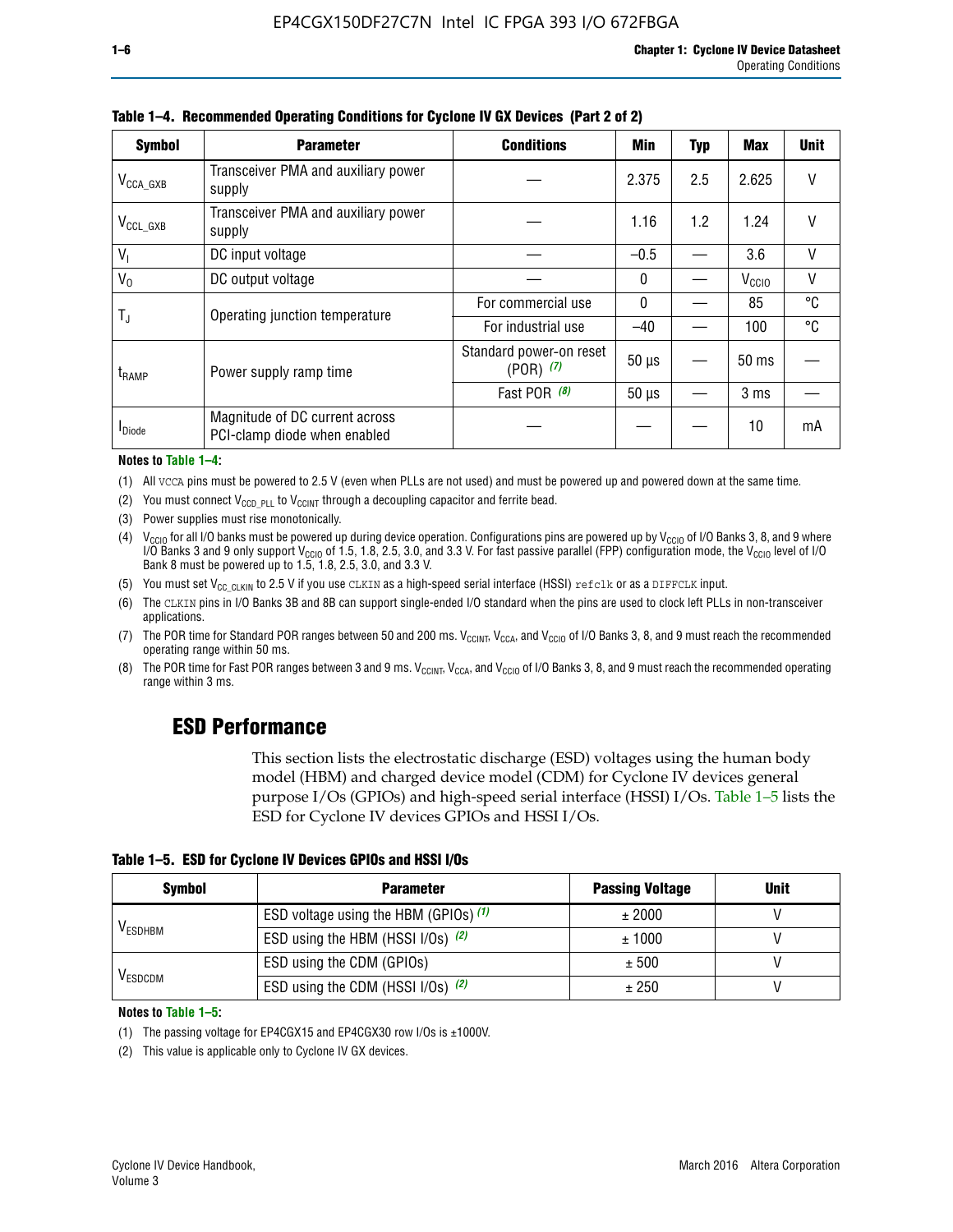## **DC Characteristics**

This section lists the I/O leakage current, pin capacitance, on-chip termination (OCT) tolerance, and bus hold specifications for Cyclone IV devices.

## **Supply Current**

The device supply current requirement is the minimum current drawn from the power supply pins that can be used as a reference for power size planning. Use the Excel-based early power estimator (EPE) to get the supply current estimates for your design because these currents vary greatly with the resources used. Table 1–6 lists the I/O pin leakage current for Cyclone IV devices.

**Table 1–6. I/O Pin Leakage Current for Cyclone IV Devices** *(1)***,** *(2)*

| <b>Symbol</b> | <b>Parameter</b>                     | <b>Conditions</b>                     | <b>Device</b> | Min   | Typ | <b>Max</b> | <b>Unit</b> |
|---------------|--------------------------------------|---------------------------------------|---------------|-------|-----|------------|-------------|
| -lı           | Input pin leakage current            | $V_1 = 0$ V to $V_{\text{CCIOMAX}}$   |               | $-10$ |     | 10         | μA          |
| $I_{0Z}$      | Tristated I/O pin leakage<br>current | $V_0 = 0 V$ to $V_{\text{CCIOMAX}}$ I |               | $-10$ |     | 10         | μA          |

**Notes to Table 1–6:**

(1) This value is specified for normal device operation. The value varies during device power-up. This applies for all V<sub>CCIO</sub> settings (3.3, 3.0, 2.5, 1.8, 1.5, and 1.2 V).

(2) The 10 µA I/O leakage current limit is applicable when the internal clamping diode is off. A higher current can be observed when the diode is on.

### **Bus Hold**

The bus hold retains the last valid logic state after the source driving it either enters the high impedance state or is removed. Each I/O pin has an option to enable bus hold in user mode. Bus hold is always disabled in configuration mode.

Table 1–7 lists bus hold specifications for Cyclone IV devices.

|                                                   |                                  | $V_{CCIO} (V)$ |            |       |            |            |            |            |            |       |            |       |            |             |
|---------------------------------------------------|----------------------------------|----------------|------------|-------|------------|------------|------------|------------|------------|-------|------------|-------|------------|-------------|
| <b>Parameter</b>                                  | <b>Condition</b>                 |                | $1.2$      |       | 1.5        |            | 1.8        |            | 2.5        |       | 3.0        |       | 3.3        | <b>Unit</b> |
|                                                   |                                  | <b>Min</b>     | <b>Max</b> | Min   | <b>Max</b> | <b>Min</b> | <b>Max</b> | <b>Min</b> | <b>Max</b> | Min   | <b>Max</b> | Min   | <b>Max</b> |             |
| <b>Bus hold</b><br>low,<br>sustaining<br>current  | $V_{IN}$ > $V_{IL}$<br>(maximum) | 8              |            | 12    |            | 30         |            | 50         |            | 70    |            | 70    |            | μA          |
| <b>Bus hold</b><br>high,<br>sustaining<br>current | $V_{IN}$ < $V_{IL}$<br>(minimum) | $-8$           |            | $-12$ |            | $-30$      |            | $-50$      |            | $-70$ |            | $-70$ |            | μA          |
| <b>Bus hold</b><br>low,<br>overdrive<br>current   | $0 V < V_{IN} < V_{CG10}$        |                | 125        |       | 175        |            | 200        |            | 300        |       | 500        |       | 500        | μA          |
| <b>Bus hold</b><br>high,<br>overdrive<br>current  | $0 V < V_{IN} < V_{CG10}$        |                | $-125$     |       | $-175$     |            | $-200$     |            | $-300$     |       | $-500$     |       | $-500$     | μA          |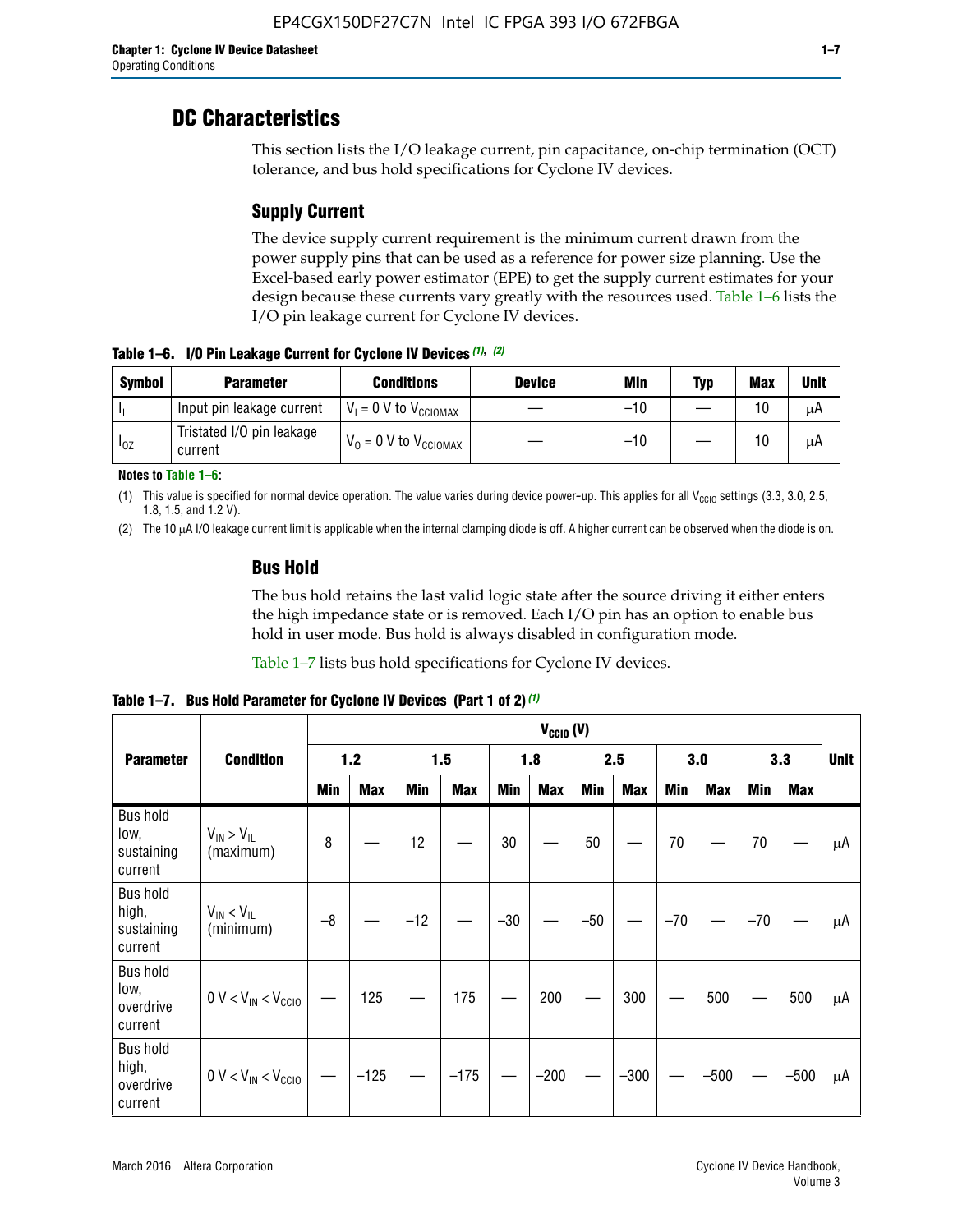|                        | <b>Condition</b> |            | $V_{CGI0} (V)$ |            |            |            |            |     |            |            |            |     |     |             |
|------------------------|------------------|------------|----------------|------------|------------|------------|------------|-----|------------|------------|------------|-----|-----|-------------|
| <b>Parameter</b>       |                  | 1.2        |                | 1.5        |            | 1.8        |            | 2.5 |            | 3.0        |            | 3.3 |     | <b>Unit</b> |
|                        |                  | <b>Min</b> | <b>Max</b>     | <b>Min</b> | <b>Max</b> | <b>Min</b> | <b>Max</b> | Min | <b>Max</b> | <b>Min</b> | <b>Max</b> | Min | Max |             |
| Bus hold trip<br>point |                  | 0.3        | 0.9            | 0.375      | 1.125      | 0.68       | 1.07       | 0.7 | 1.7        | 0.8        |            | 0.8 |     |             |

**Table 1–7. Bus Hold Parameter for Cyclone IV Devices (Part 2 of 2)** *(1)*

**Note to Table 1–7:**

(1) Bus hold trip points are based on the calculated input voltages from the JEDEC standard.

### **OCT Specifications**

Table 1–8 lists the variation of OCT without calibration across process, temperature, and voltage (PVT).

**Table 1–8. Series OCT Without Calibration Specifications for Cyclone IV Devices**

|                                   |                      | <b>Resistance Tolerance</b> |                                                                             |               |
|-----------------------------------|----------------------|-----------------------------|-----------------------------------------------------------------------------|---------------|
| <b>Description</b>                | $V_{\text{CCIO}}(V)$ | <b>Commercial Maximum</b>   | <b>Industrial, Extended</b><br>industrial, and<br><b>Automotive Maximum</b> | <b>Unit</b>   |
|                                   | 3.0                  | ±30                         | ±40                                                                         | $\%$          |
|                                   | 2.5                  | ±30                         | ±40                                                                         | $\frac{0}{0}$ |
| Series OCT without<br>calibration | 1.8                  | ±40                         | ±50                                                                         | $\frac{0}{0}$ |
|                                   | 1.5                  | ±50                         | ±50                                                                         | $\frac{0}{0}$ |
|                                   | 1.2                  | ±50                         | ±50                                                                         | $\frac{0}{0}$ |

OCT calibration is automatically performed at device power-up for OCT-enabled I/Os.

Table 1–9 lists the OCT calibration accuracy at device power-up.

|  | Table 1–9.  Series OCT with Calibration at Device Power-Up Specifications for Cyclone IV Devices |  |  |  |
|--|--------------------------------------------------------------------------------------------------|--|--|--|
|--|--------------------------------------------------------------------------------------------------|--|--|--|

|                       |                | <b>Calibration Accuracy</b> |                                                                             |               |  |
|-----------------------|----------------|-----------------------------|-----------------------------------------------------------------------------|---------------|--|
| <b>Description</b>    | $V_{CGI0} (V)$ | <b>Commercial Maximum</b>   | <b>Industrial, Extended</b><br>industrial, and<br><b>Automotive Maximum</b> | Unit          |  |
|                       | 3.0            | ±10                         | ±10                                                                         | $\%$          |  |
| Series OCT with       | 2.5            | ±10                         | ±10                                                                         | $\%$          |  |
| calibration at device | 1.8            | ±10                         | ±10                                                                         | $\frac{0}{0}$ |  |
| power-up              | 1.5            | ±10                         | ±10                                                                         | $\frac{0}{0}$ |  |
|                       | 1.2            | ±10                         | ±10                                                                         | $\frac{0}{0}$ |  |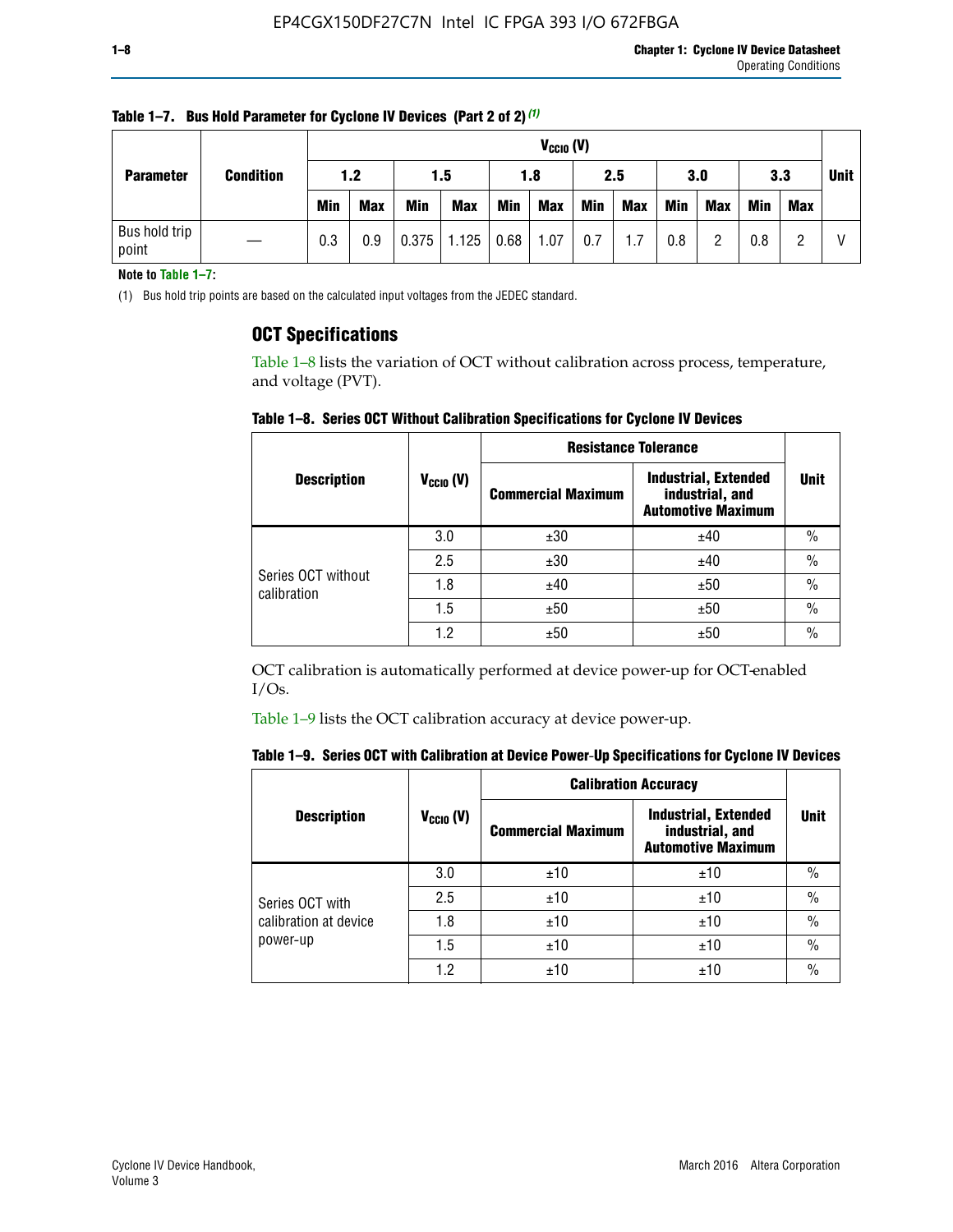The OCT resistance may vary with the variation of temperature and voltage after calibration at device power-up. Use Table 1–10 and Equation 1–1 to determine the final OCT resistance considering the variations after calibration at device power-up. Table 1–10 lists the change percentage of the OCT resistance with voltage and temperature.

**Table 1–10. OCT Variation After Calibration at Device Power**-**Up for Cyclone IV Devices**

| <b>Nominal Voltage</b> | dR/dT (%/°C) | $dR/dV$ (%/mV) |
|------------------------|--------------|----------------|
| 3.0                    | 0.262        | $-0.026$       |
| 2.5                    | 0.234        | $-0.039$       |
| 1.8                    | 0.219        | $-0.086$       |
| 1.5                    | 0.199        | $-0.136$       |
| 1.2                    | 0.161        | $-0.288$       |

#### **Equation 1–1. Final OCT Resistance** *(1)***,** *(2)***,** *(3)***,** *(4)***,** *(5)***,** *(6)*

 $\Delta R_V = (V_2 - V_1) \times 1000 \times dR/dV$  ––––––––––––(7)  $\Delta R_T = (T_2 - T_1) \times dR/dT$  ––––––– (8) For  $\Delta R_x < 0$ ; MF<sub>x</sub> = 1/ ( $|\Delta R_x|/100 + 1$ ) –––––– (9) For  $\Delta R_x > 0$ ;  $\text{MF}_x = \Delta R_x / 100 + 1$  ——– (10)  $MF = MF_V \times MF_T$  –––––––––––(11) Rfinal = Rinitial × MF ––––– *(12)*

#### **Notes to Equation 1–1:**

- (1)  $T_2$  is the final temperature.
- (2)  $T_1$  is the initial temperature.
- (3) MF is multiplication factor.
- (4)  $R<sub>final</sub>$  is final resistance.
- (5) Rinitial is initial resistance.
- (6) Subscript x refers to both  $\sqrt{v}$  and  $\sqrt{v}$ .
- (7)  $\Delta R_V$  is a variation of resistance with voltage.
- (8)  $\Delta R_T$  is a variation of resistance with temperature.
- (9) dR/dT is the change percentage of resistance with temperature after calibration at device power-up.
- (10) dR/dV is the change percentage of resistance with voltage after calibration at device power-up.

(11)  $V_2$  is final voltage.

(12)  $V_1$  is the initial voltage.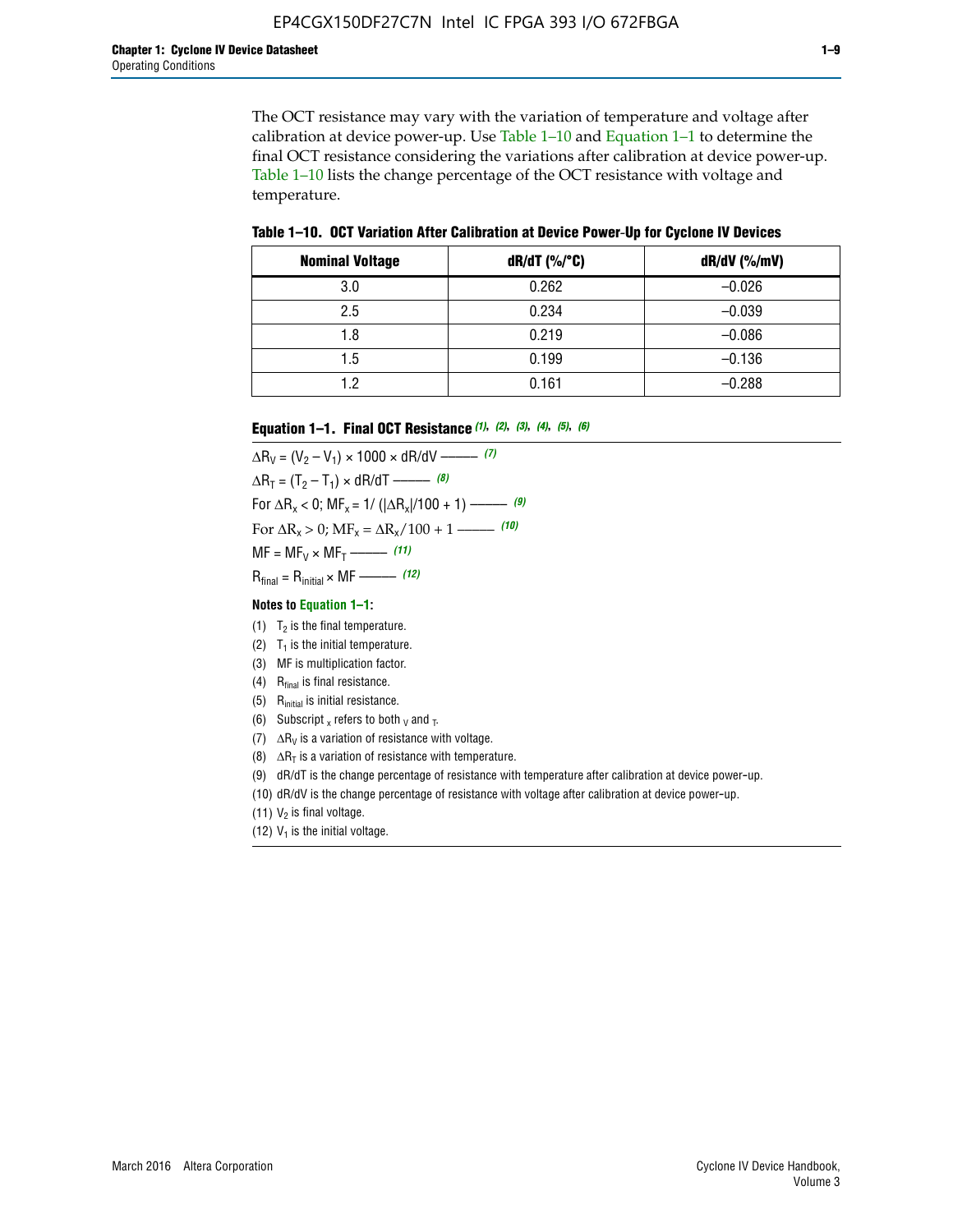Example 1-1 shows how to calculate the change of  $50$ - $\Omega$  I/O impedance from 25°C at 3.0 V to 85°C at 3.15 V.

#### **Example 1–1. Impedance Change**

 $\Delta R_V = (3.15 - 3) \times 1000 \times -0.026 = -3.83$  $\Delta R_T = (85 - 25) \times 0.262 = 15.72$ Because  $\Delta R_V$  is negative,  $MF_V = 1 / (3.83/100 + 1) = 0.963$ Because  $\Delta R_T$  is positive,  $MF_T = 15.72/100 + 1 = 1.157$  $MF = 0.963 \times 1.157 = 1.114$  $R_{final} = 50 \times 1.114 = 55.71 \Omega$ 

### **Pin Capacitance**

Table 1–11 lists the pin capacitance for Cyclone IV devices.

**Table 1–11. Pin Capacitance for Cyclone IV Devices** *(1)*

| Symbol              | <b>Parameter</b>                                                                                           | Typical-<br><b>Quad Flat</b><br><b>Pack</b><br>(QFP) | Typical-<br><b>Quad Flat</b><br><b>No Leads</b><br>(QFN) | Typical-<br><b>Ball-Grid</b><br><b>Array</b><br>(BGA) | <b>Unit</b> |
|---------------------|------------------------------------------------------------------------------------------------------------|------------------------------------------------------|----------------------------------------------------------|-------------------------------------------------------|-------------|
| C <sub>IOTB</sub>   | Input capacitance on top and bottom I/O pins                                                               |                                                      |                                                          | 6                                                     | рF          |
| $C_{IOLR}$          | Input capacitance on right I/O pins                                                                        |                                                      |                                                          | 5                                                     | рF          |
| $C_{LVDSLR}$        | Input capacitance on right I/O pins with dedicated LVDS output                                             | 8                                                    | 8                                                        |                                                       | рF          |
| $C_{VREFLR}$<br>(2) | Input capacitance on right dual-purpose VREF pin when used as<br>$V_{BFE}$ or user I/O pin                 | 21                                                   | 21                                                       | 21                                                    | pF          |
| $C_{VREFTB}$<br>(2) | Input capacitance on top and bottom dual-purpose VREF pin when<br>used as $V_{\text{RFF}}$ or user I/O pin | 23(3)                                                | 23                                                       | 23                                                    | pF          |
| $C_{CLKTB}$         | Input capacitance on top and bottom dedicated clock input pins                                             | 7                                                    | 7                                                        | 6                                                     | pF          |
| $C_{CLKLR}$         | Input capacitance on right dedicated clock input pins                                                      | 6                                                    | 6                                                        | 5                                                     | рF          |

#### **Notes to Table 1–11:**

(1) The pin capacitance applies to FBGA, UBGA, and MBGA packages.

(2) When you use the VREF pin as a regular input or output, you can expect a reduced performance of toggle rate and  $t_{\rm CO}$  because of higher pin capacitance.

(3) CVREFTB for the EP4CE22 device is 30 pF.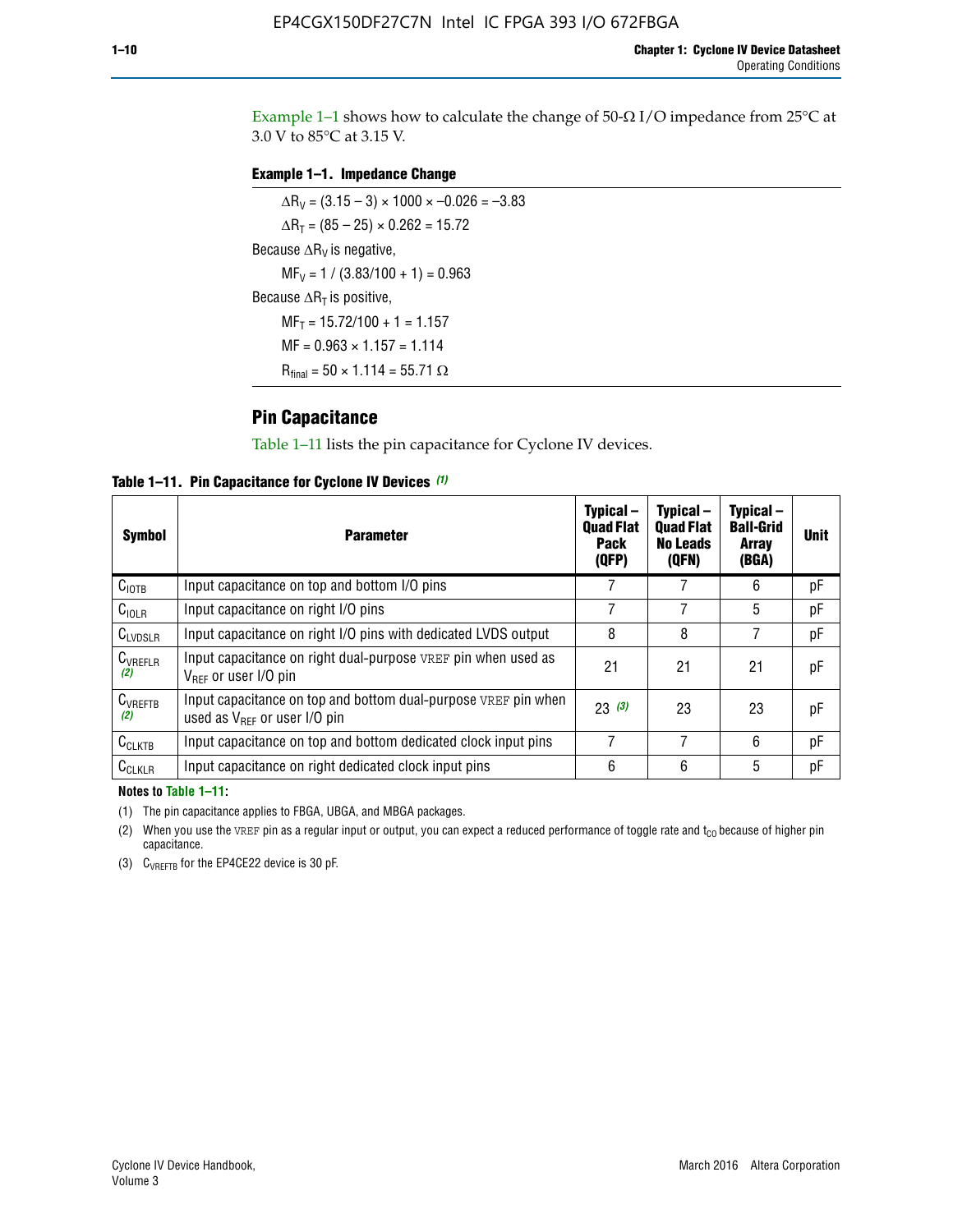### **Internal Weak Pull-Up and Weak Pull-Down Resistor**

Table 1–12 lists the weak pull-up and pull-down resistor values for Cyclone IV devices.

**Table 1–12. Internal Weak Pull**-**Up and Weak Pull**-**Down Resistor Values for Cyclone IV Devices** *(1)*

| <b>Symbol</b> | <b>Parameter</b>                                                                                                   | <b>Conditions</b>                                  | Min | <b>Typ</b> | <b>Max</b> | <b>Unit</b> |
|---------------|--------------------------------------------------------------------------------------------------------------------|----------------------------------------------------|-----|------------|------------|-------------|
|               |                                                                                                                    | $V_{\text{CC10}} = 3.3 \text{ V} \pm 5\%$ (2), (3) | 7   | 25         | 41         | $k\Omega$   |
|               | Value of the I/O pin pull-up resistor                                                                              | $V_{\text{CC10}} = 3.0 \text{ V} \pm 5\%$ (2), (3) | 7   | 28         | 47         | kΩ          |
|               | before and during configuration, as<br>well as user mode if you enable the<br>programmable pull-up resistor option | $V_{\text{CC10}} = 2.5 V \pm 5\%$ (2), (3)         | 8   | 35         | 61         | kΩ          |
| $R_{PU}$      |                                                                                                                    | $V_{\text{CGI0}} = 1.8 V \pm 5\%$ (2), (3)         | 10  | 57         | 108        | $k\Omega$   |
|               |                                                                                                                    | $V_{\text{CC10}} = 1.5 V \pm 5\%$ (2), (3)         | 13  | 82         | 163        | $k\Omega$   |
|               |                                                                                                                    | $V_{\text{CC10}} = 1.2 V \pm 5\%$ (2), (3)         | 19  | 143        | 351        | kΩ          |
|               |                                                                                                                    | $V_{\text{CC10}} = 3.3 V \pm 5\%$ (4)              | 6   | 19         | 30         | kΩ          |
|               |                                                                                                                    | $V_{\text{CC10}} = 3.0 V \pm 5\%$ (4)              | 6   | 22         | 36         | $k\Omega$   |
| $R_{PD}$      | Value of the I/O pin pull-down resistor<br>before and during configuration                                         | $V_{\text{CC10}} = 2.5 V \pm 5\%$ (4)              | 6   | 25         | 43         | kΩ          |
|               |                                                                                                                    | $V_{\text{CC10}} = 1.8 V \pm 5\%$ (4)              | 7   | 35         | 71         | $k\Omega$   |
|               |                                                                                                                    | $V_{\text{CC10}} = 1.5 V \pm 5\%$ (4)              | 8   | 50         | 112        | kΩ          |

#### **Notes to Table 1–12:**

- (1) All I/O pins have an option to enable weak pull-up except the configuration, test, and JTAG pins. The weak pull-down feature is only available for JTAG TCK.
- (2) Pin pull-up resistance values may be lower if an external source drives the pin higher than  $V_{\text{CCIO}}$ .
- (3)  $R_{PU} = (V_{CC10} V_1)/I_{R_PU}$ Minimum condition: –40°C; V<sub>CCIO</sub> = V<sub>CC</sub> + 5%, V<sub>I</sub> = V<sub>CC</sub> + 5% – 50 mV; Typical condition: 25°C; V<sub>CCIO</sub> = V<sub>CC</sub>, V<sub>I</sub> = 0 V; Maximum condition: 100°C;  $V_{\text{CCIO}} = V_{\text{CC}} - 5\%$ ,  $V_1 = 0$  V; in which V<sub>I</sub> refers to the input voltage at the I/O pin.
- (4)  $R_{PD} = V_I/I_{R_PD}$ Minimum condition:  $-40^{\circ}$ C; V<sub>CCIO</sub> = V<sub>CC</sub> + 5%, V<sub>I</sub> = 50 mV; Typical condition: 25°C;  $V_{\text{CCIO}} = V_{\text{CC}}$ ,  $V_{\text{I}} = V_{\text{CC}} - 5\%$ ; Maximum condition: 100°C; V<sub>CClO</sub> = V<sub>CC</sub> – 5%, V<sub>I</sub> = V<sub>CC</sub> – 5%; in which V<sub>I</sub> refers to the input voltage at the I/O pin.

#### **Hot-Socketing**

Table 1–13 lists the hot-socketing specifications for Cyclone IV devices.

**Table 1–13. Hot**-**Socketing Specifications for Cyclone IV Devices**

| <b>Symbol</b> | <b>Maximum</b>                    |             |
|---------------|-----------------------------------|-------------|
| $I$ IOPIN(DC) | DC current per I/O pin            | $300 \mu A$ |
| $I$ IOPIN(AC) | AC current per I/O pin            | 8 mA $(1)$  |
| IXCVRTX(DC)   | DC current per transceiver TX pin | 100 mA      |
| IXCVRRX(DC)   | DC current per transceiver RX pin | 50 mA       |

**Note to Table 1–13:**

(1) The I/O ramp rate is 10 ns or more. For ramp rates faster than 10 ns, |IIOPIN| = C dv/dt, in which C is the I/O pin capacitance and dv/dt is the slew rate.

 $\mathbb{I} \rightarrow \mathbb{I}$  During hot-socketing, the I/O pin capacitance is less than 15 pF and the clock pin capacitance is less than 20 pF.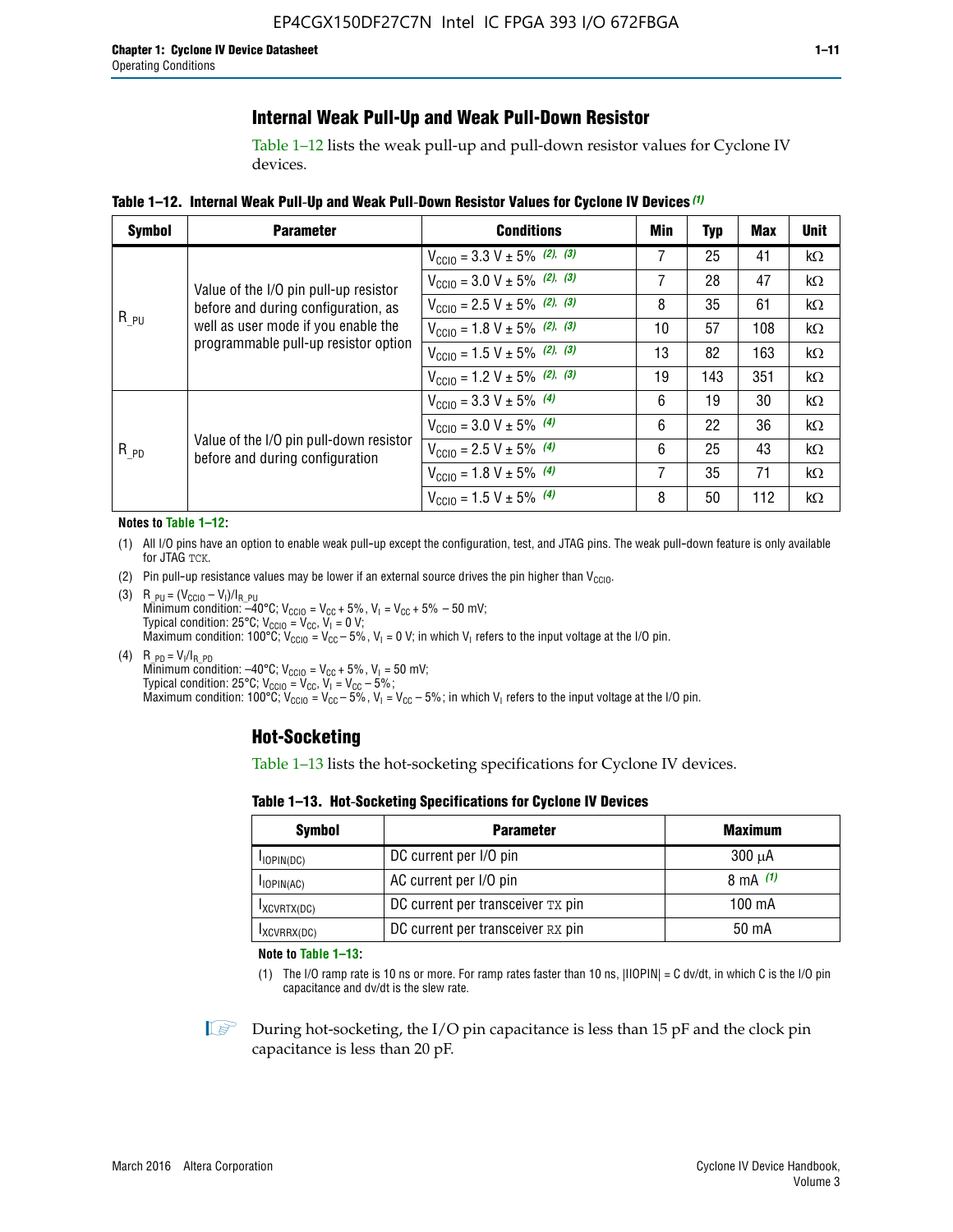## **Schmitt Trigger Input**

Cyclone IV devices support Schmitt trigger input on the TDI, TMS, TCK, nSTATUS, nCONFIG, nCE, CONF\_DONE, and DCLK pins. A Schmitt trigger feature introduces hysteresis to the input signal for improved noise immunity, especially for signals with slow edge rate. Table 1–14 lists the hysteresis specifications across the supported  $V<sub>CCIO</sub>$  range for Schmitt trigger inputs in Cyclone IV devices.

**Table 1–14. Hysteresis Specifications for Schmitt Trigger Input in Cyclone IV Devices**

| <b>Symbol</b>                  | <b>Parameter</b>                        | <b>Conditions (V)</b>   | <b>Minimum</b> | <b>Unit</b> |
|--------------------------------|-----------------------------------------|-------------------------|----------------|-------------|
| $\mathsf{V}_{\mathsf{SCHMIT}}$ |                                         | $V_{\text{CGI0}} = 3.3$ | 200            | mV          |
|                                | Hysteresis for Schmitt trigger<br>input | $V_{\text{CCIO}} = 2.5$ | 200            | mV          |
|                                |                                         | $V_{\text{CCIO}} = 1.8$ | 140            | mV          |
|                                |                                         | $V_{\text{CC10}} = 1.5$ | 110            | mV          |

## **I/O Standard Specifications**

The following tables list input voltage sensitivities ( $V<sub>IH</sub>$  and  $V<sub>II</sub>$ ), output voltage ( $V<sub>OH</sub>$ and  $V_{OL}$ ), and current drive characteristics ( $I_{OH}$  and  $I_{OL}$ ), for various I/O standards supported by Cyclone IV devices. Table 1–15 through Table 1–20 provide the I/O standard specifications for Cyclone IV devices.

|                   | $V_{CClO}(V)$ |     | $V_{IL}(V)$ |        | $V_{IH} (V)$               |                            | $V_{OL}(V)$             | $V_{OH} (V)$                 | l <sub>OL</sub>              | l <sub>oh</sub> |             |
|-------------------|---------------|-----|-------------|--------|----------------------------|----------------------------|-------------------------|------------------------------|------------------------------|-----------------|-------------|
| I/O Standard      | Min           | Typ | <b>Max</b>  | Min    | <b>Max</b>                 | Min                        | <b>Max</b>              | Max                          | Min                          | (mA)<br>(4)     | (mA)<br>(4) |
| 3.3-V LVTTL (3)   | 3.135         | 3.3 | 3.465       |        | 0.8                        | 1.7                        | 3.6                     | 0.45                         | 2.4                          | 4               | $-4$        |
| 3.3-V LVCMOS (3)  | 3.135         | 3.3 | 3.465       |        | 0.8                        | 1.7                        | 3.6                     | 0.2                          | $V_{\text{CCIO}} - 0.2$      | $\overline{2}$  | $-2$        |
| 3.0-V LVTTL $(3)$ | 2.85          | 3.0 | 3.15        | $-0.3$ | 0.8                        | 1.7                        | $V_{\text{CC10}} + 0.3$ | 0.45                         | 2.4                          | 4               | $-4$        |
| 3.0-V LVCMOS (3)  | 2.85          | 3.0 | 3.15        | $-0.3$ | 0.8                        | 1.7                        | $V_{\text{CCI}0}$ + 0.3 | 0.2                          | $V_{\text{CC10}} - 0.2$      | 0.1             | $-0.1$      |
| $2.5 V$ (3)       | 2.375         | 2.5 | 2.625       | $-0.3$ | 0.7                        | 1.7                        | $V_{\text{CCI}0}$ + 0.3 | 0.4                          | 2.0                          | 1               | $-1$        |
| 1.8V              | 1.71          | 1.8 | 1.89        | $-0.3$ | 0.35x<br>V <sub>CCIO</sub> | 0.65x<br>V <sub>CCIO</sub> | 2.25                    | 0.45                         | $V_{CGIO}$ –<br>0.45         | $\overline{c}$  | $-2$        |
| 1.5V              | 1.425         | 1.5 | 1.575       | $-0.3$ | 0.35x<br>V <sub>CCIO</sub> | 0.65x<br>V <sub>CCIO</sub> | $V_{\text{CC10}} + 0.3$ | 0.25x<br>$V_{\rm CClO}$      | 0.75x<br>V <sub>CCIO</sub>   | $\overline{2}$  | $-2$        |
| 1.2V              | 1.14          | 1.2 | 1.26        | $-0.3$ | 0.35x<br>V <sub>CCIO</sub> | 0.65x<br>V <sub>CCIO</sub> | $V_{\text{CGI0}} + 0.3$ | 0.25x<br>$V_{\rm CClO}$      | 0.75x<br>V <sub>CCIO</sub>   | $\overline{2}$  | $-2$        |
| 3.0-V PCI         | 2.85          | 3.0 | 3.15        |        | 0.3x<br>V <sub>CCIO</sub>  | 0.5x<br>V <sub>CCIO</sub>  | $V_{\text{CC10}} + 0.3$ | $0.1 \times V_{CC10}$        | $0.9 \times V_{\text{CC10}}$ | 1.5             | $-0.5$      |
| 3.0-V PCI-X       | 2.85          | 3.0 | 3.15        |        | 0.35x<br>V <sub>CCIO</sub> | 0.5x<br>V <sub>CCIO</sub>  | $V_{\text{CC}10} + 0.3$ | $0.1 \times V_{\text{CC10}}$ | $0.9 \times V_{\text{CC10}}$ | 1.5             | $-0.5$      |

**Table 1–15. Single**-**Ended I/O Standard Specifications for Cyclone IV Devices** *(1)***,** *(2)*

#### **Notes to Table 1–15:**

(1) For voltage-referenced receiver input waveform and explanation of terms used in Table 1–15, refer to "Glossary" on page 1–37.

(2) AC load  $CL = 10$  pF

(3) For more information about interfacing Cyclone IV devices with 3.3/3.0/2.5-V LVTTL/LVCMOS I/O standards, refer to *[AN 447: Interfacing Cyclone III](http://www.altera.com/literature/an/an447.pdf)  [and Cyclone IV Devices with 3.3/3.0/2.5-V LVTTL/LVCMOS I/O Systems](http://www.altera.com/literature/an/an447.pdf)*.

(4) To meet the IOL and IOH specifications, you must set the current strength settings accordingly. For example, to meet the **3.3-V LVTTL** specification (4 mA), set the current strength settings to 4 mA or higher. Setting at lower current strength may not meet the lou and lon specifications in the handbook.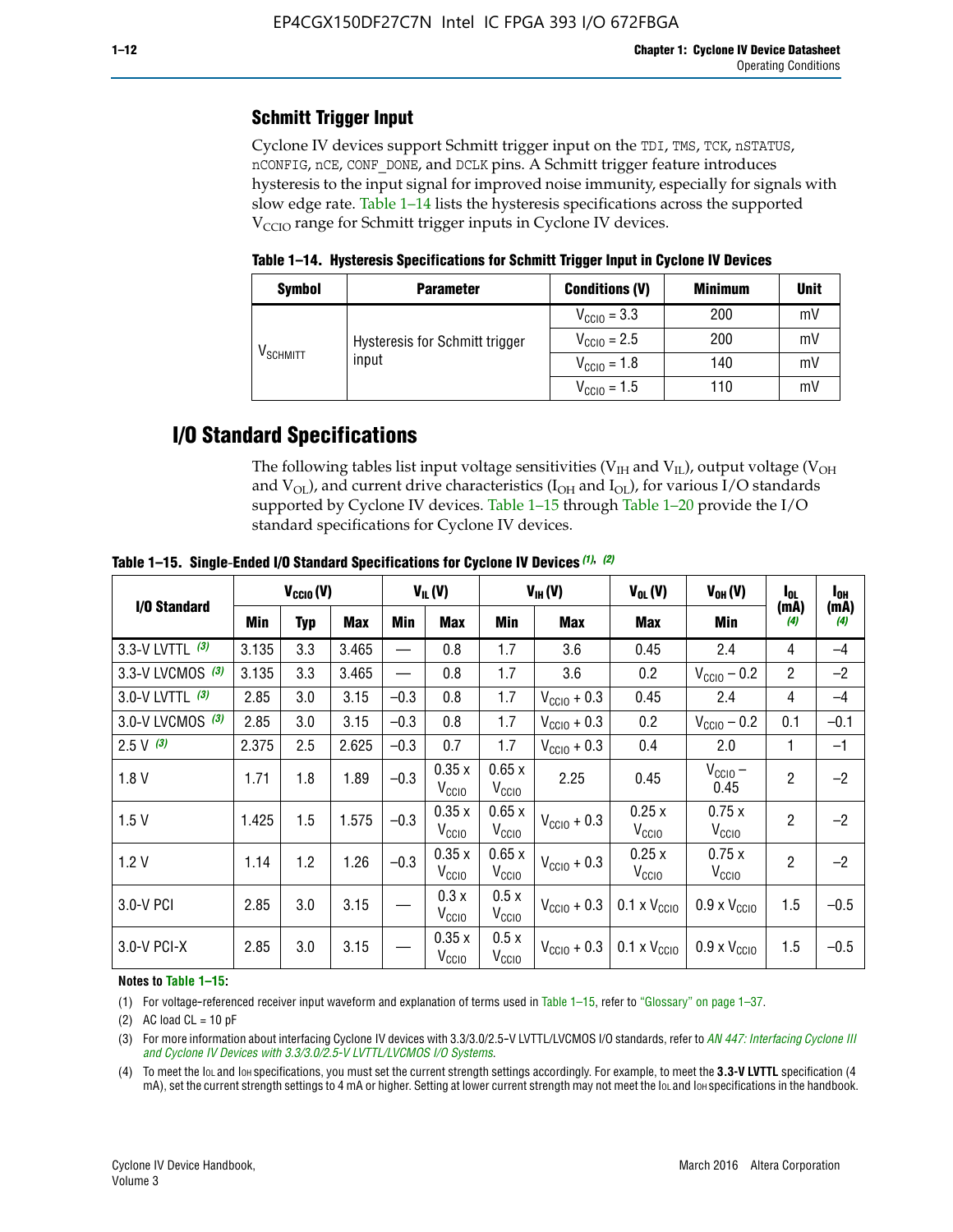| $\frac{1}{0}$          | $V_{\text{CC10}}(V)$            |     |       |                                                                        | $V_{TT} (V)$ (2)                                                     |                                                                        |                     |                           |                     |
|------------------------|---------------------------------|-----|-------|------------------------------------------------------------------------|----------------------------------------------------------------------|------------------------------------------------------------------------|---------------------|---------------------------|---------------------|
| <b>Standard</b>        | <b>Min</b><br><b>Typ</b><br>Max |     |       | <b>Min</b>                                                             | <b>Typ</b>                                                           | <b>Max</b>                                                             | Min                 | <b>Typ</b>                | Max                 |
| SSTL-2<br>Class I, II  | 2.375                           | 2.5 | 2.625 | 1.19                                                                   | 1.25                                                                 | 1.31                                                                   | $V_{REF}$ –<br>0.04 | V <sub>REF</sub>          | $V_{REF}$ +<br>0.04 |
| SSTL-18<br>Class I, II | 1.7                             | 1.8 | 1.9   | 0.833                                                                  | 0.9                                                                  | 0.969                                                                  | $V_{REF}$ –<br>0.04 | V <sub>REF</sub>          | $V_{REF}$ +<br>0.04 |
| HSTL-18<br>Class I, II | 1.71                            | 1.8 | 1.89  | 0.85                                                                   | 0.9                                                                  | 0.95                                                                   | 0.85                | 0.9                       | 0.95                |
| HSTL-15<br>Class I, II | 1.425                           | 1.5 | 1.575 | 0.71                                                                   | 0.75                                                                 | 0.79                                                                   | 0.71                | 0.75                      | 0.79                |
| HSTL-12<br>Class I, II | 1.14                            | 1.2 | 1.26  | $0.48 \times V_{\text{CC10}}$ (3)<br>$0.47 \times V_{\text{CC10}}$ (4) | $0.5 \times V_{\text{CC10}}$ (3)<br>$0.5 \times V_{\text{CC10}}$ (4) | $0.52 \times V_{\text{CC10}}$ (3)<br>$0.53 \times V_{\text{CC10}}$ (4) |                     | 0.5x<br>V <sub>CCIO</sub> |                     |

|  |  |  |  | Table 1–16. Single-Ended SSTL and HSTL I/O Reference Voltage Specifications for Cyclone IV Devices (1) |
|--|--|--|--|--------------------------------------------------------------------------------------------------------|
|--|--|--|--|--------------------------------------------------------------------------------------------------------|

#### **Notes to Table 1–16:**

(1) For an explanation of terms used in Table 1–16, refer to "Glossary" on page 1–37.

(2)  $V_{TT}$  of the transmitting device must track  $V_{REF}$  of the receiving device.

(3) Value shown refers to DC input reference voltage,  $V_{REF(DC)}$ .

(4) Value shown refers to AC input reference voltage,  $V_{REF(AC)}$ .

|  | Table 1–17.  Single-Ended SSTL and HSTL I/O Standards Signal Specifications for Cyclone IV Devices |  |  |  |  |  |
|--|----------------------------------------------------------------------------------------------------|--|--|--|--|--|
|--|----------------------------------------------------------------------------------------------------|--|--|--|--|--|

| I/O                        |         | $V_{IL(DC)}(V)$        |                                      | $V_{IH(DC)}(V)$       |         | $V_{IL(AC)}(V)$     |                     | $V_{IH(AC)}(V)$      | $V_{OL}(V)$                        | $V_{OH} (V)$                       | l <sub>ol</sub> | $I_{0H}$ |
|----------------------------|---------|------------------------|--------------------------------------|-----------------------|---------|---------------------|---------------------|----------------------|------------------------------------|------------------------------------|-----------------|----------|
| <b>Standard</b>            | Min     | <b>Max</b>             | Min                                  | <b>Max</b>            | Min     | <b>Max</b>          | Min                 | <b>Max</b>           | <b>Max</b>                         | Min                                | (mA)            | (mA)     |
| SSTL-2<br>Class I          |         | $\rm V_{REF}-$<br>0.18 | $V_{REF} +$<br>0.18                  |                       |         | $V_{REF}$ –<br>0.35 | $V_{REF} +$<br>0.35 |                      | $V_{TT}$ –<br>0.57                 | $V_{TT}$ +<br>0.57                 | 8.1             | $-8.1$   |
| SSTL-2<br>Class II         |         | $V_{REF}$ –<br>0.18    | $V_{REF} +$<br>0.18                  |                       |         | $V_{REF}$ –<br>0.35 | $V_{REF} +$<br>0.35 |                      | $V_{TT}$ –<br>0.76                 | $V_{TT}$ +<br>0.76                 | 16.4            | $-16.4$  |
| <b>SSTL-18</b><br>Class I  |         | $V_{REF}$ –<br>0.125   | $V_{REF}$ +<br>0.125                 |                       |         | $V_{REF}$ –<br>0.25 | $V_{REF}$ +<br>0.25 |                      | $V_{TT}$ –<br>0.475                | $V_{TT}$ +<br>0.475                | 6.7             | $-6.7$   |
| <b>SSTL-18</b><br>Class II |         | $V_{REF}$ –<br>0.125   | $V_{REF}$ +<br>0.125                 |                       |         | $V_{REF}$ –<br>0.25 | $V_{REF}$ +<br>0.25 |                      | 0.28                               | $V_{CC10} -$<br>0.28               | 13.4            | $-13.4$  |
| HSTL-18<br>Class I         |         | $V_{REF}$ –<br>0.1     | $V_{REF} +$<br>0.1                   |                       |         | $V_{REF}$ –<br>0.2  | $V_{REF}$ +<br>0.2  |                      | 0.4                                | $V_{CCIO}$ –<br>0.4                | 8               | $-8$     |
| HSTL-18<br>Class II        |         | $V_{REF}$ –<br>0.1     | $V_{REF} +$<br>0.1                   |                       |         | $V_{REF}$ –<br>0.2  | $V_{REF} +$<br>0.2  |                      | 0.4                                | $V_{CC10}$ –<br>0.4                | 16              | $-16$    |
| HSTL-15<br>Class I         |         | $V_{REF}$ –<br>0.1     | $V_{REF} +$<br>0.1                   |                       |         | $V_{REF}$ –<br>0.2  | $V_{REF}$ +<br>0.2  |                      | 0.4                                | $V_{\text{CC1O}} -$<br>0.4         | 8               | $-8$     |
| HSTL-15<br>Class II        |         | $V_{REF}$ –<br>0.1     | $\mathsf{V}_{\mathsf{REF}}$ +<br>0.1 |                       |         | $V_{REF}$ –<br>0.2  | $V_{REF}$ +<br>0.2  |                      | 0.4                                | $V_{CC10}$ –<br>0.4                | 16              | $-16$    |
| <b>HSTL-12</b><br>Class I  | $-0.15$ | $V_{REF}-$<br>0.08     | $V_{REF} +$<br>0.08                  | $V_{CGI0} + 0.15$     | $-0.24$ | $V_{REF}$ –<br>0.15 | $V_{REF} +$<br>0.15 | $V_{CCIO} +$<br>0.24 | $0.25 \times$<br>V <sub>CCIO</sub> | $0.75 \times$<br>V <sub>CCIO</sub> | 8               | $-8$     |
| HSTL-12<br>Class II        | $-0.15$ | $V_{REF}-$<br>0.08     | $V_{REF} +$<br>0.08                  | $V_{\rm CClO} + 0.15$ | $-0.24$ | $V_{REF}$ –<br>0.15 | $V_{REF} +$<br>0.15 | $V_{CC10}$ +<br>0.24 | $0.25 \times$<br>V <sub>CCIO</sub> | $0.75 \times$<br>V <sub>CCIO</sub> | 14              | $-14$    |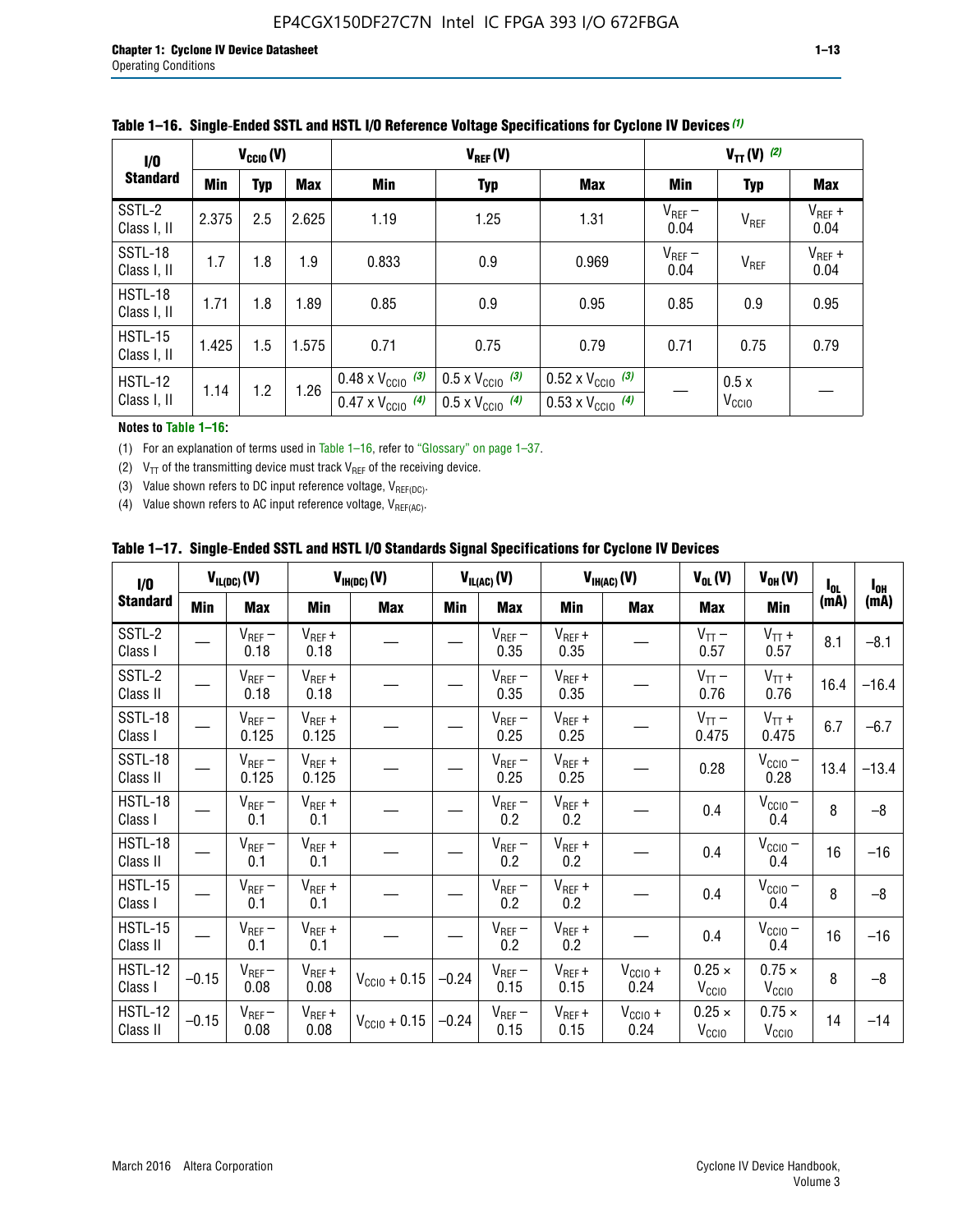**f For more information about receiver input and transmitter output waveforms, and for** other differential I/O standards, refer to the *[I/O Features in Cyclone IV Devices](http://www.altera.com/literature/hb/cyclone-iv/cyiv-51006.pdf)* chapter*.*

**Table 1–18. Differential SSTL I/O Standard Specifications for Cyclone IV Devices** *(1)*

| I/O Standard           |       | $V_{CCl0}(V)$ |            |      | $V_{\text{Swing(DC)}}(V)$ |                                | $V_{X(AC)}(V)$ |                                 |            | $V_{\text{Swing(AC)}}$<br>(V) |                                | $V_{OX(AC)}(V)$ |                                 |
|------------------------|-------|---------------|------------|------|---------------------------|--------------------------------|----------------|---------------------------------|------------|-------------------------------|--------------------------------|-----------------|---------------------------------|
|                        | Min   | Typ           | <b>Max</b> | Min  | <b>Max</b>                | <b>Min</b>                     | <b>Typ</b>     | <b>Max</b>                      | <b>Min</b> | <b>Max</b>                    | Min                            | <b>Typ</b>      | <b>Max</b>                      |
| SSTL-2<br>Class I, II  | 2.375 | 2.5           | 2.625      | 0.36 | V <sub>CCIO</sub>         | $V_{\text{CC10}}/2 - 0.2$      |                | $V_{\text{CC10}}/2$<br>$+0.2$   | 0.7        | $V_{\rm CCI}$                 | $V_{\text{CC10}}/2 -$<br>0.125 |                 | $V_{\text{CC10}}/2$<br>$+0.125$ |
| SSTL-18<br>Class I, II | 1.7   | .8            | .90        | 0.25 | V <sub>CCIO</sub>         | $V_{\text{CC10}}/2 -$<br>0.175 |                | $V_{\text{CC10}}/2$<br>$+0.175$ | 0.5        | $V_{\rm CCI}$                 | $V_{\text{CC10}}/2 -$<br>0.125 |                 | $V_{\text{CC10}}/2$<br>$+0.125$ |

#### **Note to Table 1–18:**

(1) Differential SSTL requires a  $V_{REF}$  input.

**Table 1–19. Differential HSTL I/O Standard Specifications for Cyclone IV Devices** *(1)*

|                               |       | $V_{\text{CCIO}}(V)$ |            |         | $V_{\text{DIF(DC)}}(V)$ |                               | $V_{X(AC)}(V)$ |                            |                            | $V_{CM(DC)}(V)$ |                            |         | $V_{\text{DIF(AC)}}(V)$    |
|-------------------------------|-------|----------------------|------------|---------|-------------------------|-------------------------------|----------------|----------------------------|----------------------------|-----------------|----------------------------|---------|----------------------------|
| I/O Standard                  | Min   | Typ                  | <b>Max</b> | Min     | <b>Max</b>              | <b>Min</b>                    | <b>Typ</b>     | <b>Max</b>                 | Min                        | <b>Typ</b>      | <b>Max</b>                 | Mi<br>n | <b>Max</b>                 |
| HSTL-18<br>Class I, II        | 1.71  | 1.8                  | .89        | 0.2     |                         | 0.85                          |                | 0.95                       | 0.85                       |                 | 0.95                       | 0.4     |                            |
| <b>HSTL-15</b><br>Class I, II | 1.425 | 1.5                  | 1.575      | $0.2\,$ |                         | 0.71                          |                | 0.79                       | 0.71                       |                 | 0.79                       | 0.4     |                            |
| <b>HSTL-12</b><br>Class I, II | 1.14  | 1.2                  | l.26       | 0.16    | V <sub>CCIO</sub>       | $0.48 \times V_{\text{CCIO}}$ |                | 0.52x<br>V <sub>CCIO</sub> | 0.48x<br>V <sub>CCIO</sub> |                 | 0.52x<br>V <sub>CCIO</sub> | 0.3     | 0.48x<br>V <sub>CCIO</sub> |

#### **Note to Table 1–19:**

(1) Differential HSTL requires a  $V_{REF}$  input.

**Table 1–20. Differential I/O Standard Specifications for Cyclone IV Devices** *(1)* **(Part 1 of 2)**

| I/O Standard                            |       | $V_{CCl0} (V)$ |            |            | $V_{ID}$ (mV) |      | $V_{\text{lcm}}(V)^{(2)}$                           |            |     | $V_{0D}$ (mV) $(3)$ |     |       | $V_{0S} (V)^{(3)}$ |       |
|-----------------------------------------|-------|----------------|------------|------------|---------------|------|-----------------------------------------------------|------------|-----|---------------------|-----|-------|--------------------|-------|
|                                         | Min   | Typ            | <b>Max</b> | <b>Min</b> | <b>Max</b>    | Min  | <b>Condition</b>                                    | <b>Max</b> | Min | Typ                 | Max | Min   | <b>Typ</b>         | Max   |
|                                         |       |                |            |            |               | 0.05 | $D_{MAX} \leq 500$ Mbps                             | 1.80       |     |                     |     |       |                    |       |
| <b>LVPECL</b><br>(Row I/Os)<br>(6)      | 2.375 | 2.5            | 2.625      | 100        |               | 0.55 | 500 Mbps $\leq$ D <sub>MAX</sub><br>$\leq$ 700 Mbps | 1.80       |     |                     |     |       |                    |       |
|                                         |       |                |            |            |               | 1.05 | $D_{MAX}$ > 700 Mbps                                | 1.55       |     |                     |     |       |                    |       |
|                                         |       |                |            |            |               | 0.05 | $D_{MAX} \leq 500$ Mbps                             | 1.80       |     |                     |     |       |                    |       |
| <b>LVPECL</b><br>(Column<br>$1/Os)$ (6) | 2.375 | 2.5            | 2.625      | 100        |               | 0.55 | 500 Mbps $\leq D_{MAX}$<br>$\leq$ 700 Mbps          | 1.80       |     |                     |     |       |                    |       |
|                                         |       |                |            |            |               | 1.05 | $D_{MAX}$ > 700 Mbps                                | 1.55       |     |                     |     |       |                    |       |
|                                         |       |                |            |            |               | 0.05 | $D_{MAX} \leq 500$ Mbps                             | 1.80       |     |                     |     |       |                    |       |
| LVDS (Row<br>I/Os)                      | 2.375 | 2.5            | 2.625      | 100        |               | 0.55 | 500 Mbps $\leq D_{MAX}$<br>$\leq 700$ Mbps          | 1.80       | 247 |                     | 600 | 1.125 | 1.25               | 1.375 |
|                                         |       |                |            |            |               | 1.05 | $D_{MAX}$ > 700 Mbps                                | 1.55       |     |                     |     |       |                    |       |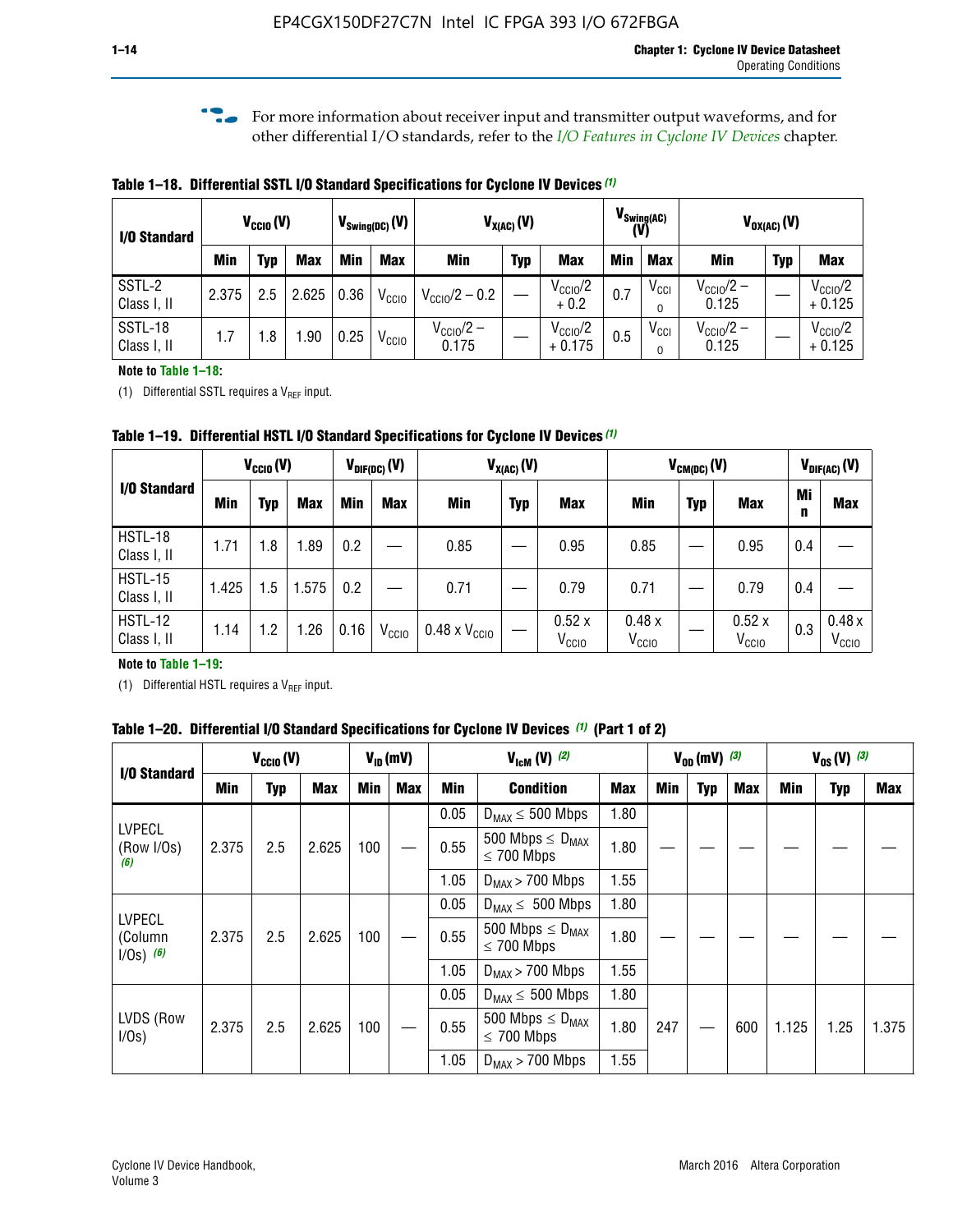#### EP4CGX150DF27C7N Intel IC FPGA 393 I/O 672FBGA

|                                         |            | $V_{CClO}(V)$ |            |     | $V_{ID}(mV)$ |            | $V_{\text{lcm}}(V)^{(2)}$                  |            |     | $V_{OD}$ (mV) $(3)$ |            |       | $V_{0S} (V)$ (3) |       |
|-----------------------------------------|------------|---------------|------------|-----|--------------|------------|--------------------------------------------|------------|-----|---------------------|------------|-------|------------------|-------|
| I/O Standard                            | <b>Min</b> | <b>Typ</b>    | <b>Max</b> | Min | <b>Max</b>   | <b>Min</b> | <b>Condition</b>                           | <b>Max</b> | Min | Typ                 | <b>Max</b> | Min   | <b>Typ</b>       | Max   |
|                                         |            |               |            |     |              | 0.05       | $D_{MAX} \leq 500$ Mbps                    | 1.80       |     |                     |            |       |                  |       |
| <b>LVDS</b><br>(Column<br>I/Os)         | 2.375      | 2.5           | 2.625      | 100 |              | 0.55       | 500 Mbps $\leq D_{MAX}$<br>$\leq 700$ Mbps | 1.80       | 247 |                     | 600        | 1.125 | 1.25             | 1.375 |
|                                         |            |               |            |     |              | 1.05       | $D_{MAX}$ > 700 Mbps                       | 1.55       |     |                     |            |       |                  |       |
| <b>BLVDS (Row</b><br>$1/0s)$ (4)        | 2.375      | 2.5           | 2.625      | 100 |              |            |                                            |            |     |                     |            |       |                  |       |
| <b>BLVDS</b><br>(Column<br>$1/0s)$ (4)  | 2.375      | 2.5           | 2.625      | 100 |              |            |                                            |            |     |                     |            |       |                  |       |
| mini-LVDS<br>(Row I/Os)<br>(5)          | 2.375      | 2.5           | 2.625      |     |              |            |                                            |            | 300 |                     | 600        | 1.0   | 1.2              | 1.4   |
| mini-LVDS<br>(Column<br>$1/Os)$ (5)     | 2.375      | 2.5           | 2.625      |     |              |            |                                            |            | 300 |                     | 600        | 1.0   | 1.2              | 1.4   |
| RSDS <sup>®</sup> (Row<br>$1/0s)$ $(5)$ | 2.375      | 2.5           | 2.625      |     |              |            |                                            |            | 100 | 200                 | 600        | 0.5   | 1.2              | 1.5   |
| <b>RSDS</b><br>(Column<br>$1/Os)$ (5)   | 2.375      | 2.5           | 2.625      |     |              |            |                                            |            | 100 | 200                 | 600        | 0.5   | 1.2              | 1.5   |
| PPDS (Row<br>$1/Os)$ (5)                | 2.375      | 2.5           | 2.625      |     |              |            |                                            |            | 100 | 200                 | 600        | 0.5   | 1.2              | 1.4   |
| <b>PPDS</b><br>(Column<br>$1/Os)$ (5)   | 2.375      | 2.5           | 2.625      |     |              |            |                                            |            | 100 | 200                 | 600        | 0.5   | 1.2              | 1.4   |

#### **Table 1–20. Differential I/O Standard Specifications for Cyclone IV Devices** *(1)* **(Part 2 of 2)**

#### **Notes to Table 1–20:**

(1) For an explanation of terms used in Table 1–20, refer to "Glossary" on page 1–37.

(2)  $V_{IN}$  range: 0  $V \le V_{IN} \le 1.85$  V.

(3) R<sub>L</sub> range:  $90 \le R_L \le 110 \Omega$ .

(4) There are no fixed  $V_{IN}$ ,  $V_{OD}$ , and  $V_{OS}$  specifications for BLVDS. They depend on the system topology.

(5) The Mini-LVDS, RSDS, and PPDS standards are only supported at the output pins.

(6) The LVPECL I/O standard is only supported on dedicated clock input pins. This I/O standard is not supported for output pins.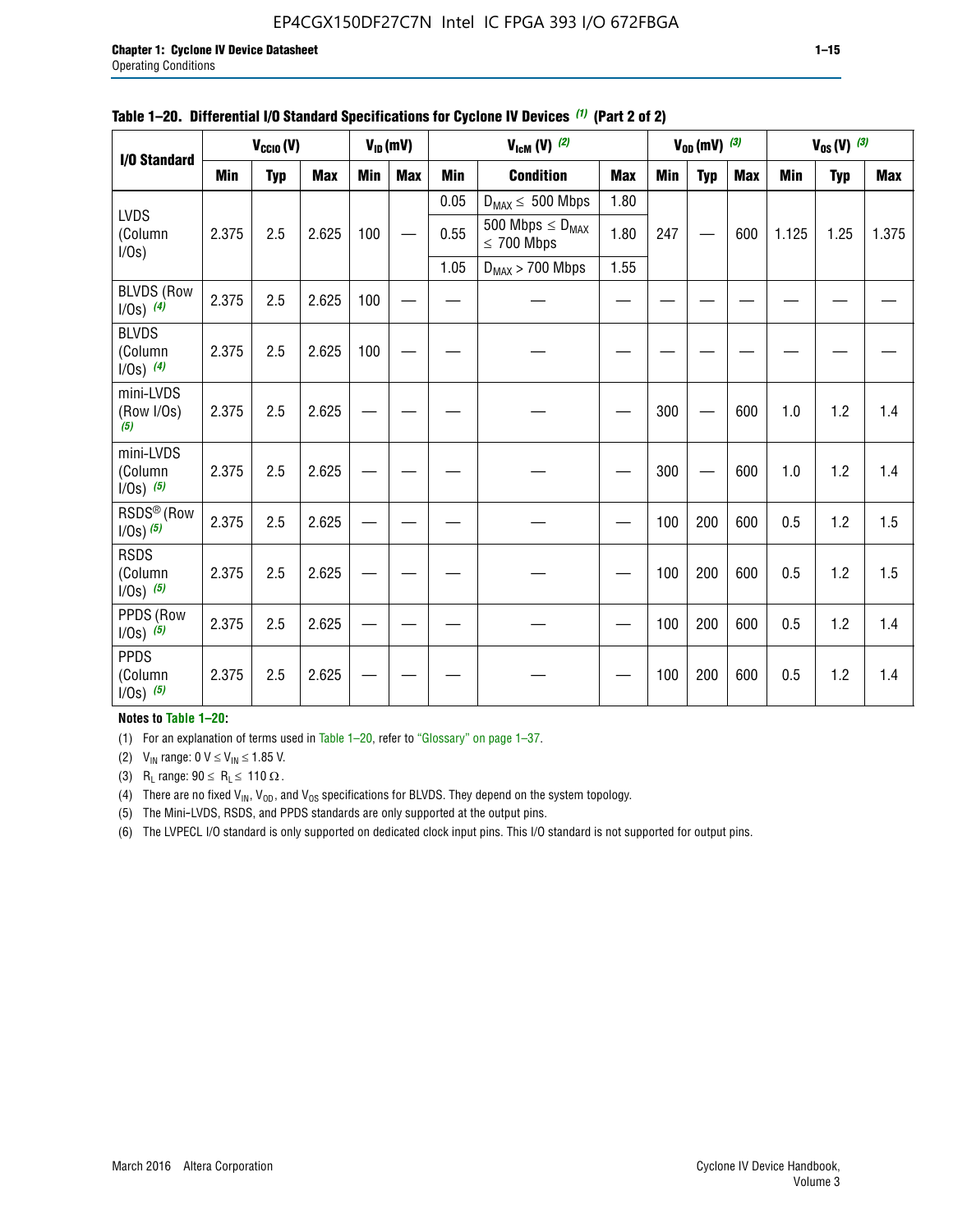## **Power Consumption**

Use the following methods to estimate power for a design:

- the Excel-based EPE
- the Quartus® II PowerPlay power analyzer feature

The interactive Excel-based EPE is used prior to designing the device to get a magnitude estimate of the device power. The Quartus II PowerPlay power analyzer provides better quality estimates based on the specifics of the design after place-and-route is complete. The PowerPlay power analyzer can apply a combination of user-entered, simulation-derived, and estimated signal activities that, combined with detailed circuit models, can yield very accurate power estimates.

f For more information about power estimation tools, refer to the *[Early Power Estimator](http://www.altera.com/literature/ug/ug_epe.pdf
)  [User Guide](http://www.altera.com/literature/ug/ug_epe.pdf
)* and the *[PowerPlay Power Analysis](http://www.altera.com/literature/hb/qts/qts_qii53013.pdf)* chapter in volume 3 of the *Quartus II Handboo*k.

## **Switching Characteristics**

This section provides performance characteristics of Cyclone IV core and periphery blocks for commercial grade devices.

These characteristics can be designated as Preliminary or Final.

- Preliminary characteristics are created using simulation results, process data, and other known parameters. The upper-right hand corner of these tables show the designation as "Preliminary".
- Final numbers are based on actual silicon characterization and testing. The numbers reflect the actual performance of the device under worst-case silicon process, voltage, and junction temperature conditions. There are no designations on finalized tables.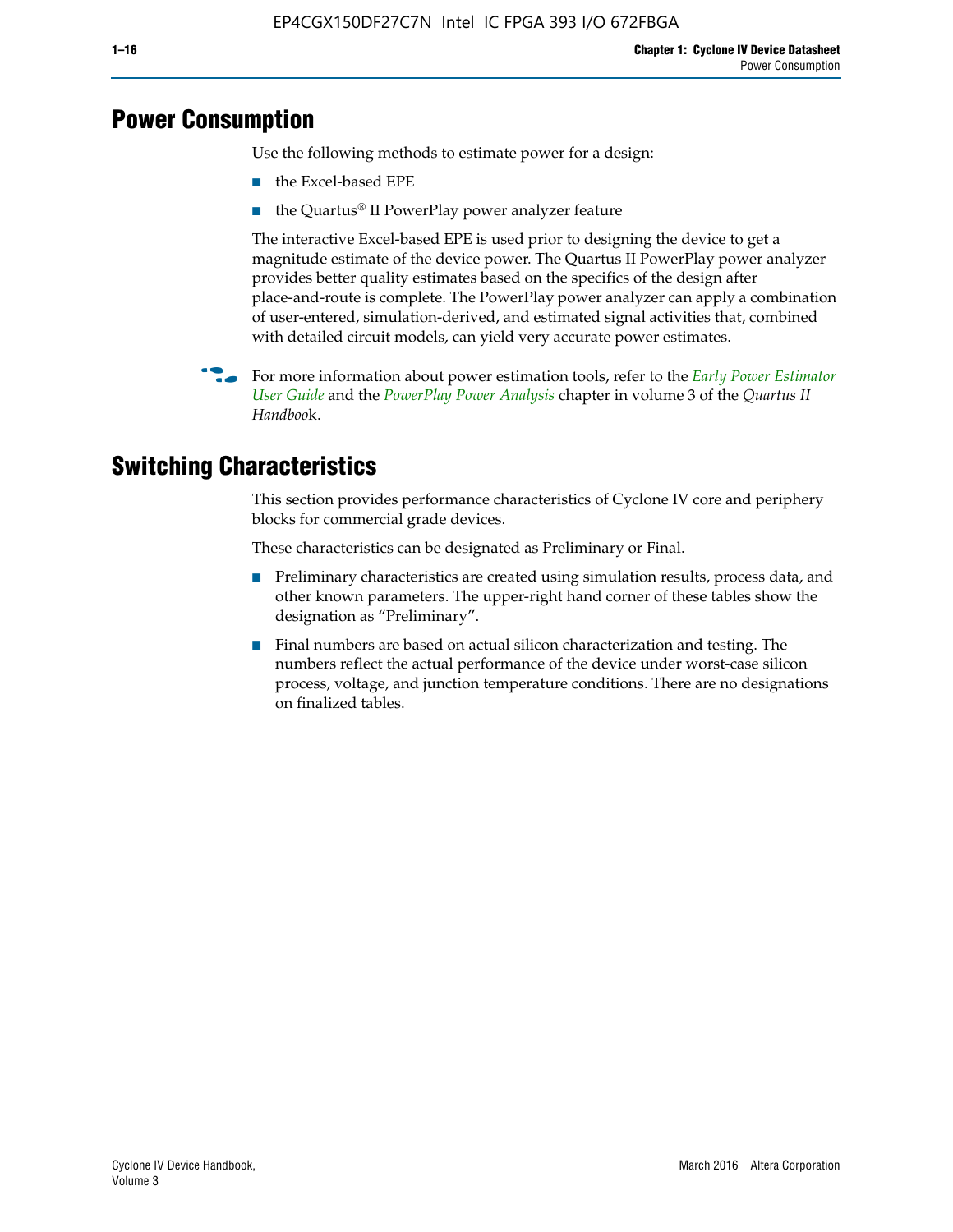## **Transceiver Performance Specifications**

Table 1–21 lists the Cyclone IV GX transceiver specifications.

|  |  |  |  | Table 1-21. Transceiver Specification for Cyclone IV GX Devices (Part 1 of 4) |  |
|--|--|--|--|-------------------------------------------------------------------------------|--|
|--|--|--|--|-------------------------------------------------------------------------------|--|

| Symbol/                                                   |                                                      |                     | C <sub>6</sub>             |                                                                     |                     | C7, I7                     |                |                     | C <sub>8</sub>             |                |               |
|-----------------------------------------------------------|------------------------------------------------------|---------------------|----------------------------|---------------------------------------------------------------------|---------------------|----------------------------|----------------|---------------------|----------------------------|----------------|---------------|
| <b>Description</b>                                        | <b>Conditions</b>                                    | <b>Min</b>          | <b>Typ</b>                 | <b>Max</b>                                                          | <b>Min</b>          | <b>Typ</b>                 | <b>Max</b>     | <b>Min</b>          | <b>Typ</b>                 | <b>Max</b>     | <b>Unit</b>   |
| <b>Reference Clock</b>                                    |                                                      |                     |                            |                                                                     |                     |                            |                |                     |                            |                |               |
| Supported I/O<br><b>Standards</b>                         |                                                      |                     |                            | 1.2 V PCML, 1.5 V PCML, 3.3 V PCML, Differential LVPECL, LVDS, HCSL |                     |                            |                |                     |                            |                |               |
| Input frequency<br>from REFCLK input<br>pins              |                                                      | 50                  |                            | 156.25                                                              | 50                  |                            | 156.25         | 50                  | $\overline{\phantom{0}}$   | 156.25         | <b>MHz</b>    |
| Spread-spectrum<br>modulating clock<br>frequency          | Physical interface<br>for PCI Express<br>(PIPE) mode | 30                  |                            | 33                                                                  | 30                  |                            | 33             | 30                  |                            | 33             | kHz           |
| Spread-spectrum<br>downspread                             | PIPE mode                                            |                     | 0 <sub>to</sub><br>$-0.5%$ |                                                                     |                     | 0 <sub>to</sub><br>$-0.5%$ |                |                     | 0 <sub>to</sub><br>$-0.5%$ |                |               |
| Peak-to-peak<br>differential input<br>voltage             |                                                      | 0.1                 |                            | 1.6                                                                 | 0.1                 |                            | 1.6            | 0.1                 |                            | 1.6            | $\mathsf{V}$  |
| V <sub>ICM</sub> (AC coupled)                             |                                                      |                     | $1100 \pm 5\%$             |                                                                     |                     | $1100 \pm 5\%$             |                |                     | $1100 \pm 5\%$             |                | mV            |
| V <sub>ICM</sub> (DC coupled)                             | HCSL I/O<br>standard for PCIe<br>reference clock     | 250                 |                            | 550                                                                 | 250                 |                            | 550            | 250                 |                            | 550            | mV            |
| <b>Transmitter REFCLK</b><br>Phase Noise (1)              | Frequency offset                                     |                     |                            | $-123$                                                              |                     |                            | $-123$         |                     |                            | $-123$         | dBc/Hz        |
| <b>Transmitter REFCLK</b><br>Total Jitter (1)             | $= 1$ MHz $- 8$ MHZ                                  |                     |                            | 42.3                                                                |                     |                            | 42.3           |                     |                            | 42.3           | ps            |
| $R_{ref}$                                                 |                                                      |                     | 2000<br>± 1%               |                                                                     |                     | 2000<br>± 1%               |                |                     | 2000<br>± 1%               |                | $\Omega$      |
| <b>Transceiver Clock</b>                                  |                                                      |                     |                            |                                                                     |                     |                            |                |                     |                            |                |               |
| cal blk clk clock<br>frequency                            |                                                      | 10                  |                            | 125                                                                 | 10                  |                            | 125            | 10                  |                            | 125            | <b>MHz</b>    |
| fixedclk Clock<br>frequency                               | <b>PCIe Receiver</b><br>Detect                       |                     | 125                        |                                                                     |                     | 125                        |                |                     | 125                        |                | <b>MHz</b>    |
| reconfig clk<br>clock frequency                           | Dynamic<br>reconfiguration<br>clock frequency        | 2.5/<br>37.5<br>(2) |                            | 50                                                                  | 2.5/<br>37.5<br>(2) |                            | 50             | 2.5/<br>37.5<br>(2) |                            | 50             | <b>MHz</b>    |
| Delta time between<br>reconfig clk                        |                                                      |                     |                            | $\overline{c}$                                                      |                     |                            | $\overline{2}$ |                     |                            | $\overline{2}$ | ms            |
| Transceiver block<br>minimum<br>power-down pulse<br>width |                                                      |                     | 1                          |                                                                     |                     | $\mathbf{1}$               |                |                     | 1                          |                | $\mu\text{s}$ |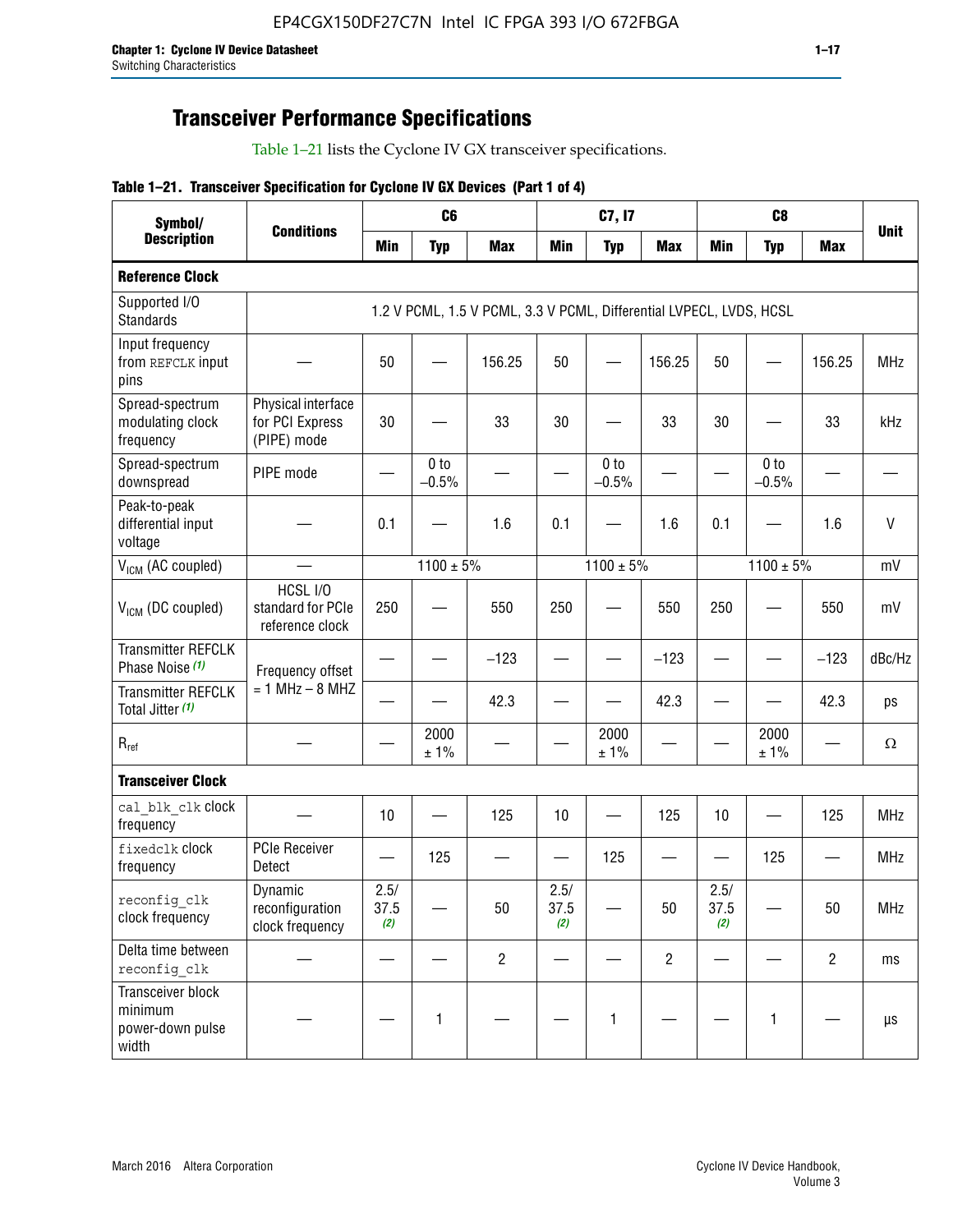| Symbol/                                                                                        | C <sub>8</sub><br>C <sub>6</sub><br>C7, I7<br><b>Conditions</b><br><b>Min</b><br><b>Max</b><br><b>Min</b><br><b>Max</b><br><b>Min</b><br><b>Max</b><br><b>Typ</b><br><b>Typ</b><br><b>Typ</b> |                          |                  |                                 |                          |                                    |                                     |        |                  |                                                |              |
|------------------------------------------------------------------------------------------------|-----------------------------------------------------------------------------------------------------------------------------------------------------------------------------------------------|--------------------------|------------------|---------------------------------|--------------------------|------------------------------------|-------------------------------------|--------|------------------|------------------------------------------------|--------------|
| <b>Description</b>                                                                             |                                                                                                                                                                                               |                          |                  |                                 |                          |                                    |                                     |        |                  |                                                | <b>Unit</b>  |
| <b>Receiver</b>                                                                                |                                                                                                                                                                                               |                          |                  |                                 |                          |                                    |                                     |        |                  |                                                |              |
| Supported I/O<br>Standards                                                                     | 1.4 V PCML,<br>1.5 V PCML,<br>2.5 V PCML,<br>LVPECL, LVDS                                                                                                                                     |                          |                  |                                 |                          |                                    |                                     |        |                  |                                                |              |
| Data rate (F324 and<br>smaller package) (15)                                                   |                                                                                                                                                                                               | 600                      |                  | 2500                            | 600                      |                                    | 2500                                | 600    |                  | 2500                                           | <b>Mbps</b>  |
| Data rate (F484 and<br>larger package) (15)                                                    |                                                                                                                                                                                               | 600                      |                  | 3125                            | 600                      |                                    | 3125                                | 600    |                  | 2500                                           | <b>Mbps</b>  |
| Absolute V <sub>MAX</sub> for a<br>receiver pin $(3)$                                          |                                                                                                                                                                                               |                          |                  | 1.6                             |                          |                                    | 1.6                                 |        |                  | 1.6                                            | $\mathsf{V}$ |
| Operational V <sub>MAX</sub> for<br>a receiver pin                                             |                                                                                                                                                                                               |                          |                  | 1.5                             |                          |                                    | 1.5                                 |        |                  | 1.5                                            | V            |
| Absolute V <sub>MIN</sub> for a<br>receiver pin                                                |                                                                                                                                                                                               | $-0.4$                   |                  |                                 | $-0.4$                   |                                    |                                     | $-0.4$ |                  |                                                | $\mathsf{V}$ |
| Peak-to-peak<br>differential input<br>voltage V <sub>ID</sub> (diff p-p)                       | $V_{ICM} = 0.82 V$<br>setting, Data Rate<br>$= 600$ Mbps to<br>3.125 Gbps                                                                                                                     | 0.1                      |                  | 2.7                             | 0.1                      |                                    | 2.7                                 | 0.1    |                  | 2.7                                            | $\mathsf{V}$ |
| <b>V<sub>ICM</sub></b>                                                                         | $V_{IGM} = 0.82 V$<br>setting                                                                                                                                                                 |                          | $820 \pm$<br>10% |                                 |                          | 820 $\pm$<br>10%                   |                                     |        | $820 \pm$<br>10% |                                                | mV           |
| Differential on-chip                                                                           | 100 $-\Omega$ setting                                                                                                                                                                         |                          | 100              |                                 |                          | 100                                |                                     |        | 100              | $\overline{\phantom{0}}$                       | $\Omega$     |
| termination resistors                                                                          | 150 $-\Omega$ setting                                                                                                                                                                         |                          | 150              |                                 |                          | 150                                |                                     |        | 150              |                                                | $\Omega$     |
| Differential and<br>common mode<br>return loss                                                 | PIPE, Serial<br>Rapid I/O SR,<br>SATA, CPRI LV,<br>SDI, XAUI                                                                                                                                  |                          |                  |                                 |                          | Compliant                          |                                     |        |                  |                                                |              |
| Programmable ppm<br>detector $(4)$                                                             |                                                                                                                                                                                               |                          |                  |                                 |                          | ± 62.5, 100, 125, 200,<br>250, 300 |                                     |        |                  |                                                | ppm          |
| Clock data recovery<br>(CDR) ppm<br>tolerance (without<br>spread-spectrum<br>clocking enabled) |                                                                                                                                                                                               |                          |                  | $±300$ (5),<br>±350<br>(6), (7) |                          |                                    | ±300<br>$(5)$ ,<br>±350<br>(6), (7) |        |                  | ±300<br>$(5)$ <sub>,</sub><br>±350<br>(6), (7) | ppm          |
| CDR ppm tolerance<br>(with synchronous<br>spread-spectrum<br>clocking enabled) (8)             |                                                                                                                                                                                               |                          |                  | 350 to<br>$-5350$<br>(7), (9)   |                          |                                    | 350 to<br>$-5350$<br>(7), (9)       |        |                  | 350 to<br>$-5350$<br>(7), (9)                  | ppm          |
| Run length                                                                                     |                                                                                                                                                                                               |                          | 80               |                                 |                          | 80                                 |                                     |        | 80               |                                                | UI           |
|                                                                                                | No Equalization                                                                                                                                                                               |                          |                  | 1.5                             |                          |                                    | 1.5                                 | e e    |                  | 1.5                                            | ${\sf dB}$   |
| Programmable                                                                                   | <b>Medium Low</b>                                                                                                                                                                             |                          | —                | 4.5                             |                          | $\overline{\phantom{0}}$           | 4.5                                 |        | $\qquad \qquad$  | 4.5                                            | dB           |
| equalization                                                                                   | Medium High                                                                                                                                                                                   | $\overline{\phantom{0}}$ |                  | $5.5\,$                         | $\qquad \qquad$          |                                    | 5.5                                 | —      | —                | 5.5                                            | dB           |
|                                                                                                | High                                                                                                                                                                                          | $\overline{\phantom{0}}$ | —                | $\overline{7}$                  | $\overline{\phantom{0}}$ |                                    | $\overline{7}$                      | —      |                  | $\overline{7}$                                 | dB           |

#### **Table 1–21. Transceiver Specification for Cyclone IV GX Devices (Part 2 of 4)**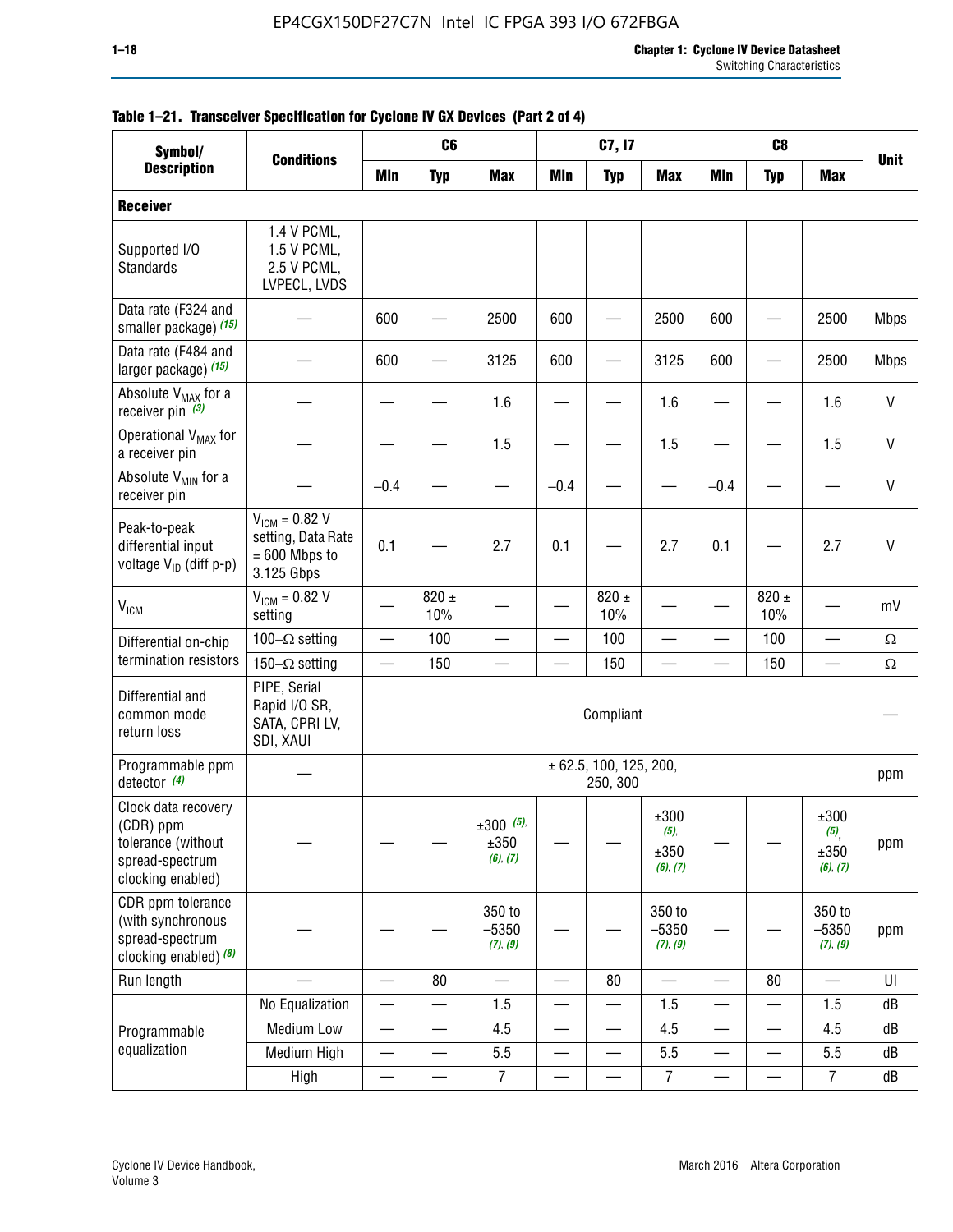| Symbol/                                                                 |                                                                     |             | C <sub>6</sub>           |                          |                          | C7, I7                   |            |                          | C <sub>8</sub>           |                          |                                |
|-------------------------------------------------------------------------|---------------------------------------------------------------------|-------------|--------------------------|--------------------------|--------------------------|--------------------------|------------|--------------------------|--------------------------|--------------------------|--------------------------------|
| <b>Description</b>                                                      | <b>Conditions</b>                                                   | <b>Min</b>  | <b>Typ</b>               | <b>Max</b>               | <b>Min</b>               | <b>Typ</b>               | <b>Max</b> | <b>Min</b>               | <b>Typ</b>               | <b>Max</b>               | <b>Unit</b>                    |
| Signal detect/loss<br>threshold                                         | PIPE mode                                                           | 65          |                          | 175                      | 65                       |                          | 175        | 65                       |                          | 175                      | mV                             |
| $t_{LTR}$ (10)                                                          |                                                                     |             | $\overline{\phantom{0}}$ | 75                       | $\overline{\phantom{0}}$ |                          | 75         | $\overline{\phantom{0}}$ |                          | 75                       | μs                             |
| (11)<br>t <sub>LTR-LTD_Manual</sub>                                     |                                                                     | 15          |                          |                          | 15                       |                          |            | 15                       |                          |                          | μs                             |
| $t_{LTD}$ (12)                                                          |                                                                     | $\mathbf 0$ | 100                      | 4000                     | 0                        | 100                      | 4000       | $\mathbf 0$              | 100                      | 4000                     | ns                             |
| $t_{\text{LTD\_Manual}}$ (13)                                           |                                                                     |             | —                        | 4000                     | —                        | —                        | 4000       | —                        | $\overline{\phantom{0}}$ | 4000                     | ns                             |
| $t_{\text{LTD\_Auto}}$ (14)                                             |                                                                     |             |                          | 4000                     | $\overline{\phantom{0}}$ | $\overline{\phantom{0}}$ | 4000       | $\overline{\phantom{0}}$ | $\overline{\phantom{0}}$ | 4000                     | ns                             |
| Receiver buffer and<br>CDR offset<br>cancellation time<br>(per channel) |                                                                     |             |                          | 17000                    |                          |                          | 17000      |                          |                          | 17000                    | recon<br>fig_c<br>lk<br>cycles |
|                                                                         | DC Gain Setting =<br>0                                              |             | 0                        |                          |                          | 0                        |            |                          | 0                        |                          | dB                             |
| Programmable DC<br>gain                                                 | DC Gain Setting =<br>1                                              |             | 3                        |                          |                          | 3                        |            |                          | 3                        |                          | dB                             |
|                                                                         | DC Gain Setting =<br>$\overline{c}$                                 |             | 6                        |                          |                          | 6                        |            |                          | 6                        |                          | dB                             |
| <b>Transmitter</b>                                                      |                                                                     |             |                          |                          |                          |                          |            |                          |                          |                          |                                |
| Supported I/O<br><b>Standards</b>                                       | 1.5 V PCML                                                          |             |                          |                          |                          |                          |            |                          |                          |                          |                                |
| Data rate (F324 and<br>smaller package)                                 |                                                                     | 600         |                          | 2500                     | 600                      |                          | 2500       | 600                      |                          | 2500                     | <b>Mbps</b>                    |
| Data rate (F484 and<br>larger package)                                  |                                                                     | 600         |                          | 3125                     | 600                      |                          | 3125       | 600                      |                          | 2500                     | <b>Mbps</b>                    |
| V <sub>OCM</sub>                                                        | 0.65 V setting                                                      |             | 650                      |                          |                          | 650                      |            |                          | 650                      |                          | mV                             |
| Differential on-chip                                                    | 100 $-\Omega$ setting                                               | —           | 100                      | $\overline{\phantom{0}}$ | $\overline{\phantom{0}}$ | 100                      |            | —                        | 100                      | —                        | $\Omega$                       |
| termination resistors                                                   | 150 $-\Omega$ setting                                               |             | 150                      | $\qquad \qquad \qquad$   |                          | 150                      |            |                          | 150                      | $\overline{\phantom{0}}$ | $\Omega$                       |
| Differential and<br>common mode<br>return loss                          | PIPE, CPRI LV,<br>Serial Rapid I/O<br>SR, SDI, XAUI,<br><b>SATA</b> |             |                          |                          |                          | Compliant                |            |                          |                          |                          |                                |
| Rise time                                                               |                                                                     | 50          |                          | 200                      | 50                       |                          | 200        | 50                       |                          | 200                      | ps                             |
| Fall time                                                               |                                                                     | 50          |                          | 200                      | 50                       |                          | 200        | 50                       |                          | 200                      | ps                             |
| Intra-differential pair<br>skew                                         |                                                                     |             |                          | 15                       |                          |                          | 15         |                          |                          | 15                       | ps                             |
| Intra-transceiver<br>block skew                                         |                                                                     |             |                          | 120                      |                          |                          | 120        |                          |                          | 120                      | ps                             |

#### **Table 1–21. Transceiver Specification for Cyclone IV GX Devices (Part 3 of 4)**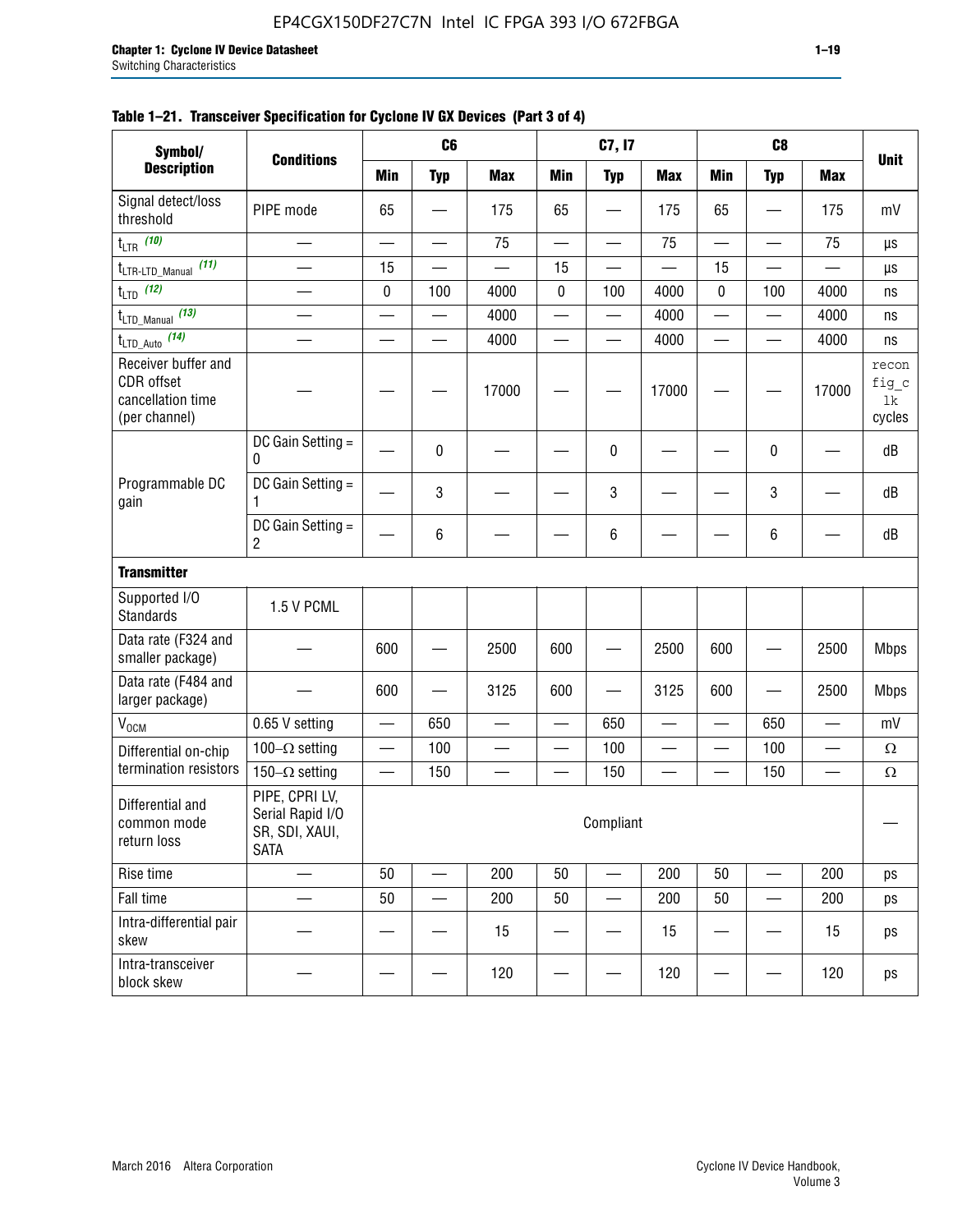#### **Table 1–21. Transceiver Specification for Cyclone IV GX Devices (Part 4 of 4)**

| Symbol/                                          | <b>Conditions</b> |            | C <sub>6</sub> |            |            | C7, I7     |                                    |            | C8  |            | <b>Unit</b> |
|--------------------------------------------------|-------------------|------------|----------------|------------|------------|------------|------------------------------------|------------|-----|------------|-------------|
| <b>Description</b>                               |                   | <b>Min</b> | Typ            | <b>Max</b> | <b>Min</b> | <b>Typ</b> | <b>Max</b>                         | <b>Min</b> | Typ | <b>Max</b> |             |
| <b>PLD-Transceiver Interface</b>                 |                   |            |                |            |            |            |                                    |            |     |            |             |
| Interface speed<br>(F324 and smaller<br>package) |                   | 25         |                | 125        | 25         |            | 125                                | 25         |     | 125        | <b>MHz</b>  |
| Interface speed<br>(F484 and larger<br>package)  |                   | 25         |                | 156.25     | 25         |            | 156.25                             | 25         |     | 156.25     | <b>MHz</b>  |
| Digital reset pulse<br>width                     |                   |            |                |            |            |            | Minimum is 2 parallel clock cycles |            |     |            |             |

#### **Notes to Table 1–21:**

(1) This specification is valid for transmitter output jitter specification with a maximum total jitter value of 112 ps, typically for 3.125 Gbps SRIO and XAUI protocols.

(2) The minimum reconfig\_clk frequency is 2.5 MHz if the transceiver channel is configured in **Transmitter Only** mode. The minimum reconfig\_clk frequency is 37.5 MHz if the transceiver channel is configured in **Receiver Only** or **Receiver and Transmitter** mode.

(3) The device cannot tolerate prolonged operation at this absolute maximum.

- (4) The rate matcher supports only up to  $\pm 300$  parts per million (ppm).
- (5) Supported for the F169 and F324 device packages only.
- (6) Supported for the F484, F672, and F896 device packages only. Pending device characterization.
- (7) To support CDR ppm tolerance greater than ±300 ppm, implement ppm detector in user logic and configure CDR to Manual Lock Mode.
- (8) Asynchronous spread-spectrum clocking is not supported.
- (9) For the EP4CGX30 (F484 package only), EP4CGX50, and EP4CGX75 devices, the CDR ppl tolerance is ±200 ppm.
- (10) Time taken until pll\_locked goes high after pll\_powerdown deasserts.
- (11) Time that the CDR must be kept in lock-to-reference mode after rx analogreset deasserts and before rx locktodata is asserted in manual mode.

(12) Time taken to recover valid data after the rx locktodata signal is asserted in manual mode (Figure 1–2), or after rx freqlocked signal goes high in automatic mode (Figure 1–3).

(13) Time taken to recover valid data after the rx locktodata signal is asserted in manual mode.

- (14) Time taken to recover valid data after the rx freqlocked signal goes high in automatic mode.
- (15) To support data rates lower than the minimum specification through oversampling, use the CDR in LTR mode only.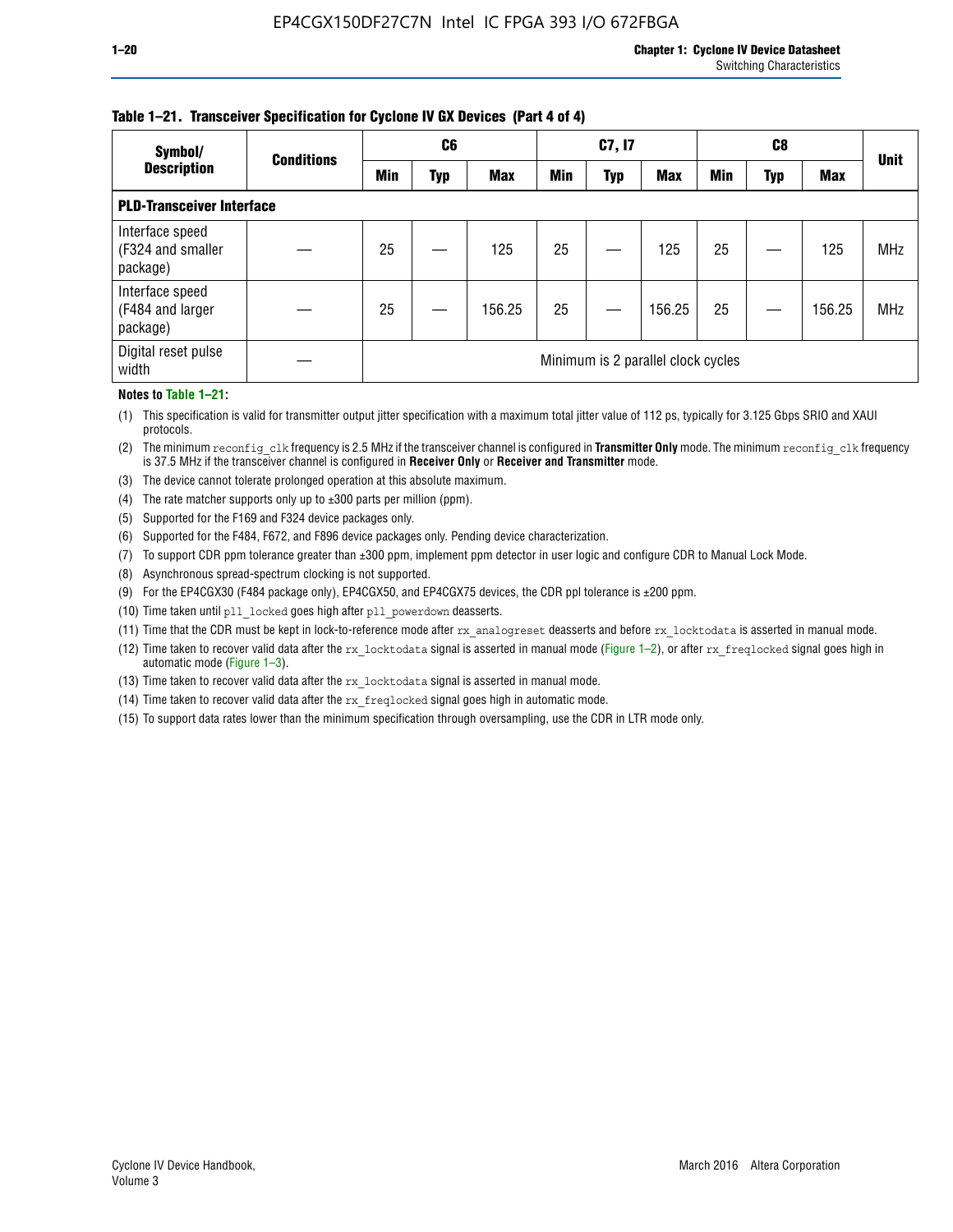Figure 1–2 shows the lock time parameters in manual mode.

 $\Box$  LTD = lock-to-data. LTR = lock-to-reference.





Figure 1–3 shows the lock time parameters in automatic mode.

**Figure 1–3. Lock Time Parameters for Automatic Mode**

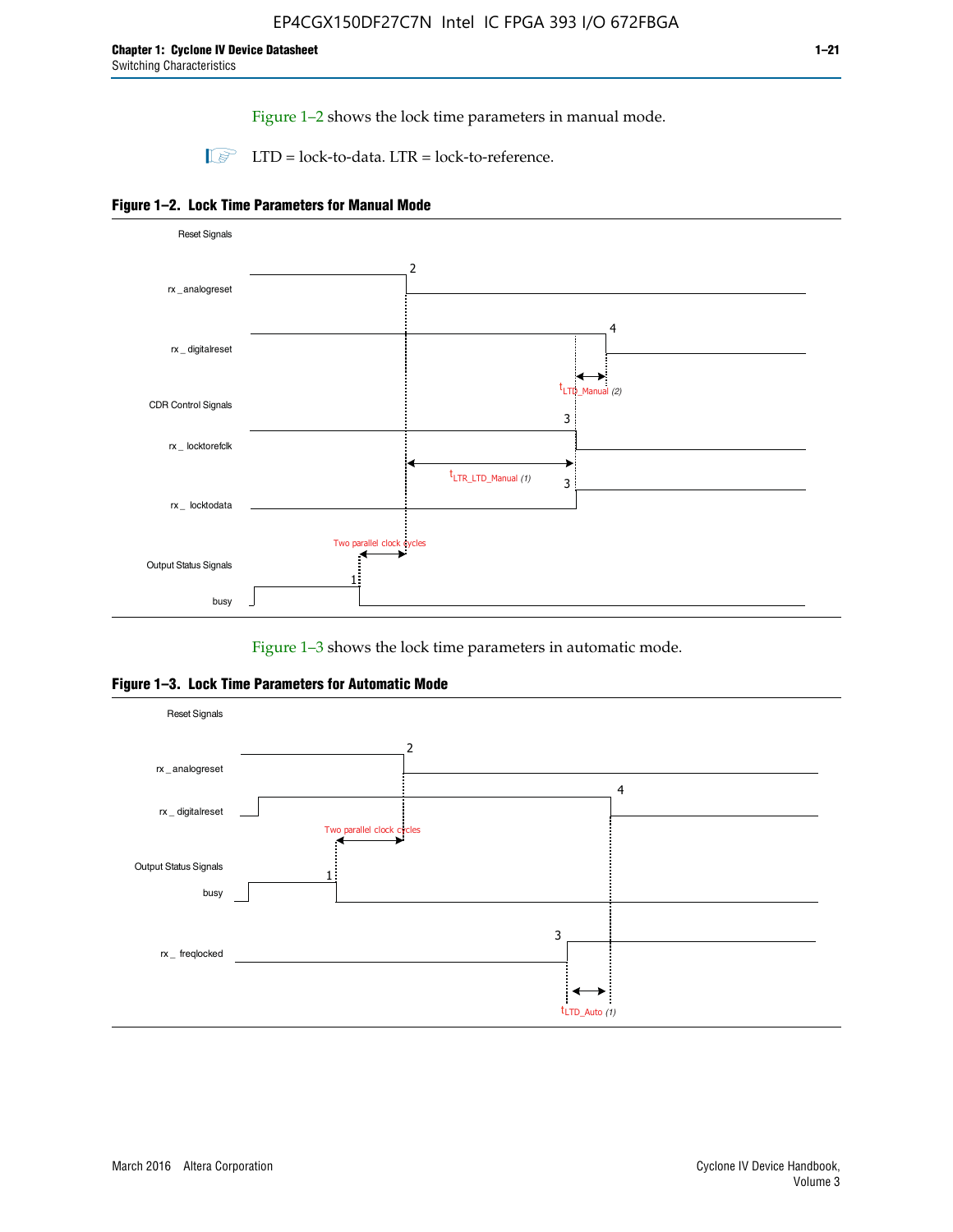#### Figure 1–4 shows the differential receiver input waveform.





Figure 1–5 shows the transmitter output waveform.





Table 1–22 lists the typical V<sub>OD</sub> for Tx term that equals 100  $\Omega$ .

|  |  | Table 1–22. Typical V <sub>0D</sub> Setting, Tx Term = 100 $\Omega$ |  |  |
|--|--|---------------------------------------------------------------------|--|--|
|--|--|---------------------------------------------------------------------|--|--|

| <b>Symbol</b>                                          | V <sub>on</sub> Setting (mV) |     |     |      |      |      |  |  |  |  |
|--------------------------------------------------------|------------------------------|-----|-----|------|------|------|--|--|--|--|
|                                                        |                              |     |     | 4(1) |      |      |  |  |  |  |
| $\rm V_{OD}$ differential peak<br>to peak typical (mV) | 400                          | 600 | 800 | 900  | 1000 | 1200 |  |  |  |  |

**Note to Table 1–22:**

(1) This setting is required for compliance with the PCIe protocol.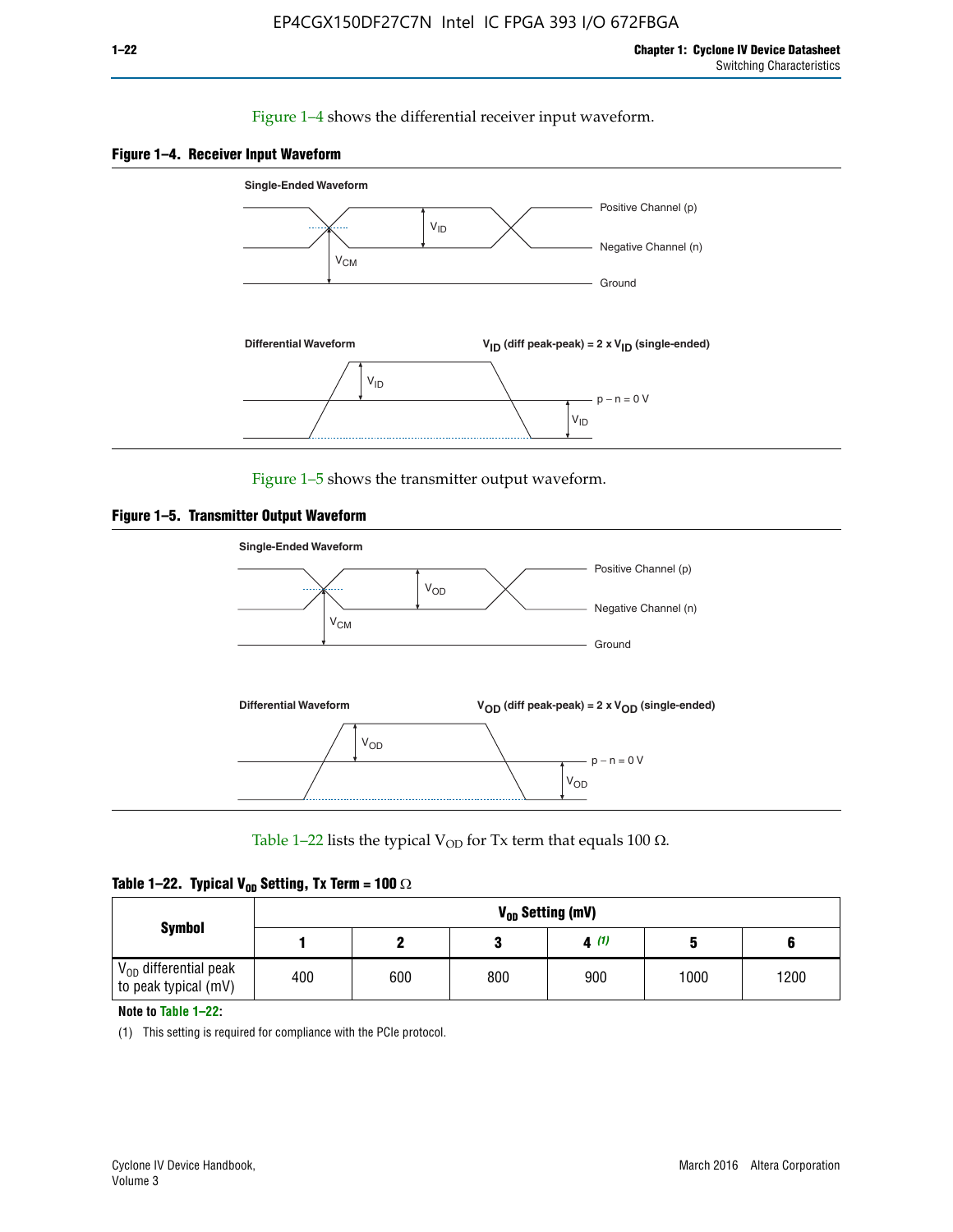Table 1–23 lists the Cyclone IV GX transceiver block AC specifications.

| Symbol/                                                                 | <b>Conditions</b>  |        | C <sub>6</sub> |            | C7, I7 |            |        | C <sub>8</sub> |            |                | <b>Unit</b> |
|-------------------------------------------------------------------------|--------------------|--------|----------------|------------|--------|------------|--------|----------------|------------|----------------|-------------|
| <b>Description</b>                                                      |                    | Min    | <b>Typ</b>     | <b>Max</b> | Min    | <b>Typ</b> | Max    | Min            | <b>Typ</b> | <b>Max</b>     |             |
| <b>PCIe Transmit Jitter Generation (3)</b>                              |                    |        |                |            |        |            |        |                |            |                |             |
| Total jitter at 2.5 Gbps<br>(Gen1)                                      | Compliance pattern |        |                | 0.25       |        |            | 0.25   |                |            | 0.25           | UI          |
| <b>PCIe Receiver Jitter Tolerance (3)</b>                               |                    |        |                |            |        |            |        |                |            |                |             |
| Total jitter at 2.5 Gbps<br>(Gen1)                                      | Compliance pattern | > 0.6  |                | > 0.6      |        | > 0.6      |        | UI             |            |                |             |
| <b>GIGE Transmit Jitter Generation (4)</b>                              |                    |        |                |            |        |            |        |                |            |                |             |
| Deterministic jitter                                                    | Pattern = CRPAT    |        |                | 0.14       |        |            | 0.14   |                |            | 0.14           | UI          |
| (peak-to-peak)                                                          |                    |        |                |            |        |            |        |                |            |                |             |
| Total jitter (peak-to-peak)                                             | Pattern = CRPAT    |        |                | 0.279      |        |            | 0.279  |                |            | 0.279          | UI          |
| <b>GIGE Receiver Jitter Tolerance</b> (4)                               |                    |        |                |            |        |            |        |                |            |                |             |
| Deterministic jitter<br>tolerance (peak-to-peak)                        | Pattern = CJPAT    | > 0.4  |                | > 0.4      |        |            | > 0.4  |                |            | $\mathsf{III}$ |             |
| Combined deterministic<br>and random jitter<br>tolerance (peak-to-peak) | Pattern = CJPAT    | > 0.66 |                | > 0.66     |        |            | > 0.66 |                |            | UI             |             |

#### **Table 1–23. Transceiver Block AC Specification for Cyclone IV GX Devices** *(1)***,** *(2)*

**Notes to Table 1–23:**

(1) Dedicated refclk pins were used to drive the input reference clocks.

(2) The jitter numbers specified are valid for the stated conditions only.

(3) The jitter numbers for PIPE are compliant to the PCIe Base Specification 2.0.

(4) The jitter numbers for GIGE are compliant to the IEEE802.3-2002 Specification.

## **Core Performance Specifications**

The following sections describe the clock tree specifications, PLLs, embedded multiplier, memory block, and configuration specifications for Cyclone IV Devices.

## **Clock Tree Specifications**

Table 1–24 lists the clock tree specifications for Cyclone IV devices.

**Table 1–24. Clock Tree Performance for Cyclone IV Devices** *(Part 1 of 2)*

|               |     |       |     |           | <b>Performance</b> |               |                  |     |             |  |
|---------------|-----|-------|-----|-----------|--------------------|---------------|------------------|-----|-------------|--|
| <b>Device</b> | C6  | C7    | C8  | $C8L$ (1) | $C9L$ $(1)$        | $\mathsf{I}7$ | <b>18L</b> $(1)$ | A7  | <b>Unit</b> |  |
| EP4CE6        | 500 | 437.5 | 402 | 362       | 265                | 437.5         | 362              | 402 | <b>MHz</b>  |  |
| EP4CE10       | 500 | 437.5 | 402 | 362       | 265                | 437.5         | 362              | 402 | <b>MHz</b>  |  |
| EP4CE15       | 500 | 437.5 | 402 | 362       | 265                | 437.5         | 362              | 402 | <b>MHz</b>  |  |
| EP4CE22       | 500 | 437.5 | 402 | 362       | 265                | 437.5         | 362              | 402 | <b>MHz</b>  |  |
| EP4CE30       | 500 | 437.5 | 402 | 362       | 265                | 437.5         | 362              | 402 | <b>MHz</b>  |  |
| EP4CE40       | 500 | 437.5 | 402 | 362       | 265                | 437.5         | 362              | 402 | <b>MHz</b>  |  |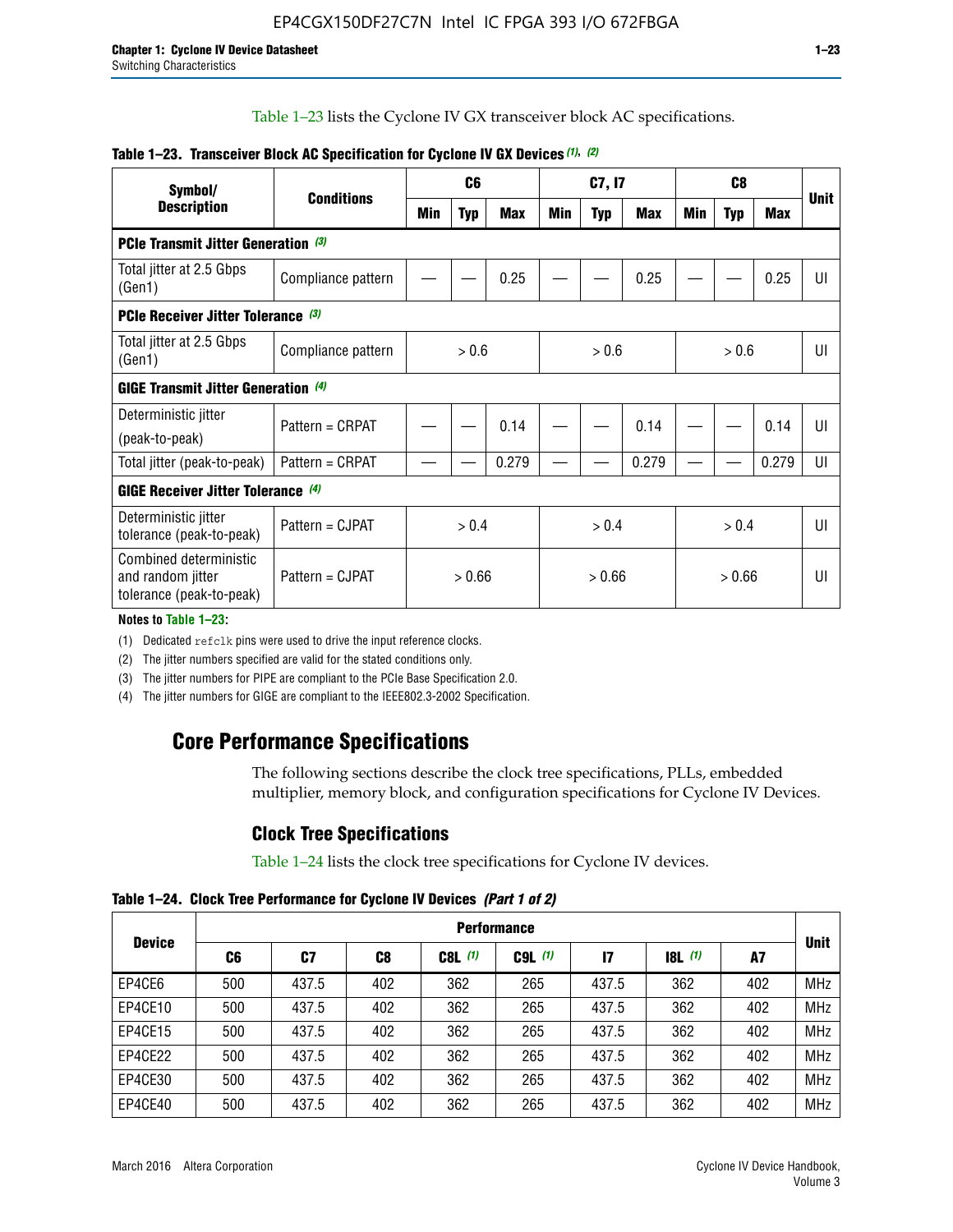|               | <b>Performance</b> |       |     |           |             |              |           |    |             |
|---------------|--------------------|-------|-----|-----------|-------------|--------------|-----------|----|-------------|
| <b>Device</b> | C6                 | C7    | C8  | $C8L$ (1) | $C9L$ $(1)$ | $\mathbf{I}$ | $18L$ (1) | A7 | <b>Unit</b> |
| EP4CE55       | 500                | 437.5 | 402 | 362       | 265         | 437.5        | 362       |    | <b>MHz</b>  |
| EP4CE75       | 500                | 437.5 | 402 | 362       | 265         | 437.5        | 362       |    | <b>MHz</b>  |
| EP4CE115      |                    | 437.5 | 402 | 362       | 265         | 437.5        | 362       |    | <b>MHz</b>  |
| EP4CGX15      | 500                | 437.5 | 402 |           |             | 437.5        |           |    | <b>MHz</b>  |
| EP4CGX22      | 500                | 437.5 | 402 |           |             | 437.5        |           |    | <b>MHz</b>  |
| EP4CGX30      | 500                | 437.5 | 402 |           |             | 437.5        |           |    | <b>MHz</b>  |
| EP4CGX50      | 500                | 437.5 | 402 |           |             | 437.5        |           |    | <b>MHz</b>  |
| EP4CGX75      | 500                | 437.5 | 402 |           |             | 437.5        |           |    | <b>MHz</b>  |
| EP4CGX110     | 500                | 437.5 | 402 |           |             | 437.5        |           |    | <b>MHz</b>  |
| EP4CGX150     | 500                | 437.5 | 402 |           |             | 437.5        |           |    | <b>MHz</b>  |

**Table 1–24. Clock Tree Performance for Cyclone IV Devices** *(Part 2 of 2)*

**Note to Table 1–24:**

(1) Cyclone IV E 1.0 V core voltage devices only support C8L, C9L, and I8L speed grades.

### **PLL Specifications**

Table 1–25 lists the PLL specifications for Cyclone IV devices when operating in the commercial junction temperature range (0°C to 85°C), the industrial junction temperature range (–40°C to 100°C), the extended industrial junction temperature range (–40°C to 125°C), and the automotive junction temperature range (–40°C to 125°C). For more information about the PLL block, refer to "Glossary" on page 1–37.

|  |  | Table 1–25. PLL Specifications for Cyclone IV Devices $(1)$ , $(2)$ (Part 1 of 2) |  |
|--|--|-----------------------------------------------------------------------------------|--|
|--|--|-----------------------------------------------------------------------------------|--|

| <b>Symbol</b>                                          | <b>Parameter</b>                                            | Min | <b>Typ</b>               | Max   | <b>Unit</b>   |
|--------------------------------------------------------|-------------------------------------------------------------|-----|--------------------------|-------|---------------|
|                                                        | Input clock frequency $(-6, -7, -8)$ speed grades)          | 5   | —                        | 472.5 | <b>MHz</b>    |
| $f_{\text{IN}}$ (3)                                    | Input clock frequency (-8L speed grade)                     | 5   |                          | 362   | <b>MHz</b>    |
|                                                        | Input clock frequency (-9L speed grade)                     | 5   |                          | 265   | <b>MHz</b>    |
| f <sub>INPFD</sub>                                     | PFD input frequency                                         | 5   |                          | 325   | <b>MHz</b>    |
| $f_{VCO}$ (4)                                          | PLL internal VCO operating range                            | 600 | $\overline{\phantom{0}}$ | 1300  | <b>MHz</b>    |
| f <sub>INDUTY</sub>                                    | Input clock duty cycle                                      | 40  |                          | 60    | $\frac{0}{0}$ |
| $t_{\text{INJITTER\_CCJ}}$ (5)                         | Input clock cycle-to-cycle jitter<br>$F_{REF} \geq 100$ MHz |     |                          | 0.15  | UI            |
|                                                        | $F_{RFF}$ < 100 MHz                                         |     |                          | ±750  | ps            |
| $f_{\text{OUT\_EXT}}$ (external clock<br>output) $(3)$ | PLL output frequency                                        |     |                          | 472.5 | <b>MHz</b>    |
|                                                        | PLL output frequency (-6 speed grade)                       |     |                          | 472.5 | <b>MHz</b>    |
|                                                        | PLL output frequency (-7 speed grade)                       |     |                          | 450   | <b>MHz</b>    |
| $f_{OUT}$ (to global clock)                            | PLL output frequency (-8 speed grade)                       |     |                          | 402.5 | <b>MHz</b>    |
|                                                        | PLL output frequency (-8L speed grade)                      |     |                          | 362   | <b>MHz</b>    |
|                                                        | PLL output frequency (-9L speed grade)                      |     |                          | 265   | <b>MHz</b>    |
| t <sub>outputy</sub>                                   | Duty cycle for external clock output (when set to 50%)      | 45  | 50                       | 55    | $\frac{0}{0}$ |
| $t_{\text{LOCK}}$                                      | Time required to lock from end of device configuration      |     |                          |       | ms            |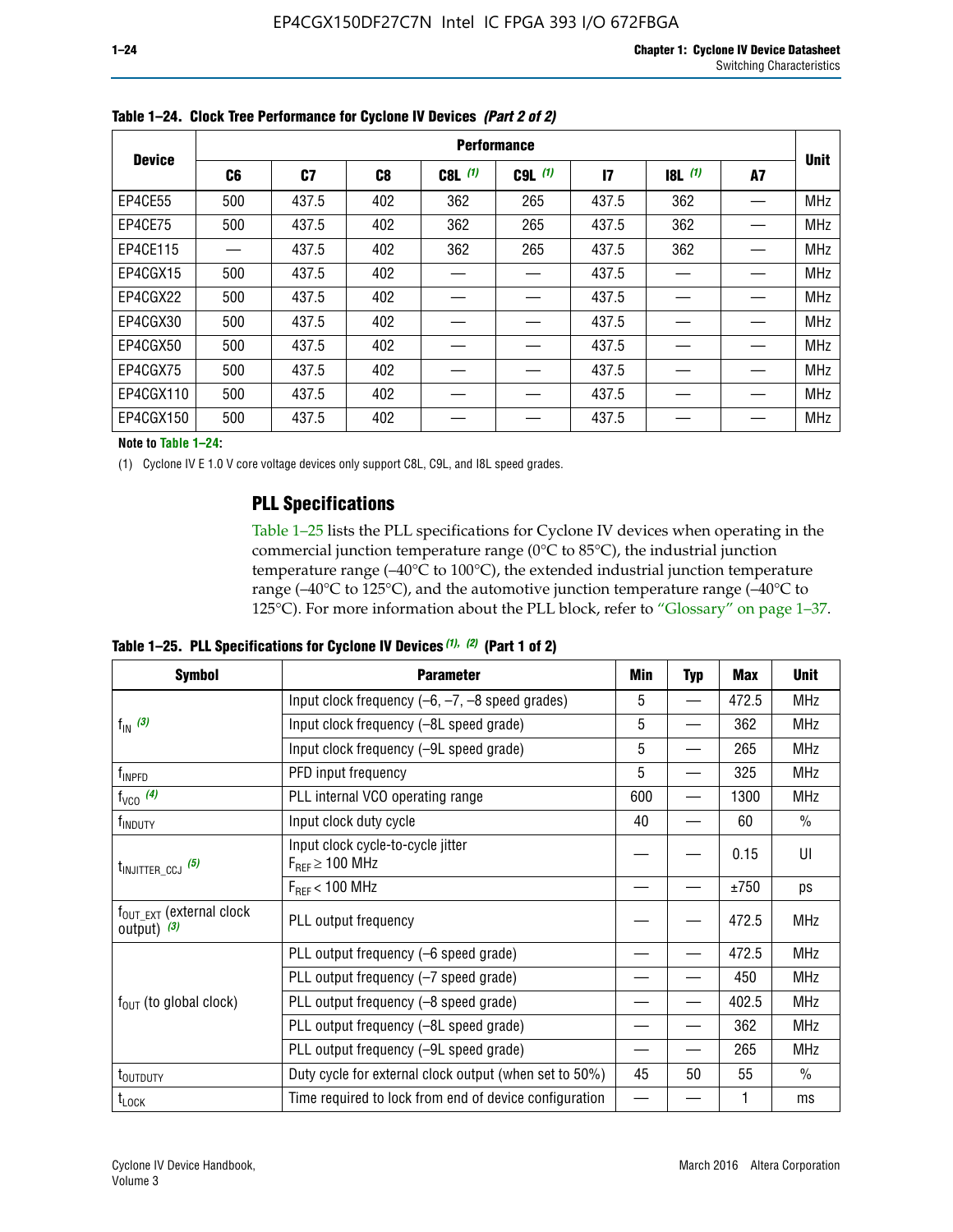|  |  | Table 1–25. PLL Specifications for Cyclone IV Devices (1), (2) (Part 2 of 2) |  |
|--|--|------------------------------------------------------------------------------|--|
|--|--|------------------------------------------------------------------------------|--|

| <b>Symbol</b>                             | <b>Parameter</b>                                                                                                                     | Min | <b>Typ</b> | Max  | <b>Unit</b>              |
|-------------------------------------------|--------------------------------------------------------------------------------------------------------------------------------------|-----|------------|------|--------------------------|
| t <sub>DLOCK</sub>                        | Time required to lock dynamically (after switchover,<br>reconfiguring any non-post-scale counters/delays or<br>areset is deasserted) |     |            | 1    | ms                       |
| t <sub>outjitter_period_dedclk</sub> (6)  | Dedicated clock output period jitter<br>$F_{OUT} \geq 100$ MHz                                                                       |     |            | 300  | ps                       |
|                                           | $F_{\text{OUT}}$ < 100 MHz                                                                                                           |     |            | 30   | mUI                      |
| t <sub>outjitter_ccj_dedclk</sub> (6)     | Dedicated clock output cycle-to-cycle jitter<br>$F_{OUT} \geq 100$ MHz                                                               |     |            | 300  | ps                       |
|                                           | $F_{OUT}$ < 100 MHz                                                                                                                  |     |            | 30   | mUI                      |
| t <sub>outjitter_period_io</sub> (6)      | Regular I/O period jitter<br>$F_{\text{OUT}} \geq 100 \text{ MHz}$                                                                   |     |            | 650  | ps                       |
|                                           | $F_{\text{OUT}}$ < 100 MHz                                                                                                           |     |            | 75   | mUI                      |
| $t_{\text{OUTJITTER\_CCJ\_IO}}$ (6)       | Regular I/O cycle-to-cycle jitter<br>$F_{OUT} \geq 100$ MHz                                                                          |     |            | 650  | ps                       |
|                                           | $F_{\text{OUT}}$ < 100 MHz                                                                                                           |     |            | 75   | mUI                      |
| t <sub>PLL_PSERR</sub>                    | Accuracy of PLL phase shift                                                                                                          |     |            | ±50  | ps                       |
| t <sub>ARESET</sub>                       | Minimum pulse width on areset signal.                                                                                                | 10  |            |      | ns                       |
| t <sub>configpll</sub>                    | Time required to reconfigure scan chains for PLLs                                                                                    |     | 3.5(7)     |      | <b>SCANCLK</b><br>cycles |
| $f_{\text{SCANCLK}}$                      | scanclk frequency                                                                                                                    |     |            | 100  | <b>MHz</b>               |
| t <sub>CASC_OUTJITTER_PERIOD_DEDCLK</sub> | Period jitter for dedicated clock output in cascaded<br>PLLs ( $F_{OUT} \ge 100$ MHz)                                                |     |            | 425  | ps                       |
| (8), (9)                                  | Period jitter for dedicated clock output in cascaded<br>PLLs ( $F_{OUT}$ < 100 MHz)                                                  |     |            | 42.5 | mUI                      |

#### **Notes to Table 1–25:**

- (1) This table is applicable for general purpose PLLs and multipurpose PLLs.
- (2) You must connect  $V_{CCD-PLL}$  to  $V_{CCINT}$  through the decoupling capacitor and ferrite bead.
- (3) This parameter is limited in the Quartus II software by the I/O maximum frequency. The maximum I/O frequency is different for each I/O standard.
- (4) The  $V_{CO}$  frequency reported by the Quartus II software in the PLL Summary section of the compilation report takes into consideration the  $V_{CO}$ post-scale counter K value. Therefore, if the counter K has a value of 2, the frequency reported can be lower than the f<sub>VCO</sub> specification.
- (5) A high input jitter directly affects the PLL output jitter. To have low PLL output clock jitter, you must provide a clean clock source that is less than 200 ps.
- (6) Peak-to-peak jitter with a probability level of 10–12 (14 sigma, 99.99999999974404% confidence level). The output jitter specification applies to the intrinsic jitter of the PLL when an input jitter of 30 ps is applied.
- (7) With 100-MHz scanclk frequency.
- (8) The cascaded PLLs specification is applicable only with the following conditions:
	- **■** Upstream PLL—0.59 MHz  $\leq$  Upstream PLL bandwidth  $<$  1 MHz
	- Downstream PLL—Downstream PLL bandwidth > 2 MHz
- (9) PLL cascading is not supported for transceiver applications.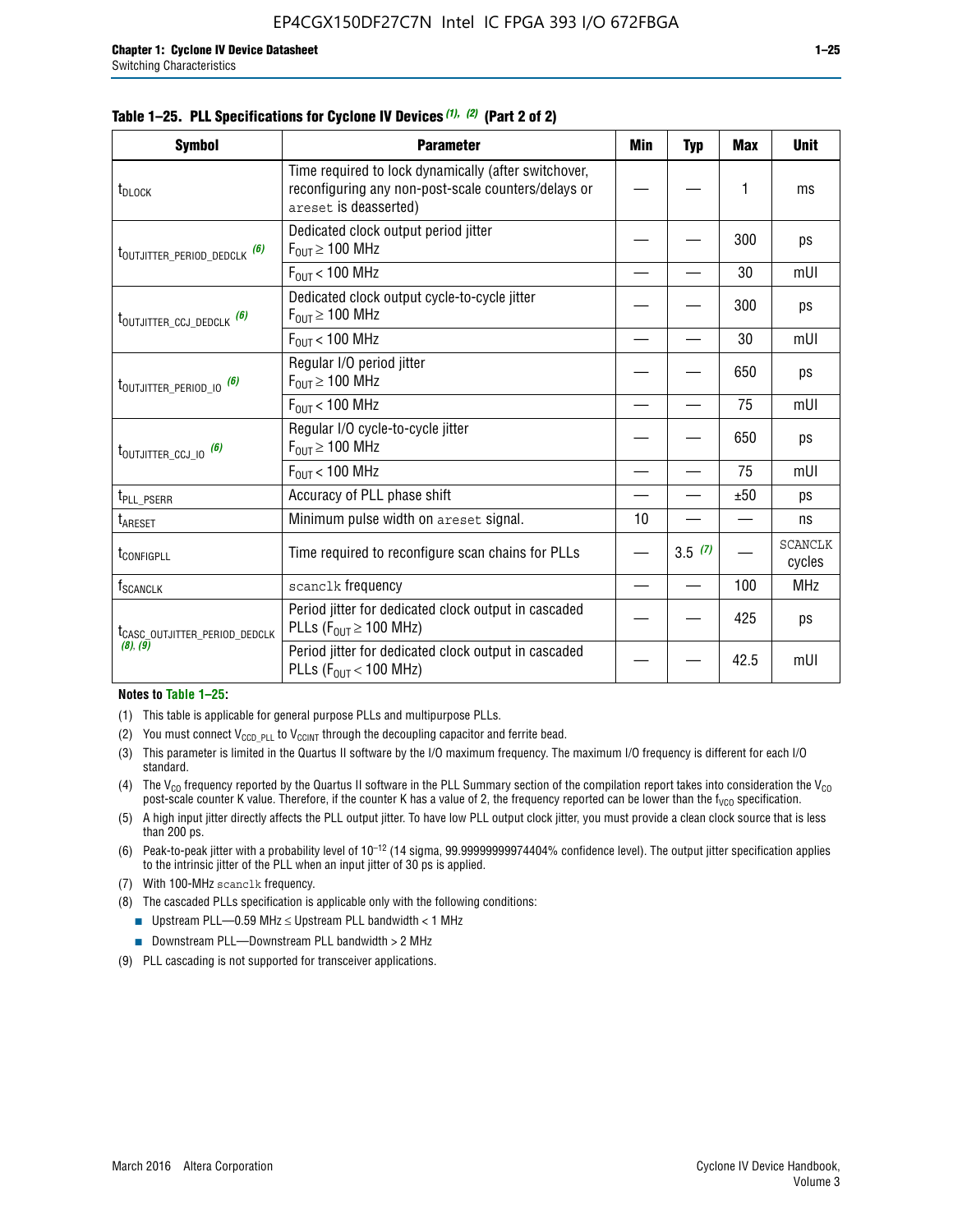### **Embedded Multiplier Specifications**

Table 1–26 lists the embedded multiplier specifications for Cyclone IV devices.

#### **Table 1–26. Embedded Multiplier Specifications for Cyclone IV Devices**

|                                | <b>Resources Used</b><br><b>Performance</b> |     |            |     |                 |     |             |  |
|--------------------------------|---------------------------------------------|-----|------------|-----|-----------------|-----|-------------|--|
| Mode                           | <b>Number of Multipliers</b>                | C6  | C7, I7, A7 | C8  | <b>C8L, I8L</b> | C9L | <b>Unit</b> |  |
| $9 \times 9$ -bit multiplier   |                                             | 340 | 300        | 260 | 240             | 175 | <b>MHz</b>  |  |
| $18 \times 18$ -bit multiplier |                                             | 287 | 250        | 200 | 185             | 135 | <b>MHz</b>  |  |

### **Memory Block Specifications**

Table 1–27 lists the M9K memory block specifications for Cyclone IV devices.

#### **Table 1–27. Memory Block Performance Specifications for Cyclone IV Devices**

|               |                                           | <b>Resources Used</b> |                      | <b>Performance</b> |            |                |                 |     |             |
|---------------|-------------------------------------------|-----------------------|----------------------|--------------------|------------|----------------|-----------------|-----|-------------|
| <b>Memory</b> | <b>Mode</b>                               | <b>LEs</b>            | M9K<br><b>Memory</b> | C <sub>6</sub>     | C7, I7, A7 | C <sub>8</sub> | <b>C8L, I8L</b> | C9L | <b>Unit</b> |
|               | FIFO 256 $\times$ 36                      | 47                    |                      | 315                | 274        | 238            | 200             | 157 | <b>MHz</b>  |
| M9K Block     | Single-port $256 \times 36$               | 0                     |                      | 315                | 274        | 238            | 200             | 157 | <b>MHz</b>  |
|               | Simple dual-port $256 \times 36$ CLK      | 0                     |                      | 315                | 274        | 238            | 200             | 157 | <b>MHz</b>  |
|               | True dual port $512 \times 18$ single CLK | 0                     |                      | 315                | 274        | 238            | 200             | 157 | <b>MHz</b>  |

### **Configuration and JTAG Specifications**

Table 1–28 lists the configuration mode specifications for Cyclone IV devices.

#### **Table 1–28. Passive Configuration Mode Specifications for Cyclone IV Devices** *(1)*

| <b>Programming Mode</b>         | V <sub>CCINT</sub> Voltage Level (V) | <b>DCLK f<sub>MAX</sub></b> | <b>Unit</b> |
|---------------------------------|--------------------------------------|-----------------------------|-------------|
| Passive Serial (PS)             | 1.0 $(3)$                            | 66                          | MHz         |
|                                 | 1.2                                  | 133                         | MHz         |
| Fast Passive Parallel (FPP) (2) | 1.0 $(3)$                            | 66                          | <b>MHz</b>  |
|                                 | 12(4)                                | 100                         | <b>MHz</b>  |

#### **Notes to Table 1–28:**

- (1) For more information about PS and FPP configuration timing parameters, refer to the *[Configuration and Remote](http://www.altera.com/literature/hb/cyclone-iv/cyiv-51008.pdf)  [System Upgrades in Cyclone IV Devices](http://www.altera.com/literature/hb/cyclone-iv/cyiv-51008.pdf)* chapter.
- (2) FPP configuration mode supports all Cyclone IV E devices (except for E144 package devices) and EP4CGX50, EP4CGX75, EP4CGX110, and EP4CGX150 only.
- (3)  $V_{CCMT}$  = 1.0 V is only supported for Cyclone IV E 1.0 V core voltage devices.
- (4) Cyclone IV E devices support 1.2 V V<sub>CCINT</sub>. Cyclone IV E 1.2 V core voltage devices support 133 MHz DCLK f<sub>MAX</sub> for EP4CE6, EP4CE10, EP4CE15, EP4CE22, EP4CE30, and EP4CE40 only.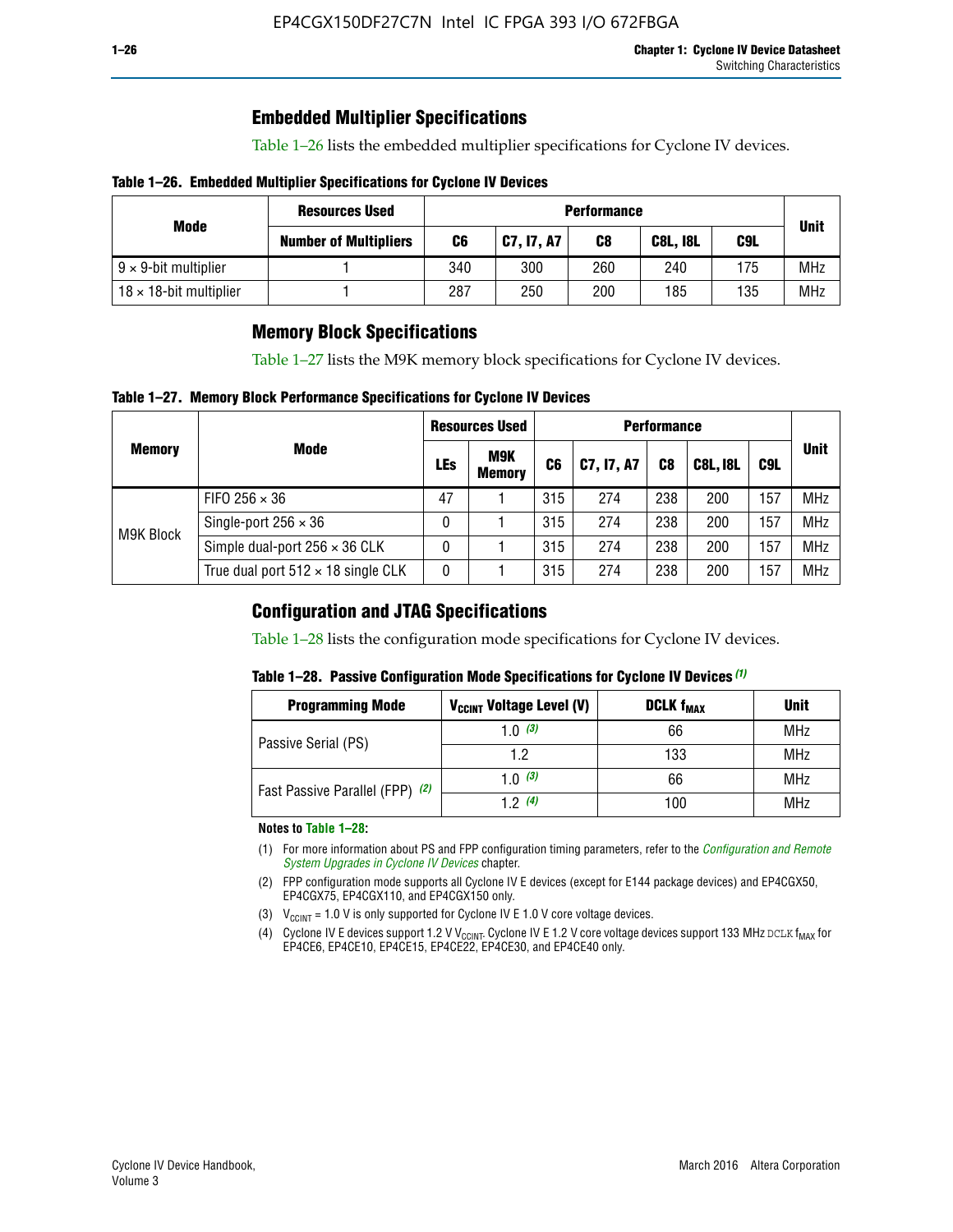Table 1–29 lists the active configuration mode specifications for Cyclone IV devices.

**Table 1–29. Active Configuration Mode Specifications for Cyclone IV Devices**

| <b>Programming Mode</b>  | <b>DCLK Range</b> | <b>Typical DCLK</b> | <b>Unit</b> |
|--------------------------|-------------------|---------------------|-------------|
| Active Parallel (AP) (1) | 20 to 40          | 33                  | MHz         |
| Active Serial (AS)       | 20 to 40          | 33                  | MHz         |

**Note to Table 1–29:**

(1) AP configuration mode is only supported for Cyclone IV E devices.

Table 1–30 lists the JTAG timing parameters and values for Cyclone IV devices.

**Table 1–30. JTAG Timing Parameters for Cyclone IV Devices** *(1)*

| Symbol                       | <b>Parameter</b>                                       | <b>Min</b> | <b>Max</b> | <b>Unit</b> |
|------------------------------|--------------------------------------------------------|------------|------------|-------------|
| t <sub>JCP</sub>             | <b>TCK clock period</b>                                | 40         |            | ns          |
| t <sub>JCH</sub>             | <b>TCK clock high time</b>                             | 19         |            | ns          |
| $t_{JCL}$                    | TCK clock low time                                     | 19         |            | ns          |
| t <sub>JPSU_TDI</sub>        | JTAG port setup time for TDI                           | 1          |            | ns          |
| t <sub>JPSU_TMS</sub>        | JTAG port setup time for TMS                           | 3          |            | ns          |
| t <sub>JPH</sub>             | JTAG port hold time                                    | 10         |            | ns          |
| t <sub>JPCO</sub>            | JTAG port clock to output $(2)$ , $(3)$                |            | 15         | ns          |
| t <sub>JPZX</sub>            | JTAG port high impedance to valid output $(2)$ , $(3)$ |            | 15         | ns          |
| t <sub>JPXZ</sub>            | JTAG port valid output to high impedance $(2)$ , $(3)$ |            | 15         | ns          |
| ${\rm t}_{\rm JSSU}$         | Capture register setup time                            | 5          |            | ns          |
| $\mathsf{t}_{\mathsf{JSH}}$  | Capture register hold time                             | 10         |            | ns          |
| $t_{\rm JSCO}$               | Update register clock to output                        |            | 25         | ns          |
| $t_{\footnotesize \rm JSZX}$ | Update register high impedance to valid output         |            | 25         | ns          |
| t <sub>JSXZ</sub>            | Update register valid output to high impedance         |            | 25         | ns          |

**Notes to Table 1–30:**

(1) For more information about JTAG waveforms, refer to "JTAG Waveform" in "Glossary" on page 1–37.

(2) The specification is shown for 3.3-, 3.0-, and 2.5-V LVTTL/LVCMOS operation of JTAG pins. For 1.8-V LVTTL/LVCMOS and 1.5-V LVCMOS, the output time specification is 16 ns.

(3) For EP4CGX22, EP4CGX30 (F324 and smaller package), EP4CGX110, and EP4CGX150 devices, the output time specification for 3.3-, 3.0-, and 2.5-V LVTTL/LVCMOS operation of JTAG pins is 16 ns. For 1.8-V LVTTL/LVCMOS and 1.5-V LVCMOS, the output time specification is 18 ns.

## **Periphery Performance**

This section describes periphery performance, including high-speed I/O and external memory interface.

I/O performance supports several system interfaces, such as the high-speed I/O interface, external memory interface, and the PCI/PCI-X bus interface. I/Os using the SSTL-18 Class I termination standard can achieve up to the stated DDR2 SDRAM interfacing speeds. I/Os using general-purpose I/O standards such as 3.3-, 3.0-, 2.5-, 1.8-, or 1.5-LVTTL/LVCMOS are capable of a typical 200 MHz interfacing frequency with a 10 pF load.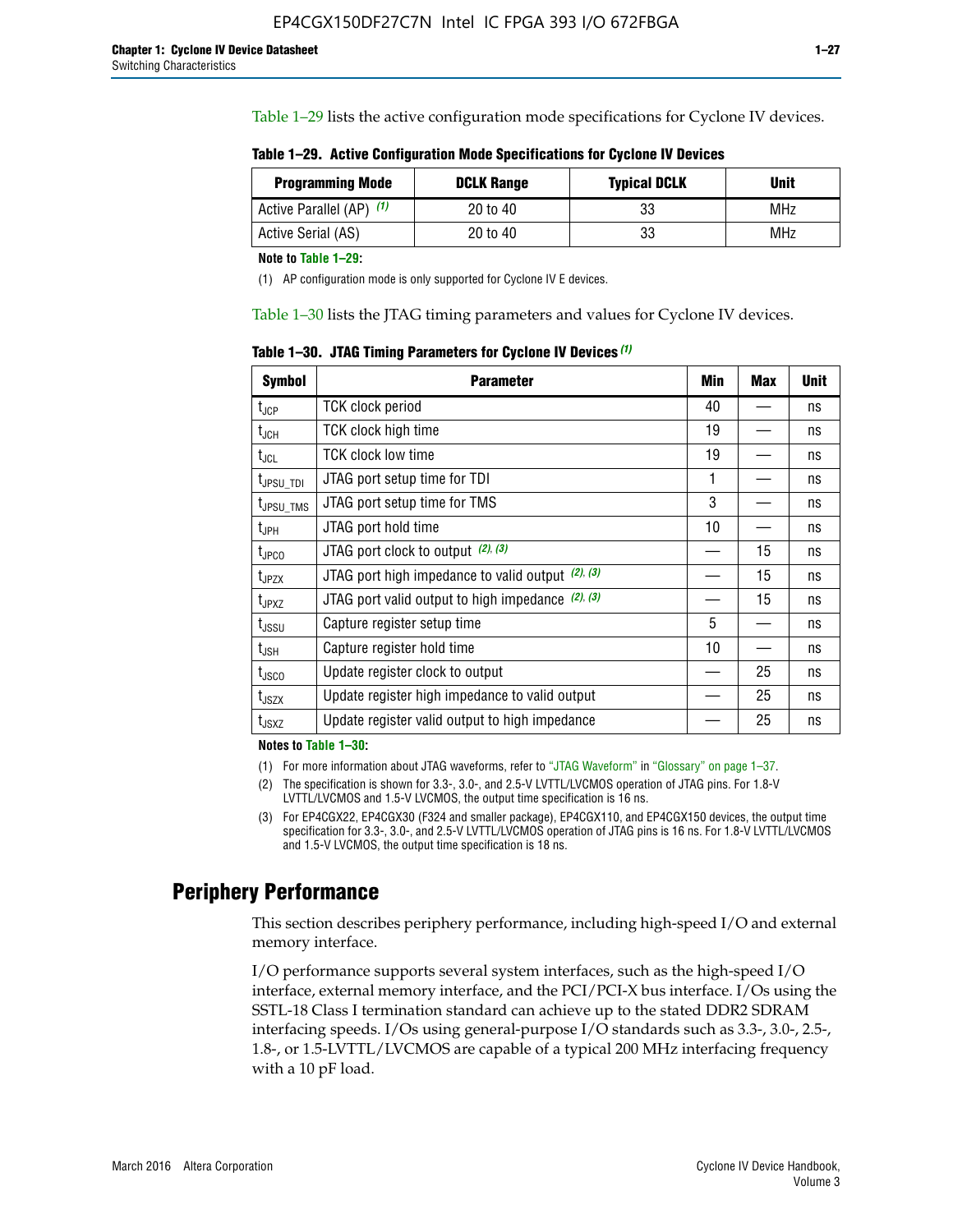- For more information about the supported maximum clock rate, device and pin planning, IP implementation, and device termination, refer to *[Section III: System](http://www.altera.com/literature/hb/external-memory/emi_intro_specs.pdf)  [Performance Specifications](http://www.altera.com/literature/hb/external-memory/emi_intro_specs.pdf)* of the *External Memory Interfaces Handbook*.
- **1 Actual achievable frequency depends on design- and system-specific factors. Perform** HSPICE/IBIS simulations based on your specific design and system setup to determine the maximum achievable frequency in your system.

## **High-Speed I/O Specifications**

Table 1–31 through Table 1–36 list the high-speed I/O timing for Cyclone IV devices. For definitions of high-speed timing specifications, refer to "Glossary" on page 1–37.

**Table 1–31. RSDS Transmitter Timing Specifications for Cyclone IV Devices** *(1)***,** *(2)***,** *(4)* **(Part 1 of 2)**

|                                                      |                                     |            | C6                       |            |            | C7, I7                   |            |                 | <b>C8, A7</b>            |            |            | <b>C8L, I8L</b>          |            |     | C <sub>9</sub> L         |            |             |
|------------------------------------------------------|-------------------------------------|------------|--------------------------|------------|------------|--------------------------|------------|-----------------|--------------------------|------------|------------|--------------------------|------------|-----|--------------------------|------------|-------------|
| <b>Symbol</b>                                        | <b>Modes</b>                        | <b>Min</b> | <b>Typ</b>               | <b>Max</b> | <b>Min</b> | <b>Typ</b>               | <b>Max</b> | <b>Min</b>      | <b>Typ</b>               | <b>Max</b> | <b>Min</b> | <b>Typ</b>               | <b>Max</b> | Min | <b>Typ</b>               | <b>Max</b> | <b>Unit</b> |
|                                                      | $\times$ 10                         | 5          | $\overline{\phantom{0}}$ | 180        | 5          | —                        | 155.5      | 5               | $\overline{\phantom{0}}$ | 155.5      | 5          |                          | 155.5      | 5   |                          | 132.5      | <b>MHz</b>  |
|                                                      | $\times 8$                          | 5          |                          | 180        | 5          |                          | 155.5      | $5\phantom{.0}$ | $\overline{\phantom{0}}$ | 155.5      | 5          |                          | 155.5      | 5   |                          | 132.5      | <b>MHz</b>  |
| f <sub>HSCLK</sub><br>(input clock                   | $\times 7$                          | 5          | $\overline{\phantom{0}}$ | 180        | 5          |                          | 155.5      | 5               | $\overline{\phantom{0}}$ | 155.5      | 5          |                          | 155.5      | 5   |                          | 132.5      | <b>MHz</b>  |
| frequency)                                           | $\times$ 4                          | 5          | $\overline{\phantom{0}}$ | 180        | 5          | $\overline{\phantom{0}}$ | 155.5      | 5               | $\equiv$                 | 155.5      | 5          | $\overline{\phantom{0}}$ | 155.5      | 5   | $\overline{\phantom{0}}$ | 132.5      | <b>MHz</b>  |
|                                                      | $\times 2$                          | 5          | $\equiv$                 | 180        | 5          |                          | 155.5      | 5               | $\equiv$                 | 155.5      | 5          | $\equiv$                 | 155.5      | 5   | $\overline{\phantom{0}}$ | 132.5      | <b>MHz</b>  |
|                                                      | $\times$ 1                          | 5          |                          | 360        | 5          |                          | 311        | 5               | $\overline{\phantom{0}}$ | 311        | 5          | $\overline{\phantom{0}}$ | 311        | 5   |                          | 265        | <b>MHz</b>  |
|                                                      | $\times$ 10                         | 100        | $\overline{\phantom{0}}$ | 360        | 100        |                          | 311        | 100             | $\overline{\phantom{0}}$ | 311        | 100        | $\overline{\phantom{0}}$ | 311        | 100 |                          | 265        | <b>Mbps</b> |
|                                                      | $\times 8$                          | 80         |                          | 360        | 80         |                          | 311        | 80              | $\overline{\phantom{0}}$ | 311        | 80         | $\overline{\phantom{0}}$ | 311        | 80  | $\overline{\phantom{0}}$ | 265        | <b>Mbps</b> |
| Device<br>operation in                               | $\times 7$                          | 70         |                          | 360        | 70         |                          | 311        | 70              | $\overline{\phantom{0}}$ | 311        | 70         | $\overline{\phantom{0}}$ | 311        | 70  | $\overline{\phantom{0}}$ | 265        | <b>Mbps</b> |
| <b>Mbps</b>                                          | $\times$ 4                          | 40         |                          | 360        | 40         |                          | 311        | 40              |                          | 311        | 40         |                          | 311        | 40  | $\overline{\phantom{0}}$ | 265        | <b>Mbps</b> |
|                                                      | $\times 2$                          | 20         |                          | 360        | 20         | $\equiv$                 | 311        | 20              | $\overline{\phantom{0}}$ | 311        | 20         |                          | 311        | 20  | $\equiv$                 | 265        | <b>Mbps</b> |
|                                                      | $\times$ 1                          | 10         |                          | 360        | 10         |                          | 311        | 10              |                          | 311        | 10         |                          | 311        | 10  | $\overline{\phantom{0}}$ | 265        | <b>Mbps</b> |
| t <sub>DUTY</sub>                                    | —                                   | 45         | $\overline{\phantom{0}}$ | 55         | 45         |                          | 55         | 45              | $\overline{\phantom{0}}$ | 55         | 45         |                          | 55         | 45  |                          | 55         | $\%$        |
| Transmitter<br>channel-to-<br>channel skew<br>(TCCS) |                                     |            |                          | 200        |            |                          | 200        |                 |                          | 200        |            |                          | 200        |     |                          | 200        | ps          |
| Output jitter<br>(peak to peak)                      |                                     |            |                          | 500        |            |                          | 500        |                 |                          | 550        |            |                          | 600        |     |                          | 700        | ps          |
| $t_{\text{RISE}}$                                    | $20 - 80\%$<br>$C_{LOAD} =$<br>5 pF |            | 500                      |            |            | 500                      |            |                 | 500                      |            |            | 500                      |            |     | 500                      |            | ps          |
| t <sub>FALL</sub>                                    | $20 - 80\%$<br>$C_{LOAD} =$<br>5 pF |            | 500                      |            |            | 500                      |            |                 | 500                      |            |            | 500                      |            |     | 500                      |            | ps          |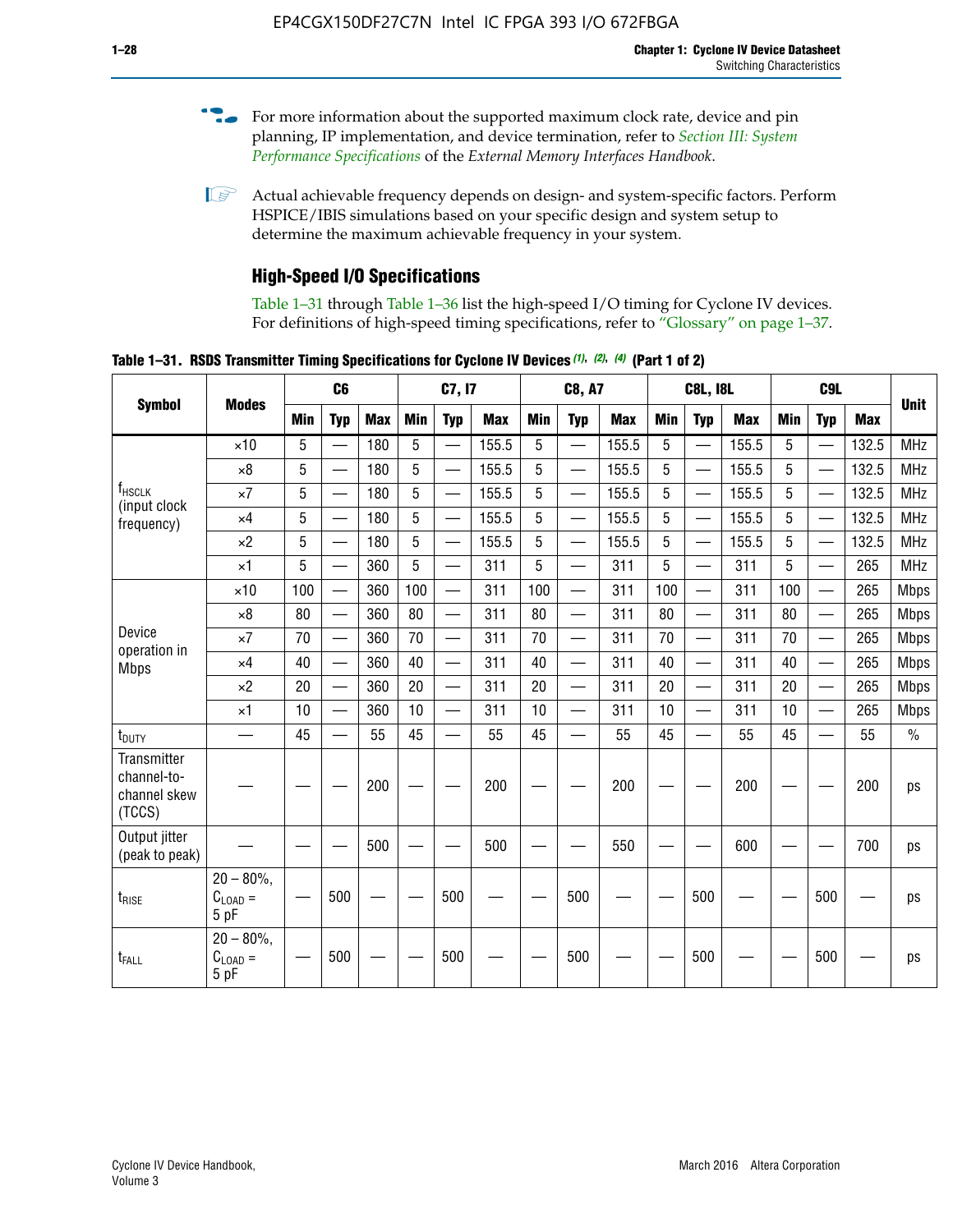| <b>Symbol</b>         | <b>Modes</b> |     | C6         |            |     | <b>C7, I7</b> |            |     | <b>C8, A7</b> |            |     | <b>C8L, I8L</b> |     |     | C <sub>9</sub> L |     | <b>Unit</b> |
|-----------------------|--------------|-----|------------|------------|-----|---------------|------------|-----|---------------|------------|-----|-----------------|-----|-----|------------------|-----|-------------|
|                       |              | Min | <b>Typ</b> | <b>Max</b> | Min | <b>Typ</b>    | <b>Max</b> | Min | <b>Typ</b>    | <b>Max</b> | Min | <b>Typ</b>      | Max | Min | <b>Typ</b>       | Max |             |
| $t_{\text{LOCK}}$ (3) |              |     |            |            |     |               |            |     |               |            |     |                 |     |     |                  |     | ms          |

**Notes to Table 1–31:**

(1) Applicable for true RSDS and emulated RSDS\_E\_3R transmitter.

(2) Cyclone IV E devices—true RSDS transmitter is only supported at the output pin of Row I/O Banks 1, 2, 5, and 6. Emulated RSDS transmitter is supported at the output pin of all I/O Banks. Cyclone IV GX devices—true RSDS transmitter is only supported at the output pin of Row I/O Banks 5 and 6. Emulated RSDS transmitter is supported at the output

pin of I/O Banks 3, 4, 5, 6, 7, 8, and 9. (3)  $t_{\text{LOCK}}$  is the time required for the PLL to lock from the end-of-device configuration.

(4) Cyclone IV E 1.0 V core voltage devices only support C8L, C9L, and I8L speed grades. Cyclone IV E 1.2 V core voltage devices only support C6, C7, C8, I7, and A7 speed grades. Cyclone IV GX devices only support C6, C7, C8, and I7 speed grades.

|                                 |                                              |     | C <sub>6</sub>           |     |            | C7, I7                   |            |                                                                                                                                                                                                                                | <b>C8, A7</b>                  |            |            | <b>C8L, I8L</b>          |            |            | C <sub>9</sub> L         |            | <b>Unit</b>   |
|---------------------------------|----------------------------------------------|-----|--------------------------|-----|------------|--------------------------|------------|--------------------------------------------------------------------------------------------------------------------------------------------------------------------------------------------------------------------------------|--------------------------------|------------|------------|--------------------------|------------|------------|--------------------------|------------|---------------|
| <b>Symbol</b>                   | <b>Modes</b>                                 | Min | <b>Typ</b>               | Max | <b>Min</b> | <b>Typ</b>               | <b>Max</b> | <b>Min</b>                                                                                                                                                                                                                     | <b>Typ</b>                     | <b>Max</b> | <b>Min</b> | <b>Typ</b>               | <b>Max</b> | <b>Min</b> | <b>Typ</b>               | <b>Max</b> |               |
|                                 | $\times$ 10                                  | 5   | $\equiv$                 | 85  | 5          |                          | 85         | 5                                                                                                                                                                                                                              | $\overline{\phantom{0}}$       | 85         | 5          | $\overline{\phantom{0}}$ | 85         | 5          |                          | 72.5       | <b>MHz</b>    |
|                                 | $\times 8$                                   | 5   | $\equiv$                 | 85  | 5          | $\sim$                   | 85         | 5                                                                                                                                                                                                                              | —                              | 85         | 5          | $\overline{\phantom{0}}$ | 85         | 5          |                          | 72.5       | <b>MHz</b>    |
| f <sub>HSCLK</sub> (input       | $\times 7$                                   | 5   | $\overline{\phantom{0}}$ | 85  | 5          |                          | 85         | 5                                                                                                                                                                                                                              | —                              | 85         | 5          | —                        | 85         | 5          |                          | 72.5       | <b>MHz</b>    |
| clock<br>frequency)             | $\times$ 4                                   | 5   | —                        | 85  | 5          | $\overline{\phantom{a}}$ | 85         | 5                                                                                                                                                                                                                              | $\overline{\phantom{0}}$       | 85         | 5          | $\overline{\phantom{0}}$ | 85         | 5          |                          | 72.5       | <b>MHz</b>    |
|                                 | $\times 2$                                   | 5   | $\overline{\phantom{0}}$ | 85  | 5          | $\sim$                   | 85         | 5                                                                                                                                                                                                                              | $\overline{\phantom{0}}$       | 85         | 5          | $\overline{\phantom{0}}$ | 85         | 5          |                          | 72.5       | <b>MHz</b>    |
|                                 | $\times$ 1                                   | 5   | —                        | 170 | 5          |                          | 170        | 5                                                                                                                                                                                                                              | $\overline{\phantom{0}}$       | 170        | 5          | $\overline{\phantom{0}}$ | 170        | 5          |                          | 145        | <b>MHz</b>    |
|                                 | $\times$ 10                                  | 100 | $\overline{\phantom{0}}$ | 170 | 100        |                          | 170        | 100                                                                                                                                                                                                                            | $\overline{\phantom{0}}$       | 170        | 100        | $\overline{\phantom{0}}$ | 170        | 100        |                          | 145        | <b>Mbps</b>   |
|                                 | $\times 8$                                   | 80  | $\overline{\phantom{0}}$ | 170 | 80         | $\overline{\phantom{0}}$ | 170        | 80                                                                                                                                                                                                                             | $\overline{\phantom{0}}$       | 170        | 80         | $\overline{\phantom{0}}$ | 170        | 80         |                          | 145        | <b>Mbps</b>   |
| Device                          | $\times 7$                                   | 70  | $\qquad \qquad$          | 170 | 70         | —                        | 170        | 70                                                                                                                                                                                                                             | $\qquad \qquad \longleftarrow$ | 170        | 70         | $\overline{\phantom{0}}$ | 170        | 70         | $\hspace{0.05cm}$        | 145        | Mbps          |
| operation in<br><b>Mbps</b>     | $\times$ 4                                   | 40  | $\qquad \qquad$          | 170 | 40         | —                        | 170        | 40                                                                                                                                                                                                                             | $\overline{\phantom{0}}$       | 170        | 40         | $\overline{\phantom{0}}$ | 170        | 40         |                          | 145        | <b>Mbps</b>   |
|                                 | $\times 2$                                   | 20  | $\overline{\phantom{0}}$ | 170 | 20         | —<br>—                   | 170        | 20                                                                                                                                                                                                                             | $\overline{\phantom{0}}$       | 170        | 20         | $\overline{\phantom{0}}$ | 170        | 20         | $\overline{\phantom{0}}$ | 145        | <b>Mbps</b>   |
|                                 | $\times$ 1                                   | 10  | $\overline{\phantom{0}}$ | 170 | 10         | $\overline{\phantom{0}}$ | 170        | 10                                                                                                                                                                                                                             | $\overline{\phantom{0}}$       | 170        | 10         | $\overline{\phantom{0}}$ | 170        | 10         | $\overline{\phantom{0}}$ | 145        | <b>Mbps</b>   |
| $t_{\text{DUTY}}$               |                                              | 45  |                          | 55  | 45         |                          | 55         | 45                                                                                                                                                                                                                             |                                | 55         | 45         | $\overline{\phantom{0}}$ | 55         | 45         |                          | 55         | $\frac{0}{0}$ |
| <b>TCCS</b>                     |                                              |     |                          | 200 |            |                          | 200        | e de la provincia de la provincia de la provincia de la provincia de la provincia de la provincia de la provincia de la provincia de la provincia de la provincia de la provincia de la provincia de la provincia de la provin |                                | 200        |            | $\overline{\phantom{0}}$ | 200        |            |                          | 200        | ps            |
| Output jitter<br>(peak to peak) |                                              |     |                          | 500 |            |                          | 500        |                                                                                                                                                                                                                                |                                | 550        |            |                          | 600        |            |                          | 700        | ps            |
| $t_{\text{RISE}}$               | $20 - 80\%$ ,<br>$C_{\text{LOAD}} =$<br>5 pF |     | 500                      |     |            | 500                      |            |                                                                                                                                                                                                                                | 500                            |            |            | 500                      |            |            | 500                      |            | ps            |
| $t_{FALL}$                      | $20 - 80\%$ ,<br>$C_{LOAD} =$<br>5 pF        |     | 500                      |     |            | 500                      |            |                                                                                                                                                                                                                                | 500                            |            |            | 500                      |            |            | 500                      |            | ps            |

#### **Table 1–32. Emulated RSDS\_E\_1R Transmitter Timing Specifications for Cyclone IV Devices** *(1), (3)* **(Part 1 of 2)**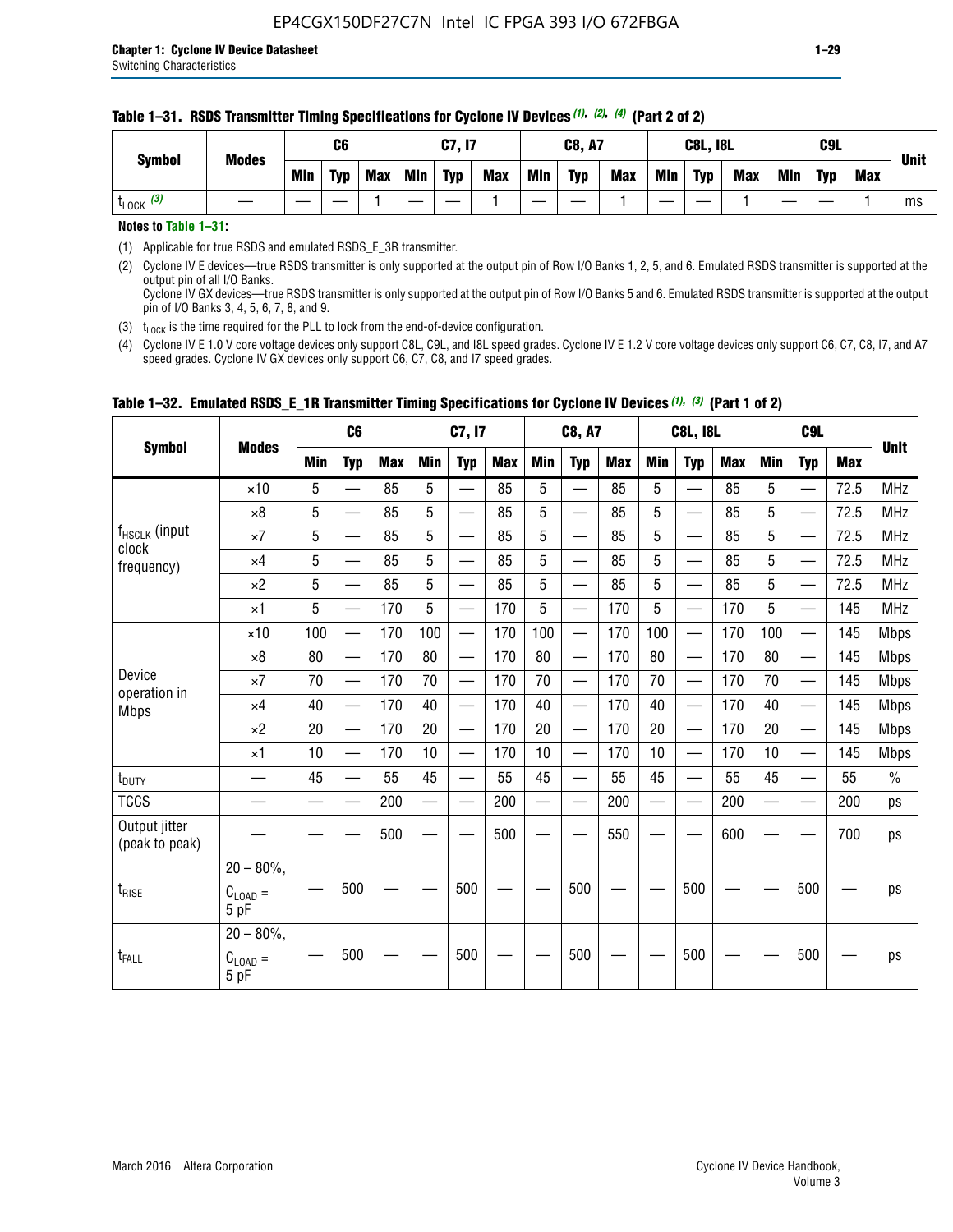| <b>Symbol</b>        | <b>Modes</b> |     | C6         |            |     | C7, I7     |            |         | <b>C8, A7</b> |            |            | <b>C8L, I8L</b> |            |     | C <sub>9</sub> L |            | <b>Unit</b> |
|----------------------|--------------|-----|------------|------------|-----|------------|------------|---------|---------------|------------|------------|-----------------|------------|-----|------------------|------------|-------------|
|                      |              | Min | <b>Typ</b> | <b>Max</b> | Min | <b>Typ</b> | <b>Max</b> | Min $ $ | <b>Typ</b>    | <b>Max</b> | <b>Min</b> | <b>Typ</b>      | <b>Max</b> | Min | <b>Tvp</b>       | <b>Max</b> |             |
| (2)<br><b>L</b> LOCK |              |     |            |            |     |            |            |         |               |            |            |                 |            |     |                  |            | ms          |

#### **Table 1–32. Emulated RSDS\_E\_1R Transmitter Timing Specifications for Cyclone IV Devices** *(1), (3)* **(Part 2 of 2)**

**Notes to Table 1–32:**

(1) Emulated RSDS\_E\_1R transmitter is supported at the output pin of all I/O Banks of Cyclone IV E devices and I/O Banks 3, 4, 5, 6, 7, 8, and 9 of Cyclone IV GX devices.

(2)  $t_{\text{LOCK}}$  is the time required for the PLL to lock from the end-of-device configuration.

(3) Cyclone IV E 1.0 V core voltage devices only support C8L, C9L, and I8L speed grades. Cyclone IV E 1.2 V core voltage devices only support C6, C7, C8, I7, and A7 speed grades. Cyclone IV GX devices only support C6, C7, C8, and I7 speed grades.

|                                    |                                            |            | C <sub>6</sub>                                |            |                          | C7, I7     |            |            | <b>C8, A7</b>            |              |            | <b>C8L, I8L</b>          |            |            | C <sub>9L</sub>          |            |             |
|------------------------------------|--------------------------------------------|------------|-----------------------------------------------|------------|--------------------------|------------|------------|------------|--------------------------|--------------|------------|--------------------------|------------|------------|--------------------------|------------|-------------|
| <b>Symbol</b>                      | <b>Modes</b>                               | <b>Min</b> | <b>Typ</b>                                    | <b>Max</b> | <b>Min</b>               | <b>Typ</b> | <b>Max</b> | <b>Min</b> | <b>Typ</b>               | <b>Max</b>   | <b>Min</b> | <b>Typ</b>               | <b>Max</b> | <b>Min</b> | <b>Typ</b>               | <b>Max</b> | <b>Unit</b> |
|                                    | $\times$ 10                                | 5          | $\overline{\phantom{0}}$                      | 200        | 5                        | —          | 155.5      | 5          | $\overline{\phantom{0}}$ | 155.5        | 5          | $\overline{\phantom{0}}$ | 155.5      | 5          | <u>—</u>                 | 132.5      | <b>MHz</b>  |
|                                    | $\times 8$                                 | 5          |                                               | 200        | 5                        |            | 155.5      | 5          | e.                       | 155.5        | 5          |                          | 155.5      | 5          |                          | 132.5      | <b>MHz</b>  |
| f <sub>HSCLK</sub> (input<br>clock | $\times 7$                                 | 5          | $\qquad \qquad \overbrace{\qquad \qquad }^{}$ | 200        | 5                        | —          | 155.5      | 5          | —                        | 155.5        | 5          | —                        | 155.5      | 5          | —                        | 132.5      | <b>MHz</b>  |
| frequency)                         | $\times$ 4                                 | 5          | $\overline{\phantom{0}}$                      | 200        | 5                        | —          | 155.5      | 5          | $\overline{\phantom{0}}$ | 155.5        | 5          |                          | 155.5      | 5          | —                        | 132.5      | MHz         |
|                                    | $\times 2$                                 | 5          | $\overline{\phantom{0}}$                      | 200        | 5                        | —          | 155.5      | 5          | —<br>——                  | 155.5        | 5          |                          | 155.5      | 5          | $\overline{\phantom{0}}$ | 132.5      | <b>MHz</b>  |
|                                    | $\times$ 1                                 | 5          | $\overline{\phantom{0}}$                      | 400        | 5                        | —          | 311        | 5          | —                        | 311          | 5          | $\overline{\phantom{0}}$ | 311        | 5          |                          | 265        | MHz         |
|                                    | $\times$ 10                                | 100        | $\overline{\phantom{0}}$                      | 400        | 100                      |            | 311        | 100        | $\overline{\phantom{0}}$ | 311          | 100        |                          | 311        | 100        |                          | 265        | <b>Mbps</b> |
|                                    | $\times 8$                                 | 80         |                                               | 400        | 80                       | $\equiv$   | 311        | 80         | $\overline{\phantom{0}}$ | 311          | 80         |                          | 311        | 80         |                          | 265        | <b>Mbps</b> |
| Device                             | $\times 7$                                 | 70         |                                               | 400        | 70                       |            | 311        | 70         | $\overline{\phantom{0}}$ | 311          | 70         |                          | 311        | 70         |                          | 265        | <b>Mbps</b> |
| operation in<br><b>Mbps</b>        | $\times 4$                                 | 40         | $\overline{\phantom{0}}$                      | 400        | 40                       | —          | 311        | 40         | $\overline{\phantom{0}}$ | 311          | 40         | $\overline{\phantom{0}}$ | 311        | 40         |                          | 265        | <b>Mbps</b> |
|                                    | $\times 2$                                 | 20         |                                               | 400        | 20                       |            | 311        | 20         | $\overline{\phantom{0}}$ | 311          | 20         |                          | 311        | 20         |                          | 265        | <b>Mbps</b> |
|                                    | $\times$ 1                                 | 10         |                                               | 400        | 10                       | —          | 311        | 10         | —                        | 311          | 10         | —                        | 311        | 10         |                          | 265        | <b>Mbps</b> |
| t <sub>DUTY</sub>                  |                                            | 45         |                                               | 55         | 45                       |            | 55         | 45         | —                        | 55           | 45         | —                        | 55         | 45         |                          | 55         | $\%$        |
| <b>TCCS</b>                        |                                            |            |                                               | 200        | $\overline{\phantom{0}}$ | —          | 200        | —          | $\overline{\phantom{0}}$ | 200          |            | —                        | 200        | —          |                          | 200        | ps          |
| Output jitter<br>(peak to peak)    |                                            |            |                                               | 500        |                          |            | 500        |            |                          | 550          |            |                          | 600        |            |                          | 700        | ps          |
| $t_{\text{RISE}}$                  | $20 - 80\%$ ,<br>$C_{LOAD} =$<br>5 pF      |            | 500                                           |            |                          | 500        |            |            | 500                      |              |            | 500                      |            |            | 500                      |            | ps          |
| t <sub>FALL</sub>                  | $20 - 80\%$<br>$C_{\text{LOAD}} =$<br>5 pF |            | 500                                           |            |                          | 500        |            |            | 500                      |              |            | 500                      |            |            | 500                      |            | ps          |
| $t_{\text{LOCK}}$ (3)              |                                            |            |                                               | 1          |                          |            | 1          |            |                          | $\mathbf{1}$ |            |                          | 1          |            |                          | 1          | ms          |

|  |  |  |  | Table 1-33. Mini-LVDS Transmitter Timing Specifications for Cyclone IV Devices (1), (2), (4) |  |  |  |  |  |
|--|--|--|--|----------------------------------------------------------------------------------------------|--|--|--|--|--|
|--|--|--|--|----------------------------------------------------------------------------------------------|--|--|--|--|--|

**Notes to Table 1–33:**

(1) Applicable for true and emulated mini-LVDS transmitter.

(2) Cyclone IV E—true mini-LVDS transmitter is only supported at the output pin of Row I/O Banks 1, 2, 5, and 6. Emulated mini-LVDS transmitter is supported at the output pin of all I/O banks.

Cyclone IV GX—true mini-LVDS transmitter is only supported at the output pin of Row I/O Banks 5 and 6. Emulated mini-LVDS transmitter is supported at the output pin of I/O Banks 3, 4, 5, 6, 7, 8, and 9.

(3)  $t_{\text{LOCK}}$  is the time required for the PLL to lock from the end-of-device configuration.

(4) Cyclone IV E 1.0 V core voltage devices only support C8L, C9L, and I8L speed grades. Cyclone IV E 1.2 V core voltage devices only support C6, C7, C8, I7, and A7 speed grades. Cyclone IV GX devices only support C6, C7, C8, and I7 speed grades.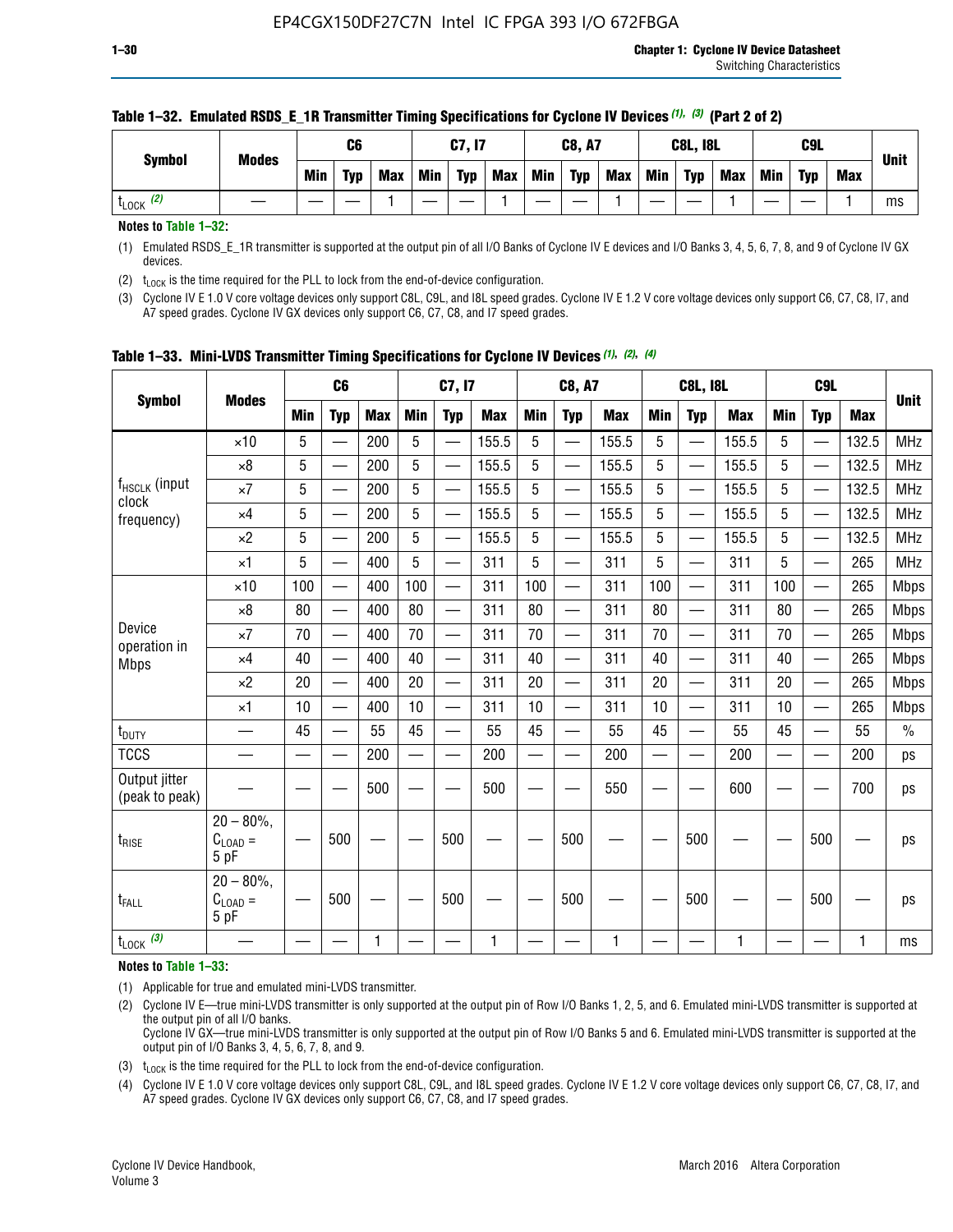|                                 |              |     | C <sub>6</sub> |     | C7, I7     |            | <b>C8, A7</b> |     | <b>C8L, I8L</b> |            | C9L        |               |
|---------------------------------|--------------|-----|----------------|-----|------------|------------|---------------|-----|-----------------|------------|------------|---------------|
| <b>Symbol</b>                   | <b>Modes</b> | Min | <b>Max</b>     | Min | <b>Max</b> | <b>Min</b> | <b>Max</b>    | Min | <b>Max</b>      | <b>Min</b> | <b>Max</b> | <b>Unit</b>   |
|                                 | $\times$ 10  | 5   | 420            | 5   | 370        | 5          | 320           | 5   | 320             | 5          | 250        | <b>MHz</b>    |
|                                 | $\times 8$   | 5   | 420            | 5   | 370        | 5          | 320           | 5   | 320             | 5          | 250        | <b>MHz</b>    |
| f <sub>HSCLK</sub> (input       | $\times 7$   | 5   | 420            | 5   | 370        | 5          | 320           | 5   | 320             | 5          | 250        | <b>MHz</b>    |
| clock<br>frequency)             | $\times$ 4   | 5   | 420            | 5   | 370        | 5          | 320           | 5   | 320             | 5          | 250        | <b>MHz</b>    |
|                                 | $\times 2$   | 5   | 420            | 5   | 370        | 5          | 320           | 5   | 320             | 5          | 250        | <b>MHz</b>    |
|                                 | $\times$ 1   | 5   | 420            | 5   | 402.5      | 5          | 402.5         | 5   | 362             | 5          | 265        | <b>MHz</b>    |
|                                 | $\times$ 10  | 100 | 840            | 100 | 740        | 100        | 640           | 100 | 640             | 100        | 500        | <b>Mbps</b>   |
|                                 | $\times 8$   | 80  | 840            | 80  | 740        | 80         | 640           | 80  | 640             | 80         | 500        | <b>Mbps</b>   |
| <b>HSIODR</b>                   | $\times 7$   | 70  | 840            | 70  | 740        | 70         | 640           | 70  | 640             | 70         | 500        | <b>Mbps</b>   |
|                                 | $\times$ 4   | 40  | 840            | 40  | 740        | 40         | 640           | 40  | 640             | 40         | 500        | <b>Mbps</b>   |
|                                 | $\times 2$   | 20  | 840            | 20  | 740        | 20         | 640           | 20  | 640             | 20         | 500        | <b>Mbps</b>   |
|                                 | $\times$ 1   | 10  | 420            | 10  | 402.5      | 10         | 402.5         | 10  | 362             | 10         | 265        | <b>Mbps</b>   |
| t <sub>DUTY</sub>               |              | 45  | 55             | 45  | 55         | 45         | 55            | 45  | 55              | 45         | 55         | $\frac{0}{0}$ |
| <b>TCCS</b>                     |              |     | 200            |     | 200        |            | 200           |     | 200             |            | 200        | ps            |
| Output jitter<br>(peak to peak) |              |     | 500            |     | 500        |            | 550           |     | 600             |            | 700        | ps            |
| $t_{\text{LOCK}}$ (2)           |              |     | 1              |     | 1          |            | 1             |     | 1               |            | 1          | ms            |

**Table 1–34. True LVDS Transmitter Timing Specifications for Cyclone IV Devices** *(1)***,** *(3)*

**Notes to Table 1–34:**

(1) Cyclone IV E—true LVDS transmitter is only supported at the output pin of Row I/O Banks 1, 2, 5, and 6. Cyclone IV GX—true LVDS transmitter is only supported at the output pin of Row I/O Banks 5 and 6.

(2)  $t_{\text{LOCK}}$  is the time required for the PLL to lock from the end-of-device configuration.

(3) Cyclone IV E 1.0 V core voltage devices only support C8L, C9L, and I8L speed grades. Cyclone IV E 1.2 V core voltage devices only support C6, C7, C8, I7, and A7 speed grades. Cyclone IV GX devices only support C6, C7, C8, and I7 speed grades.

|  |  |  |  | Table 1–35. Emulated LVDS Transmitter Timing Specifications for Cyclone IV Devices <sup>(1),</sup> <sup>(3)</sup> (Part 1 of 2) |  |  |
|--|--|--|--|---------------------------------------------------------------------------------------------------------------------------------|--|--|
|--|--|--|--|---------------------------------------------------------------------------------------------------------------------------------|--|--|

|                             |              | C <sub>6</sub> |            | C7, I7     |            | <b>C8, A7</b> |            | <b>C8L, I8L</b> |            | C <sub>9L</sub> |            |             |
|-----------------------------|--------------|----------------|------------|------------|------------|---------------|------------|-----------------|------------|-----------------|------------|-------------|
| <b>Symbol</b>               | <b>Modes</b> | Min            | <b>Max</b> | <b>Min</b> | <b>Max</b> | <b>Min</b>    | <b>Max</b> | <b>Min</b>      | <b>Max</b> | <b>Min</b>      | <b>Max</b> | <b>Unit</b> |
|                             | $\times$ 10  | 5              | 320        | 5          | 320        | 5             | 275        | 5               | 275        | 5               | 250        | <b>MHz</b>  |
|                             | $\times 8$   | 5              | 320        | 5          | 320        | 5             | 275        | 5               | 275        | 5               | 250        | <b>MHz</b>  |
| $f_{HSCLK}$ (input<br>clock | $\times 7$   | 5              | 320        | 5          | 320        | 5             | 275        | 5               | 275        | 5               | 250        | <b>MHz</b>  |
| frequency)                  | $\times$ 4   | 5              | 320        | 5          | 320        | 5             | 275        | 5               | 275        | 5               | 250        | <b>MHz</b>  |
|                             | $\times 2$   | 5              | 320        | 5          | 320        | 5             | 275        | 5               | 275        | 5               | 250        | <b>MHz</b>  |
|                             | $\times$ 1   | 5              | 402.5      | 5          | 402.5      | 5             | 402.5      | 5               | 362        | 5               | 265        | <b>MHz</b>  |
|                             | $\times$ 10  | 100            | 640        | 100        | 640        | 100           | 550        | 100             | 550        | 100             | 500        | <b>Mbps</b> |
|                             | $\times 8$   | 80             | 640        | 80         | 640        | 80            | 550        | 80              | 550        | 80              | 500        | <b>Mbps</b> |
| <b>HSIODR</b>               | $\times 7$   | 70             | 640        | 70         | 640        | 70            | 550        | 70              | 550        | 70              | 500        | <b>Mbps</b> |
|                             | $\times$ 4   | 40             | 640        | 40         | 640        | 40            | 550        | 40              | 550        | 40              | 500        | <b>Mbps</b> |
|                             | $\times 2$   | 20             | 640        | 20         | 640        | 20            | 550        | 20              | 550        | 20              | 500        | <b>Mbps</b> |
|                             | ×1           | 10             | 402.5      | 10         | 402.5      | 10            | 402.5      | 10              | 362        | 10              | 265        | <b>Mbps</b> |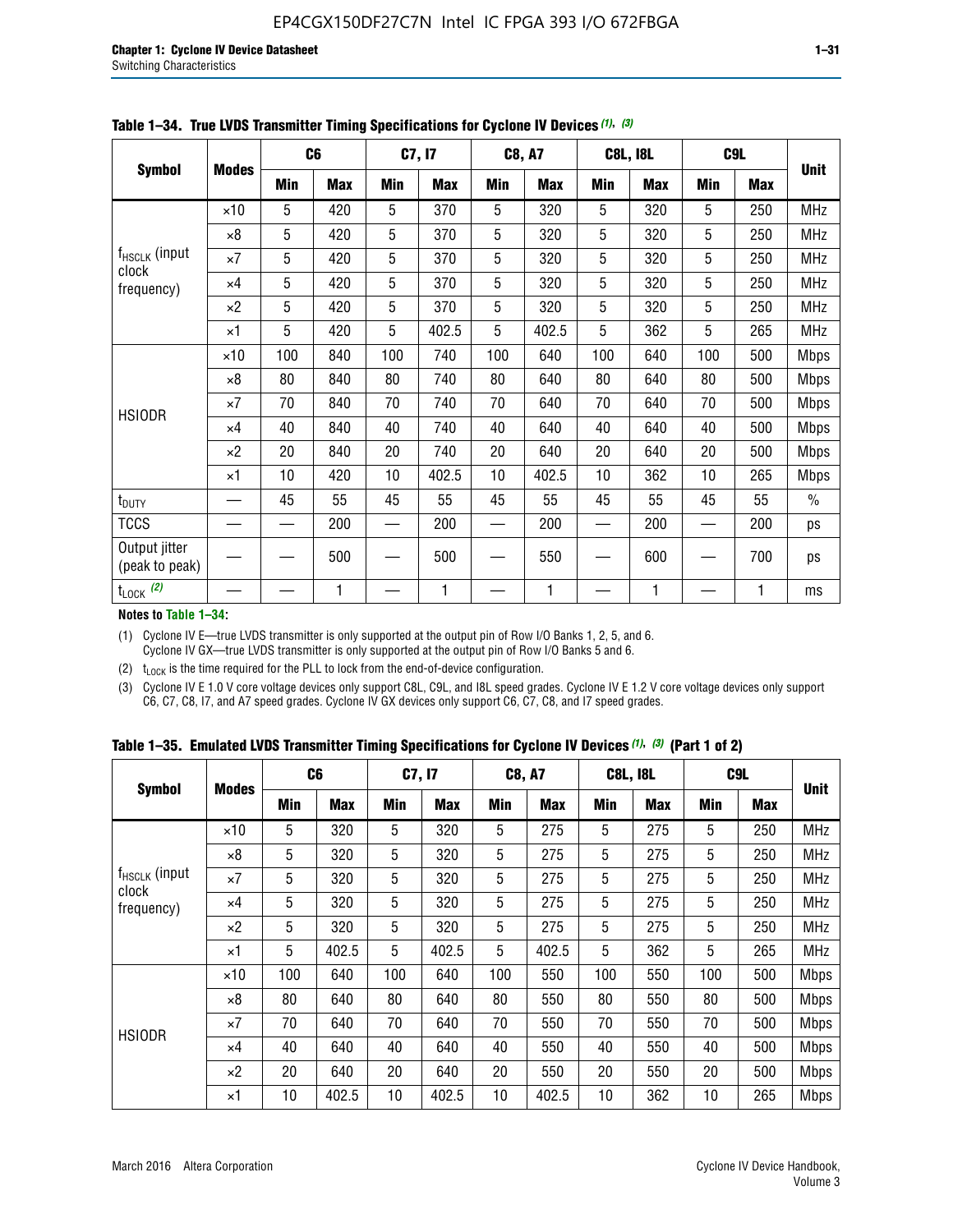|                                 | <b>Modes</b> | C <sub>6</sub> |            | C7, I7 |            | <b>C8, A7</b> |            | <b>C8L, I8L</b> |            |     | C <sub>9</sub> L |               |
|---------------------------------|--------------|----------------|------------|--------|------------|---------------|------------|-----------------|------------|-----|------------------|---------------|
| <b>Symbol</b>                   |              | Min            | <b>Max</b> | Min    | <b>Max</b> | <b>Min</b>    | <b>Max</b> | <b>Min</b>      | <b>Max</b> | Min | <b>Max</b>       | <b>Unit</b>   |
| t <sub>DUTY</sub>               |              | 45             | 55         | 45     | 55         | 45            | 55         | 45              | 55         | 45  | 55               | $\frac{0}{0}$ |
| <b>TCCS</b>                     |              |                | 200        |        | 200        |               | 200        |                 | 200        |     | 200              | ps            |
| Output jitter<br>(peak to peak) |              |                | 500        |        | 500        |               | 550        |                 | 600        | —   | 700              | ps            |
| $t_{\text{LOCK}}$ (2)           |              |                |            |        |            |               |            |                 |            |     |                  | ms            |

#### **Table 1–35. Emulated LVDS Transmitter Timing Specifications for Cyclone IV Devices** *(1)***,** *(3)* **(Part 2 of 2)**

#### **Notes to Table 1–35:**

(1) Cyclone IV E—emulated LVDS transmitter is supported at the output pin of all I/O Banks.

Cyclone IV GX—emulated LVDS transmitter is supported at the output pin of I/O Banks 3, 4, 5, 6, 7, 8, and 9.

(2)  $t_{\text{LOCK}}$  is the time required for the PLL to lock from the end-of-device configuration.

(3) Cyclone IV E 1.0 V core voltage devices only support C8L, C9L, and I8L speed grades. Cyclone IV E 1.2 V core voltage devices only support C6, C7, C8, I7, and A7 speed grades. Cyclone IV GX devices only support C6, C7, C8, and I7 speed grades.

|                                    |              | C <sub>6</sub> |            | C7, I7     |            | <b>C8, A7</b> |            | <b>C8L, I8L</b> |            | C <sub>9</sub> L |            |             |
|------------------------------------|--------------|----------------|------------|------------|------------|---------------|------------|-----------------|------------|------------------|------------|-------------|
| <b>Symbol</b>                      | <b>Modes</b> | Min            | <b>Max</b> | <b>Min</b> | <b>Max</b> | Min           | <b>Max</b> | Min             | <b>Max</b> | Min              | <b>Max</b> | <b>Unit</b> |
|                                    | $\times$ 10  | 10             | 437.5      | 10         | 370        | 10            | 320        | 10              | 320        | 10               | 250        | <b>MHz</b>  |
|                                    | $\times 8$   | 10             | 437.5      | 10         | 370        | 10            | 320        | 10              | 320        | 10               | 250        | <b>MHz</b>  |
| f <sub>HSCLK</sub> (input<br>clock | $\times 7$   | 10             | 437.5      | 10         | 370        | 10            | 320        | 10              | 320        | 10               | 250        | <b>MHz</b>  |
| frequency)                         | ×4           | 10             | 437.5      | 10         | 370        | 10            | 320        | 10              | 320        | 10               | 250        | <b>MHz</b>  |
|                                    | $\times 2$   | 10             | 437.5      | 10         | 370        | 10            | 320        | 10              | 320        | 10               | 250        | <b>MHz</b>  |
|                                    | ×1           | 10             | 437.5      | 10         | 402.5      | 10            | 402.5      | 10              | 362        | 10               | 265        | <b>MHz</b>  |
|                                    | $\times$ 10  | 100            | 875        | 100        | 740        | 100           | 640        | 100             | 640        | 100              | 500        | <b>Mbps</b> |
|                                    | $\times 8$   | 80             | 875        | 80         | 740        | 80            | 640        | 80              | 640        | 80               | 500        | <b>Mbps</b> |
| <b>HSIODR</b>                      | $\times 7$   | 70             | 875        | 70         | 740        | 70            | 640        | 70              | 640        | 70               | 500        | <b>Mbps</b> |
|                                    | $\times 4$   | 40             | 875        | 40         | 740        | 40            | 640        | 40              | 640        | 40               | 500        | <b>Mbps</b> |
|                                    | $\times 2$   | 20             | 875        | 20         | 740        | 20            | 640        | 20              | 640        | 20               | 500        | <b>Mbps</b> |
|                                    | ×1           | 10             | 437.5      | 10         | 402.5      | 10            | 402.5      | 10              | 362        | 10               | 265        | <b>Mbps</b> |
| SW                                 |              |                | 400        |            | 400        |               | 400        |                 | 550        | —                | 640        | ps          |
| Input jitter<br>tolerance          |              |                | 500        |            | 500        |               | 550        |                 | 600        |                  | 700        | ps          |
| $t_{\text{LOCK}}$ (2)              |              |                | 1          |            | 1          |               | 1          |                 | 1          |                  | 1          | ms          |

**Table 1–36. LVDS Receiver Timing Specifications for Cyclone IV Devices** *(1)***,** *(3)*

#### **Notes to Table 1–36:**

(1) Cyclone IV E—LVDS receiver is supported at all I/O Banks.

Cyclone IV GX—LVDS receiver is supported at I/O Banks 3, 4, 5, 6, 7, 8, and 9.

(2)  $t_{\text{LOCK}}$  is the time required for the PLL to lock from the end-of-device configuration.

(3) Cyclone IV E 1.0 V core voltage devices only support C8L, C9L, and I8L speed grades. Cyclone IV E 1.2 V core voltage devices only support C6, C7, C8, I7, and A7 speed grades. Cyclone IV GX devices only support C6, C7, C8, and I7 speed grades.

#### **External Memory Interface Specifications**

The external memory interfaces for Cyclone IV devices are auto-calibrating and easy to implement.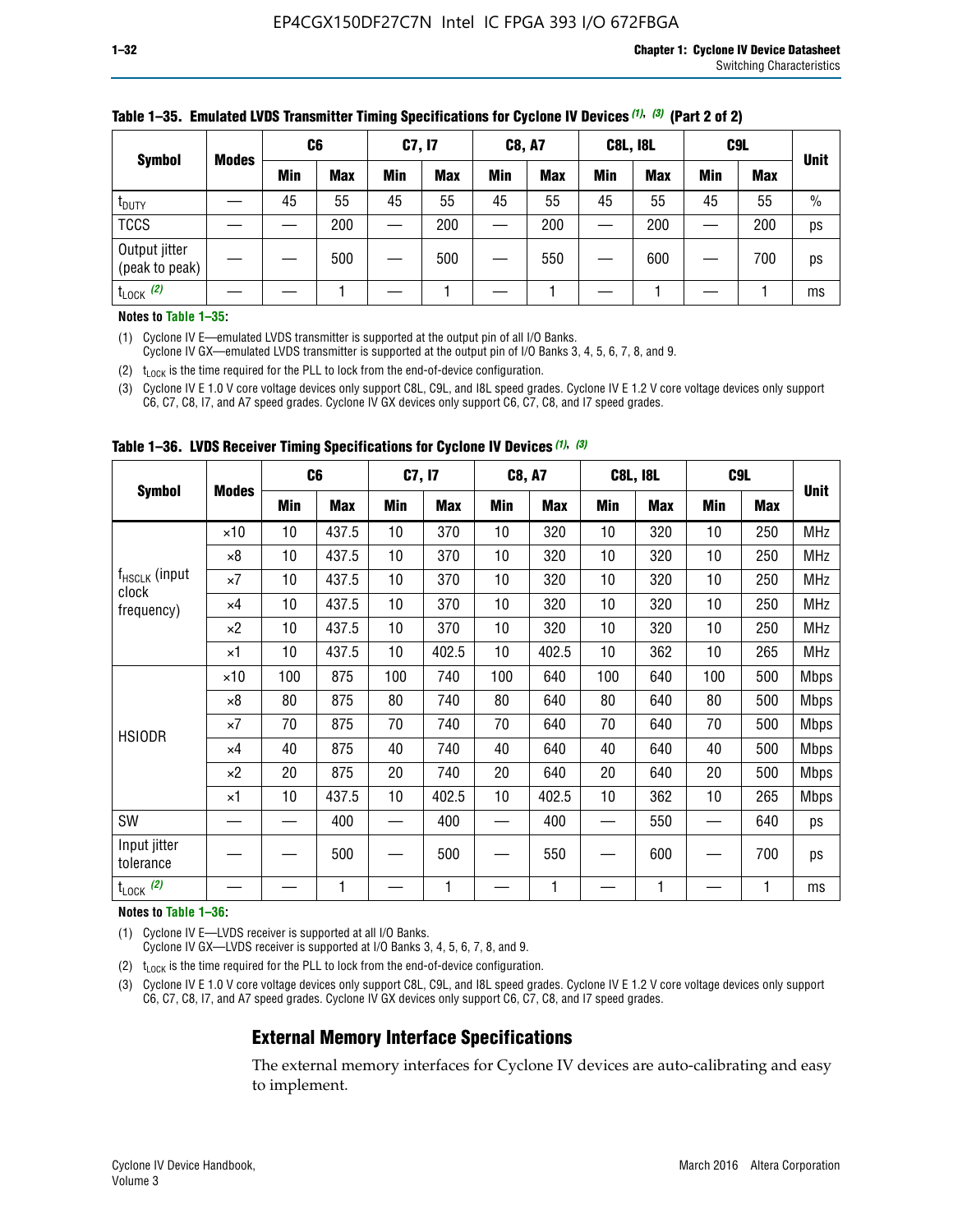**for more information about the supported maximum clock rate, device and pin** planning, IP implementation, and device termination, refer to *[Section III: System](http://www.altera.com/literature/hb/external-memory/emi_intro_specs.pdf)  [Performance Specifications](http://www.altera.com/literature/hb/external-memory/emi_intro_specs.pdf)* of the *External Memory Interface Handbook*.

Table 1–37 lists the memory output clock jitter specifications for Cyclone IV devices.

**Table 1–37. Memory Output Clock Jitter Specifications for Cyclone IV Devices** *(1)***,** *(2)*

| <b>Parameter</b>             | <b>Symbol</b>  | Min    | <b>Max</b> | <b>Unit</b> |
|------------------------------|----------------|--------|------------|-------------|
| Clock period jitter          | $L$ JIT(per)   | $-125$ | 125        | ps          |
| Cycle-to-cycle period jitter | $L$ JIT $(cc)$ | $-200$ | 200        | ps          |
| Duty cycle jitter            | LJIT(duty)     | $-150$ | 150        | рs          |

**Notes to Table 1–37:**

- (1) Memory output clock jitter measurements are for 200 consecutive clock cycles, as specified in the JEDEC DDR2 standard.
- (2) The clock jitter specification applies to memory output clock pins generated using DDIO circuits clocked by a PLL output routed on a global clock (GCLK) network.

## **Duty Cycle Distortion Specifications**

Table 1–38 lists the worst case duty cycle distortion for Cyclone IV devices.

**Table 1–38. Duty Cycle Distortion on Cyclone IV Devices I/O Pins** *(1)***,** *(2), (3)*

| <b>Symbol</b>     | C <sub>6</sub> |            | C7, I7     |            | <b>C8, I8L, A7</b> |            | C9L        | <b>Unit</b> |               |
|-------------------|----------------|------------|------------|------------|--------------------|------------|------------|-------------|---------------|
|                   | Min            | <b>Max</b> | <b>Min</b> | <b>Max</b> | Min                | <b>Max</b> | <b>Min</b> | <b>Max</b>  |               |
| Output Duty Cycle | 45             | 55         | 45         | 55         | 45                 | 55         | 45         | 55          | $\frac{0}{0}$ |

**Notes to Table 1–38:**

(1) The duty cycle distortion specification applies to clock outputs from the PLLs, global clock tree, and IOE driving the dedicated and general purpose I/O pins.

(2) Cyclone IV devices meet the specified duty cycle distortion at the maximum output toggle rate for each combination of I/O standard and current strength.

(3) Cyclone IV E 1.0 V core voltage devices only support C8L, C9L, and I8L speed grades. Cyclone IV E 1.2 V core voltage devices only support C6, C7, C8, I7, and A7 speed grades. Cyclone IV GX devices only support C6, C7, C8, and I7 speed grades.

## **OCT Calibration Timing Specification**

Table 1–39 lists the duration of calibration for series OCT with calibration at device power-up for Cyclone IV devices.

#### **Table 1–39. Timing Specification for Series OCT with Calibration at Device Power-Up for Cyclone IV Devices** *(1)*

| Symbol  | <b>Description</b>                                            | <b>Maximum</b> | <b>Units</b> |
|---------|---------------------------------------------------------------|----------------|--------------|
| LOCTCAL | Duration of series OCT with<br>calibration at device power-up | 20             | μs           |

#### **Note to Table 1–39***:*

(1) OCT calibration takes place after device configuration and before entering user mode.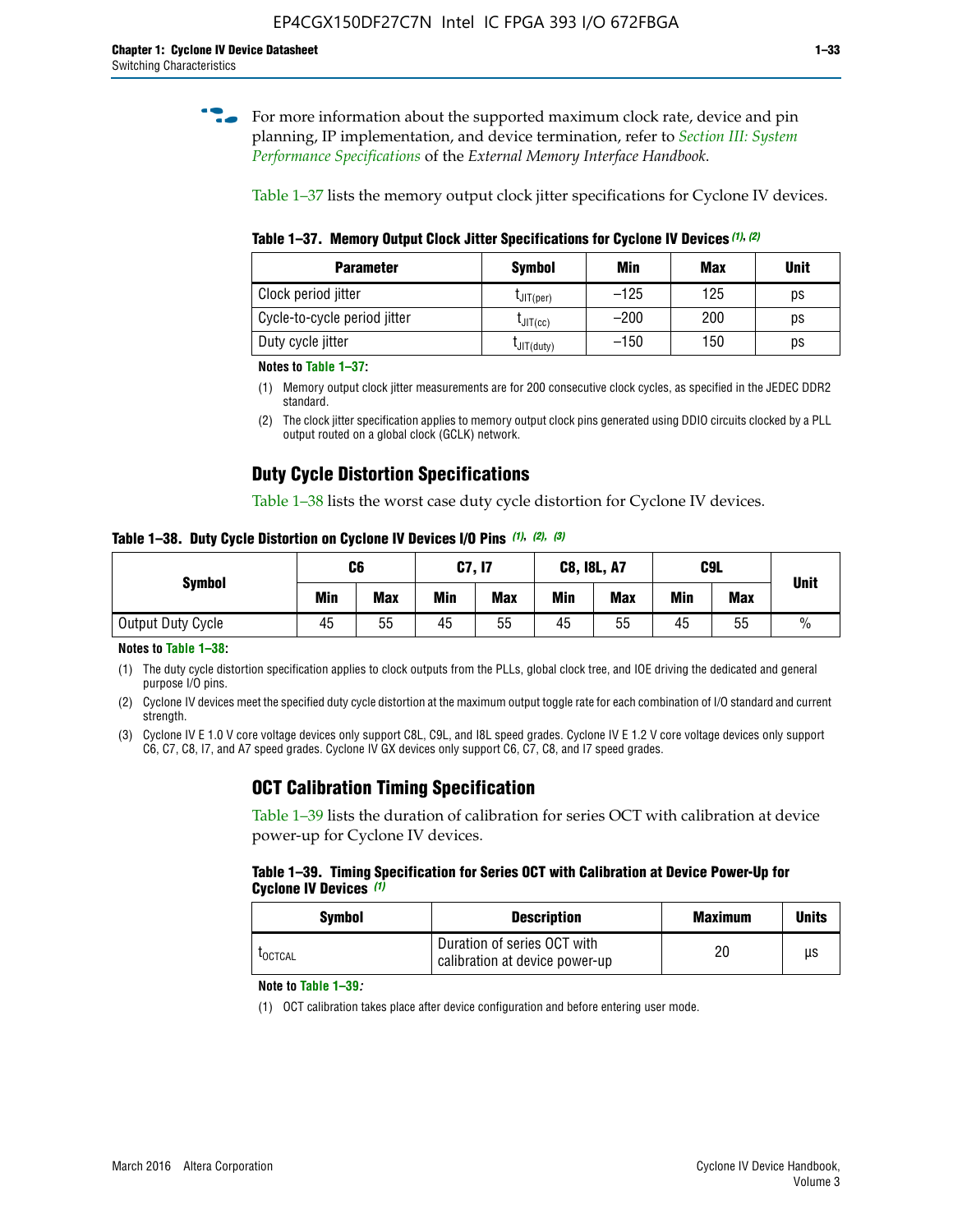### **IOE Programmable Delay**

Table 1–40 and Table 1–41 list the IOE programmable delay for Cyclone IV E 1.0 V core voltage devices.

#### **Table 1–40. IOE Programmable Delay on Column Pins for Cyclone IV E 1.0 V Core Voltage Devices** *(1)***,** *(2)*

|                                                                       |                                | <b>Number</b>  | Min<br><b>Offset</b> | <b>Max Offset</b>  |            |                    |       |             |    |  |
|-----------------------------------------------------------------------|--------------------------------|----------------|----------------------|--------------------|------------|--------------------|-------|-------------|----|--|
| <b>Parameter</b>                                                      | <b>Paths Affected</b>          | 0f             |                      | <b>Fast Corner</b> |            | <b>Slow Corner</b> |       | <b>Unit</b> |    |  |
|                                                                       |                                | <b>Setting</b> |                      | C8L                | <b>18L</b> | C8L                | C9L   | 18L         |    |  |
| Input delay from pin to<br>internal cells                             | Pad to I/O<br>dataout to core  |                | 0                    | 2.054              | 1.924      | 3.387              | 4.017 | 3.411       | ns |  |
| Input delay from pin to<br>input register                             | Pad to I/O input<br>register   | 8              | 0                    | 2.010              | 1.875      | 3.341              | 4.252 | 3.367       | ns |  |
| Delay from output register<br>to output pin                           | I/O output<br>register to pad  | 2              | 0                    | 0.641              | 0.631      | 1.111              | 1.377 | 1.124       | ns |  |
| Input delay from<br>dual-purpose clock pin to<br>fan-out destinations | Pad to global<br>clock network | 12             | 0                    | 0.971              | 0.931      | 1.684              | 2.298 | 1.684       | ns |  |

#### **Notes to Table 1–40:**

(1) The incremental values for the settings are generally linear. For the exact values for each setting, use the latest version of the Quartus II software.

(2) The minimum and maximum offset timing numbers are in reference to setting **0** as available in the Quartus II software.

| Table 1–41. IOE Programmable Delay on Row Pins for Cyclone IV E 1.0 V Core Voltage Devices (1), (2) |  |  |
|-----------------------------------------------------------------------------------------------------|--|--|
|-----------------------------------------------------------------------------------------------------|--|--|

|                                                                       |                                |    | <b>Number</b><br>Min<br>0f<br><b>Offset</b><br><b>Setting</b> | <b>Max Offset</b>  |            |                    |       |             |    |  |
|-----------------------------------------------------------------------|--------------------------------|----|---------------------------------------------------------------|--------------------|------------|--------------------|-------|-------------|----|--|
| <b>Parameter</b>                                                      | <b>Paths Affected</b>          |    |                                                               | <b>Fast Corner</b> |            | <b>Slow Corner</b> |       | <b>Unit</b> |    |  |
|                                                                       |                                |    |                                                               | C8L                | <b>18L</b> | C8L                | C9L   | 18L         |    |  |
| Input delay from pin to<br>internal cells                             | Pad to I/O<br>dataout to core  |    | 0                                                             | 2.057              | 1.921      | 3.389              | 4.146 | 3.412       | ns |  |
| Input delay from pin to<br>input register                             | Pad to I/O input<br>register   | 8  | 0                                                             | 2.059              | 1.919      | 3.420              | 4.374 | 3.441       | ns |  |
| Delay from output register<br>to output pin                           | I/O output<br>register to pad  | 2  | 0                                                             | 0.670              | 0.623      | 1.160              | 1.420 | 1.168       | ns |  |
| Input delay from<br>dual-purpose clock pin to<br>fan-out destinations | Pad to global<br>clock network | 12 | 0                                                             | 0.960              | 0.919      | 1.656              | 2.258 | 1.656       | ns |  |

#### **Notes to Table 1–41:**

(1) The incremental values for the settings are generally linear. For the exact values for each setting, use the latest version of the Quartus II software.

(2) The minimum and maximum offset timing numbers are in reference to setting **0** as available in the Quartus II software.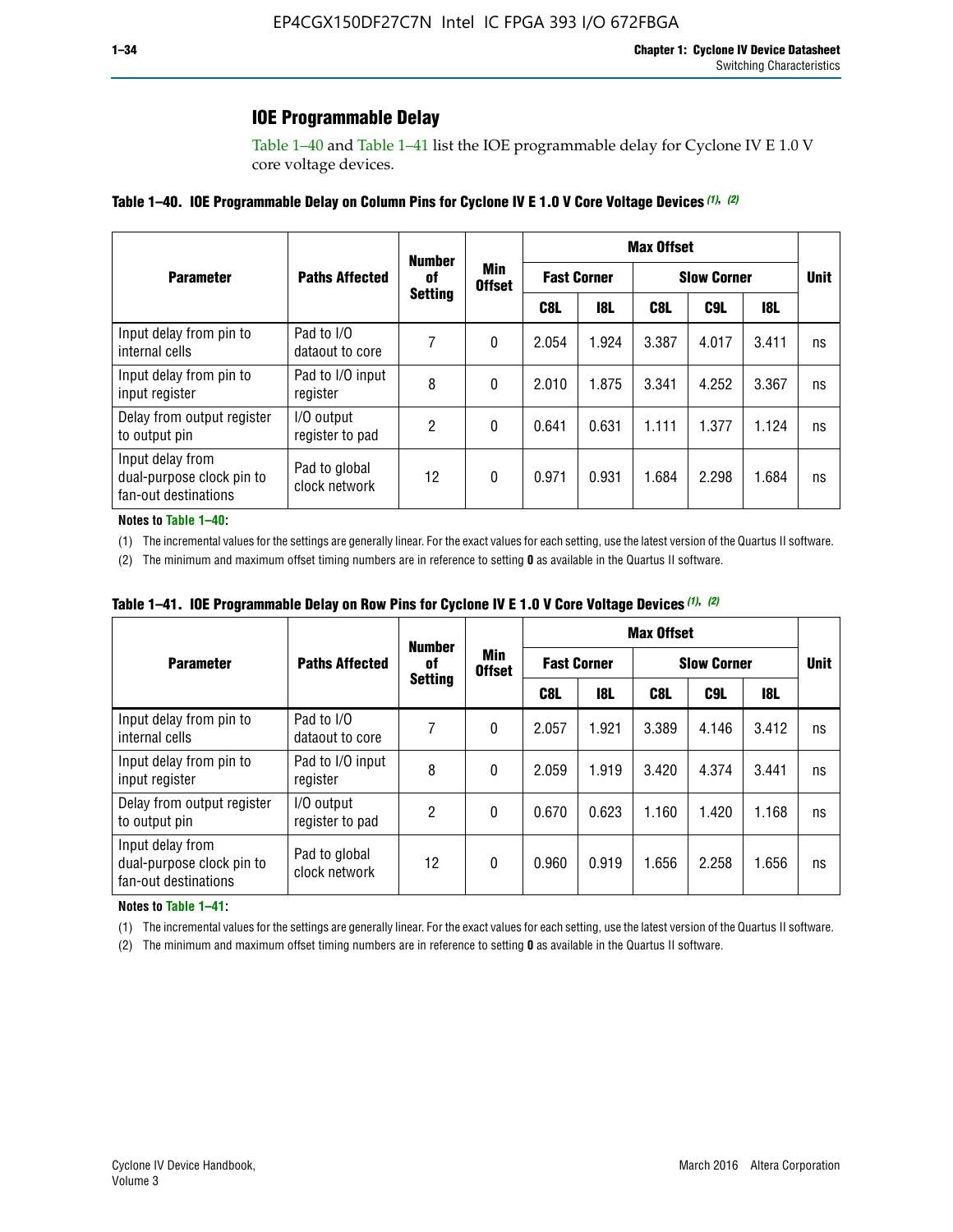Table 1–42 and Table 1–43 list the IOE programmable delay for Cyclone IV E 1.2 V core voltage devices.

|                                                                       |                                   | <b>Number</b>        |                             |                    |                 |           |                    | <b>Max Offset</b> |       |                 |       |             |  |  |  |  |
|-----------------------------------------------------------------------|-----------------------------------|----------------------|-----------------------------|--------------------|-----------------|-----------|--------------------|-------------------|-------|-----------------|-------|-------------|--|--|--|--|
| <b>Parameter</b>                                                      | <b>Paths</b><br><b>Affected</b>   | 0f<br><b>Setting</b> | <b>Min</b><br><b>Offset</b> | <b>Fast Corner</b> |                 |           | <b>Slow Corner</b> |                   |       |                 |       | <b>Unit</b> |  |  |  |  |
|                                                                       |                                   |                      |                             | C <sub>6</sub>     | $\overline{17}$ | <b>A7</b> | C6                 | C7                | C8    | $\overline{17}$ | A7    |             |  |  |  |  |
| Input delay from pin to<br>internal cells                             | Pad to I/O<br>dataout to<br>core  | 7                    | $\Omega$                    | 1.314              | 1.211           | 1.211     | 2.177              | 2.340             | 2.433 | 2.388           | 2.508 | ns          |  |  |  |  |
| Input delay from pin to<br>input register                             | Pad to I/O<br>input register      | 8                    | $\theta$                    | 1.307              | 1.203           | 1.203     | 2.19               | 2.387             | 2.540 | 2.430           | 2.545 | ns          |  |  |  |  |
| Delay from output<br>register to output pin                           | I/O output<br>register to<br>pad  | 2                    | $\Omega$                    | 0.437              | 0.402           | 0.402     | 0.747              | 0.820             | 0.880 | 0.834           | 0.873 | ns          |  |  |  |  |
| Input delay from<br>dual-purpose clock pin<br>to fan-out destinations | Pad to global<br>clock<br>network | 12                   | 0                           | 0.693              | 0.665           | 0.665     | 1.200              | 1.379             | 1.532 | 1.393           | 1.441 | ns          |  |  |  |  |

**Table 1–42. IOE Programmable Delay on Column Pins for Cyclone IV E 1.2 V Core Voltage Devices** *(1)***,** *(2)*

**Notes to Table 1–42:**

(1) The incremental values for the settings are generally linear. For the exact values for each setting, use the latest version of the Quartus II software.

(2) The minimum and maximum offset timing numbers are in reference to setting **0** as available in the Quartus II software.

|                                                                       |                                   | <b>Number</b>              |          |       |                    |       |       | <b>Max Offset</b> |                    |              |       |             |
|-----------------------------------------------------------------------|-----------------------------------|----------------------------|----------|-------|--------------------|-------|-------|-------------------|--------------------|--------------|-------|-------------|
| <b>Parameter</b>                                                      | <b>Paths</b><br><b>Affected</b>   | Min<br>0f<br><b>Offset</b> |          |       | <b>Fast Corner</b> |       |       |                   | <b>Slow Corner</b> |              |       | <b>Unit</b> |
|                                                                       |                                   | <b>Setting</b>             |          | C6    | $\overline{17}$    | A7    | C6    | C <sub>7</sub>    | C8                 | $\mathbf{I}$ | A7    |             |
| Input delay from pin to<br>internal cells                             | Pad to I/O<br>dataout to<br>core  | 7                          | 0        | 1.314 | 1.209              | 1.209 | 2.201 | 2.386             | 2.510              | 2.429        | 2.548 | ns          |
| Input delay from pin to<br>input register                             | Pad to I/O<br>input register      | 8                          | $\theta$ | 1.312 | 1.207              | 1.207 | 2.202 | 2.402             | 2.558              | 2.447        | 2.557 | ns          |
| Delay from output<br>register to output pin                           | I/O output<br>register to<br>pad  | $\overline{2}$             | $\Omega$ | 0.458 | 0.419              | 0.419 | 0.783 | 0.861             | 0.924              | 0.875        | 0.915 | ns          |
| Input delay from<br>dual-purpose clock pin<br>to fan-out destinations | Pad to global<br>clock<br>network | 12                         | 0        | 0.686 | 0.657              | 0.657 | 1.185 | 1.360             | 1.506              | 1.376        | 1.422 | ns          |

**Table 1–43. IOE Programmable Delay on Row Pins for Cyclone IV E 1.2 V Core Voltage Devices** *(1)***,** *(2)*

#### **Notes to Table 1–43:**

(1) The incremental values for the settings are generally linear. For the exact values for each setting, use the latest version of the Quartus II software.

(2) The minimum and maximum offset timing numbers are in reference to setting **0** as available in the Quartus II software.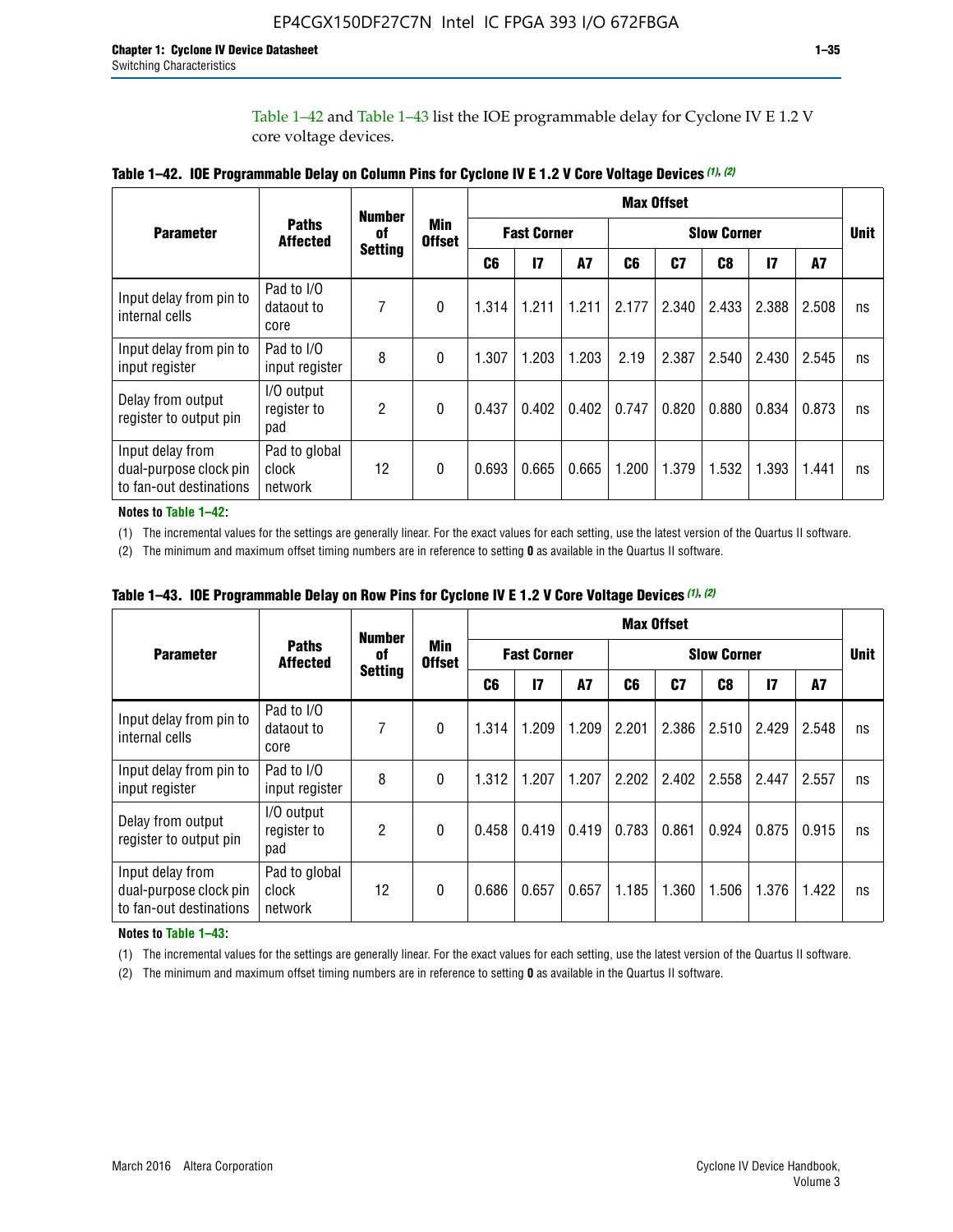Table 1–44 and Table 1–45 list the IOE programmable delay for Cyclone IV GX devices.

|                                                                       |                                       | <b>Number</b>   | <b>Min</b>   | <b>Max Offset</b> |              |                    |       |                    |               |    |
|-----------------------------------------------------------------------|---------------------------------------|-----------------|--------------|-------------------|--------------|--------------------|-------|--------------------|---------------|----|
| <b>Parameter</b>                                                      | <b>Paths</b><br>0f<br><b>Affected</b> | <b>Settings</b> |              | <b>Offset</b>     |              | <b>Fast Corner</b> |       | <b>Slow Corner</b> |               |    |
|                                                                       |                                       |                 |              | C6                | $\mathbf{I}$ | C6                 | C7    | C8                 | $\mathsf{I}7$ |    |
| Input delay from pin to<br>internal cells                             | Pad to I/O<br>dataout to<br>core      | 7               | $\mathbf{0}$ | 1.313             | 1.209        | 2.184              | 2.336 | 2.451              | 2.387         | ns |
| Input delay from pin to<br>input register                             | Pad to I/O<br>input register          | 8               | $\theta$     | 1.312             | 1.208        | 2.200              | 2.399 | 2.554              | 2.446         | ns |
| Delay from output<br>register to output pin                           | I/O output<br>register to<br>pad      | 2               | $\mathbf 0$  | 0.438             | 0.404        | 0.751              | 0.825 | 0.886              | 0.839         | ns |
| Input delay from<br>dual-purpose clock pin<br>to fan-out destinations | Pad to global<br>clock<br>network     | 12              | 0            | 0.713             | 0.682        | 1.228              | 1.41  | 1.566              | 1.424         | ns |

**Table 1–44. IOE Programmable Delay on Column Pins for Cyclone IV GX Devices** *(1)***,** *(2)*

**Notes to Table 1–44:**

(1) The incremental values for the settings are generally linear. For exact values of each setting, use the latest version of the Quartus II software.

(2) The minimum and maximum offset timing numbers are in reference to setting **0** as available in the Quartus II software.

|                                                                       |                                  | <b>Number</b>         | <b>Min</b><br><b>Offset</b> | <b>Max Offset</b> |                    |       |       |                    |              |             |  |
|-----------------------------------------------------------------------|----------------------------------|-----------------------|-----------------------------|-------------------|--------------------|-------|-------|--------------------|--------------|-------------|--|
| <b>Parameter</b>                                                      | <b>Paths</b><br><b>Affected</b>  | 0f<br><b>Settings</b> |                             |                   | <b>Fast Corner</b> |       |       | <b>Slow Corner</b> |              | <b>Unit</b> |  |
|                                                                       |                                  |                       |                             | C6                | 17                 | C6    | C7    | C8                 | $\mathbf{I}$ |             |  |
| Input delay from pin to<br>internal cells                             | Pad to I/O<br>dataout to<br>core | 7                     | $\mathbf{0}$                | 1.314             | 1.210              | 2.209 | 2.398 | 2.526              | 2.443        | ns          |  |
| Input delay from pin to<br>input register                             | Pad to I/O<br>input register     | 8                     | $\mathbf{0}$                | 1.313             | 1.208              | 2.205 | 2.406 | 2.563              | 2.450        | ns          |  |
| Delay from output<br>register to output pin                           | I/O output<br>register to<br>pad | $\overline{2}$        | $\mathbf{0}$                | 0.461             | 0.421              | 0.789 | 0.869 | 0.933              | 0.884        | ns          |  |
| Input delay from<br>dual-purpose clock pin<br>to fan-out destinations | Pad to global<br>clock network   | 12                    | 0                           | 0.712             | 0.682              | 1.225 | 1.407 | 1.562              | 1.421        | ns          |  |

**Table 1–45. IOE Programmable Delay on Row Pins for Cyclone IV GX Devices** *(1)***,** *(2)*

#### **Notes to Table 1–45:**

(1) The incremental values for the settings are generally linear. For exact values of each setting, use the latest version of Quartus II software.

(2) The minimum and maximum offset timing numbers are in reference to setting **0** as available in the Quartus II software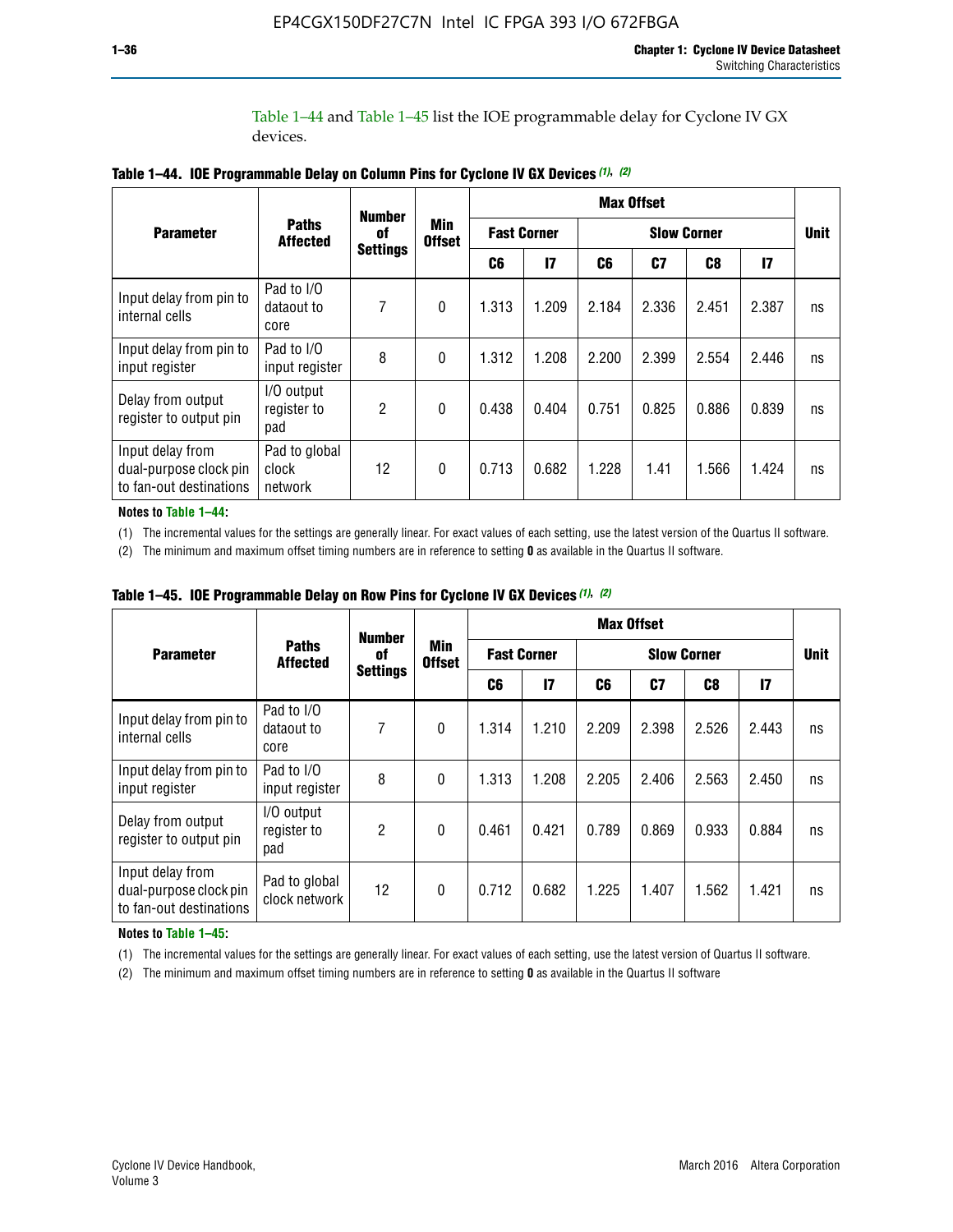## **I/O Timing**

Use the following methods to determine I/O timing:

- the Excel-based I/O Timing
- the Quartus II timing analyzer

The Excel-based I/O timing provides pin timing performance for each device density and speed grade. The data is typically used prior to designing the FPGA to get a timing budget estimation as part of the link timing analysis. The Quartus II timing analyzer provides a more accurate and precise I/O timing data based on the specifics of the design after place-and-route is complete.

**For The Excel-based I/O Timing spreadsheet is downloadable from Cyclone IV Devices** [Literature](http://www.altera.com/literature/lit-cyclone-iv.jsp) website.

## **Glossary**

Table 1–46 lists the glossary for this chapter.

| <b>Letter</b> | <b>Term</b>                                                     | <b>Definitions</b>                                                                                                                               |  |  |  |  |  |  |
|---------------|-----------------------------------------------------------------|--------------------------------------------------------------------------------------------------------------------------------------------------|--|--|--|--|--|--|
| A             |                                                                 |                                                                                                                                                  |  |  |  |  |  |  |
| B             |                                                                 |                                                                                                                                                  |  |  |  |  |  |  |
| C             |                                                                 |                                                                                                                                                  |  |  |  |  |  |  |
| D             |                                                                 |                                                                                                                                                  |  |  |  |  |  |  |
| E             |                                                                 |                                                                                                                                                  |  |  |  |  |  |  |
| F             | $f_{\sf HSCLK}$                                                 | High-speed I/O block: High-speed receiver/transmitter input and output clock frequency.                                                          |  |  |  |  |  |  |
| G             | <b>GCLK</b>                                                     | Input pin directly to Global Clock network.                                                                                                      |  |  |  |  |  |  |
|               | <b>GCLK PLL</b>                                                 | Input pin to Global Clock network through the PLL.                                                                                               |  |  |  |  |  |  |
| н             | <b>HSIODR</b>                                                   | High-speed I/O block: Maximum/minimum LVDS data transfer rate (HSIODR = 1/TUI).                                                                  |  |  |  |  |  |  |
|               | Input Waveforms<br>for the SSTL<br>Differential I/O<br>Standard | $\frac{1}{\sqrt{1+\frac{1}{2}}}\left\{ \frac{1}{\sqrt{1+\frac{1}{2}}}\right\}$<br><b>V</b> swing<br>$\cdots$ $V_{REF}$<br>\<br>$\sim V_{\rm IL}$ |  |  |  |  |  |  |

#### **Table 1–46. Glossary (Part 1 of 5)**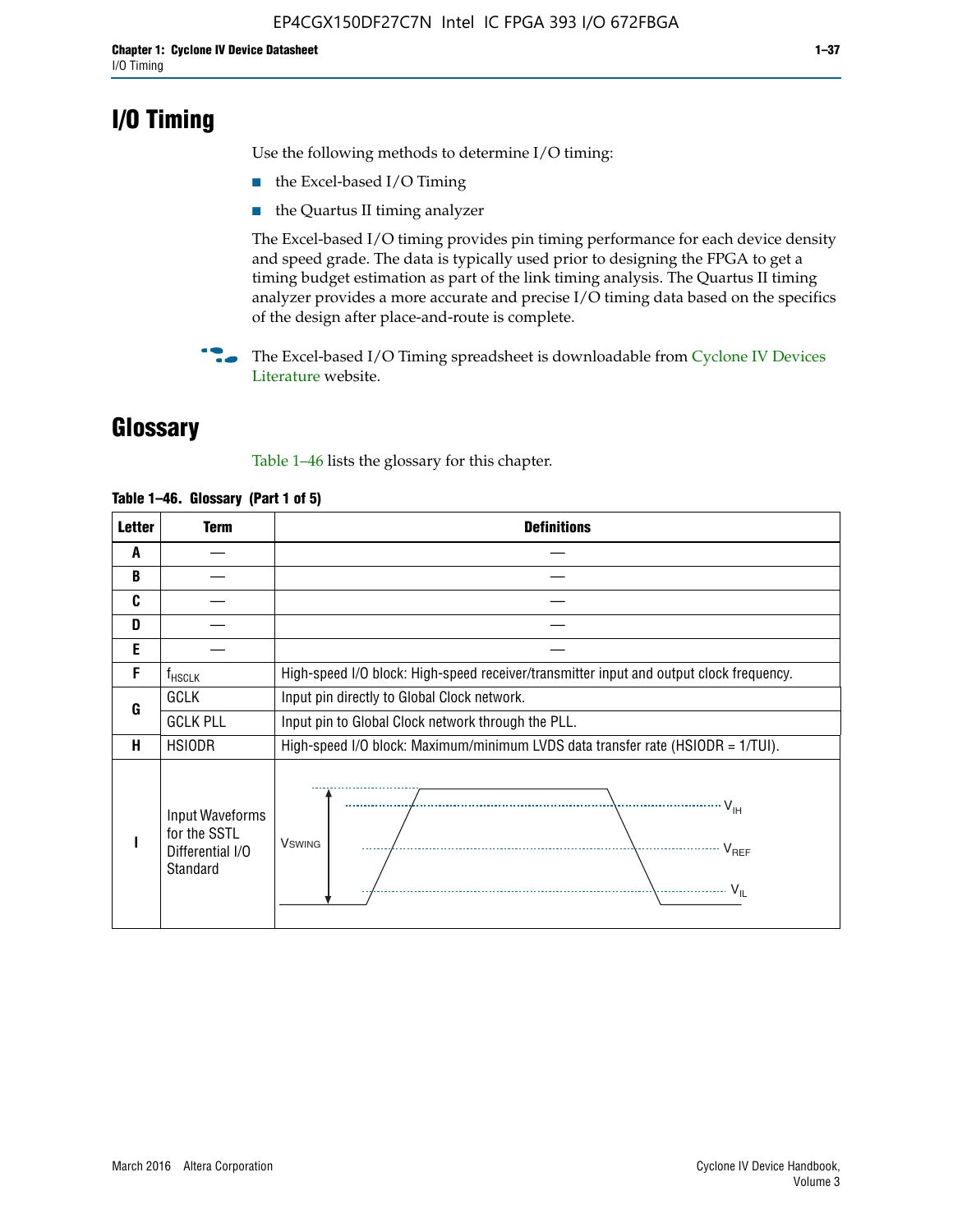#### **Table 1–46. Glossary (Part 2 of 5)**

| <b>Letter</b>             | <b>Term</b>      | <b>Definitions</b>                                                                                                                                                                                                                                                                                                                                                                                                                                          |
|---------------------------|------------------|-------------------------------------------------------------------------------------------------------------------------------------------------------------------------------------------------------------------------------------------------------------------------------------------------------------------------------------------------------------------------------------------------------------------------------------------------------------|
| $\mathsf J$               | JTAG Waveform    | TMS<br><b>TDI</b><br>– t <sub>JCP</sub><br>tJPSU_TDI:<br>t <sub>JPSU_TMS</sub><br>t <sub>JPH</sub><br>${\sf TCK}$<br>t <sub>JPZX</sub> :<br>$t_{\text{JPCO}}$<br>$\star$ t <sub>JPXZ</sub><br><b>TDO</b><br>t <sub>JSSU</sub><br>$\overline{t}_{\mathsf{JSH}}$<br>Signal<br>to be<br>Captured<br>$t_{\text{JSZX}}$<br>$t_{\text{JSCO}}$<br>$t_{JSXZ}$<br>Signal<br>to be<br>Driven                                                                          |
| K                         |                  |                                                                                                                                                                                                                                                                                                                                                                                                                                                             |
| L                         |                  |                                                                                                                                                                                                                                                                                                                                                                                                                                                             |
| M                         |                  |                                                                                                                                                                                                                                                                                                                                                                                                                                                             |
| N                         |                  |                                                                                                                                                                                                                                                                                                                                                                                                                                                             |
| $\pmb{0}$                 |                  |                                                                                                                                                                                                                                                                                                                                                                                                                                                             |
| $\boldsymbol{\mathsf{P}}$ | <b>PLL Block</b> | The following highlights the PLL specification parameters:<br><b>CLKOUT Pins</b><br>Switchover<br>$f_{\text{OUT\_EXT}}$<br>$CLK -$<br>$f_{IN}$<br>fINPFD<br>$\overline{N}$<br>PFD<br>$\mathsf{LF}% _{0}\left( t\right) \equiv\mathsf{LF}_{0}\left( t\right)$<br>$vco$ $ f_{VCO} $<br>$\mathsf{CP}$<br><b>GCLK</b><br>$f_{\text{OUT}}$<br>Counters<br>Core Clock<br>CO., C4<br>Phase tap<br>${\sf M}$<br>Key<br>$\mathcal{L}$<br>Reconfigurable in User Mode |
| $\pmb{0}$                 |                  | $\overline{\phantom{a}}$                                                                                                                                                                                                                                                                                                                                                                                                                                    |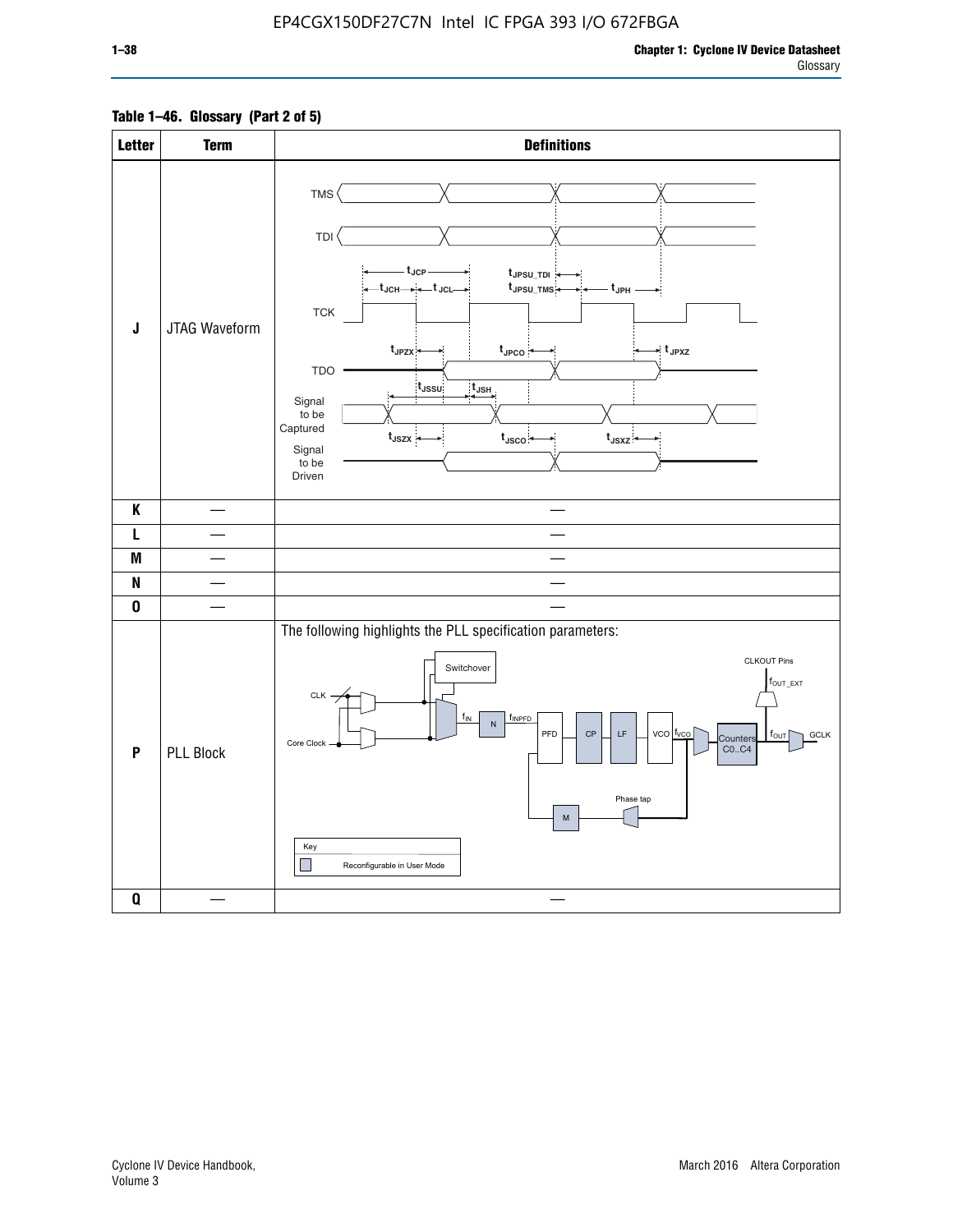#### **Table 1–46. Glossary (Part 3 of 5)**

| <b>Letter</b> | <b>Term</b>                   | <b>Definitions</b>                                                                                                                                                                                  |
|---------------|-------------------------------|-----------------------------------------------------------------------------------------------------------------------------------------------------------------------------------------------------|
|               | $R_L$                         | Receiver differential input discrete resistor (external to Cyclone IV devices).                                                                                                                     |
|               |                               | Receiver input waveform for LVDS and LVPECL differential standards:                                                                                                                                 |
|               |                               | <b>Single-Ended Waveform</b>                                                                                                                                                                        |
|               |                               | Positive Channel (p) = $V_{\text{H}}$                                                                                                                                                               |
|               |                               | $\mathsf{V}_{\mathsf{ID}}$                                                                                                                                                                          |
|               |                               | Negative Channel (n) = $V_{\parallel}$<br>V <sub>CM</sub>                                                                                                                                           |
|               | Receiver Input                | Ground                                                                                                                                                                                              |
| R             | Waveform                      |                                                                                                                                                                                                     |
|               |                               | Differential Waveform (Mathematical Function of Positive & Negative Channel)                                                                                                                        |
|               |                               |                                                                                                                                                                                                     |
|               |                               | $V_{ID}$<br>0V                                                                                                                                                                                      |
|               |                               | $V_{ID}$                                                                                                                                                                                            |
|               |                               | $p - n$                                                                                                                                                                                             |
|               | Receiver input<br>skew margin | High-speed I/O block: The total margin left after accounting for the sampling window and TCCS.                                                                                                      |
|               | (RSKM)                        | $RSKM = (TUI - SW - TCCS) / 2.$                                                                                                                                                                     |
|               |                               |                                                                                                                                                                                                     |
|               |                               | $V_{CCIO}$                                                                                                                                                                                          |
|               |                               | $V_{\text{\tiny OH}}^-$                                                                                                                                                                             |
|               |                               | $V_{H(AC)}$                                                                                                                                                                                         |
|               |                               | $V_{IH(DC)}$                                                                                                                                                                                        |
|               |                               | V <sub>REF</sub><br>$V_{\text{IL(DC)}}$                                                                                                                                                             |
|               | Single-ended                  | VIL(AC)                                                                                                                                                                                             |
|               | voltage-                      |                                                                                                                                                                                                     |
| S             | referenced I/O<br>Standard    | $V_{\text{OL}}$                                                                                                                                                                                     |
|               |                               | $\rm V_{ss}^-$                                                                                                                                                                                      |
|               |                               | The JEDEC standard for SSTI and HSTL I/O standards defines both the AC and DC input signal                                                                                                          |
|               |                               | values. The AC values indicate the voltage levels at which the receiver must meet its timing                                                                                                        |
|               |                               | specifications. The DC values indicate the voltage levels at which the final logic state of the                                                                                                     |
|               |                               | receiver is unambiguously defined. After the receiver input crosses the AC value, the receiver<br>changes to the new logic state. The new logic state is then maintained as long as the input stays |
|               |                               | beyond the DC threshold. This approach is intended to provide predictable receiver timing in the<br>presence of input waveform ringing.                                                             |
|               | SW (Sampling<br>Window)       | High-speed I/O block: The period of time during which the data must be valid to capture it<br>correctly. The setup and hold times determine the ideal strobe position in the sampling window.       |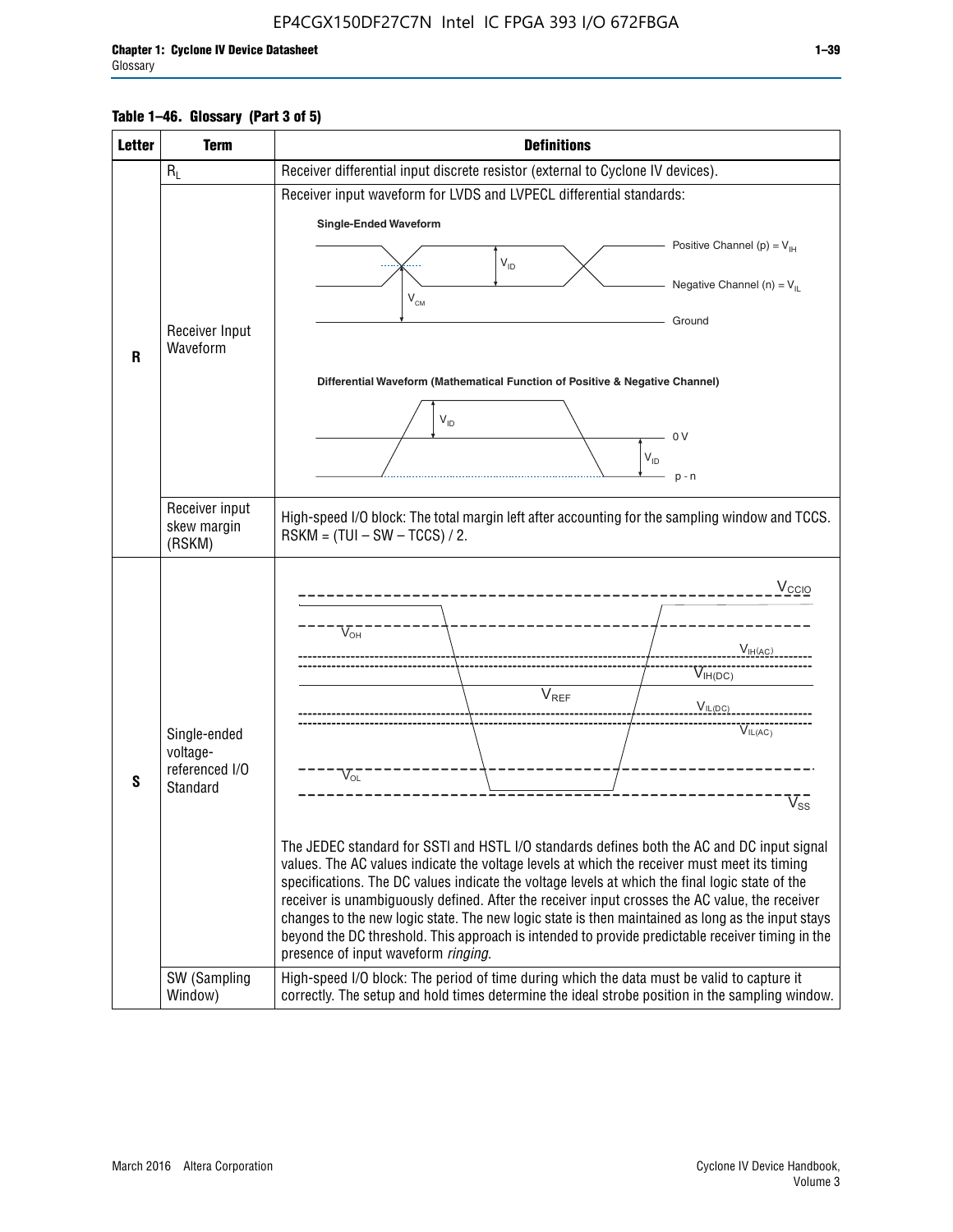| <b>Letter</b> | <b>Term</b>                           | <b>Definitions</b>                                                                                                                                                                                                                                                                                                                                                                      |  |  |  |  |
|---------------|---------------------------------------|-----------------------------------------------------------------------------------------------------------------------------------------------------------------------------------------------------------------------------------------------------------------------------------------------------------------------------------------------------------------------------------------|--|--|--|--|
|               | $t_{\rm C}$                           | High-speed receiver and transmitter input and output clock period.                                                                                                                                                                                                                                                                                                                      |  |  |  |  |
|               | Channel-to-<br>channel-skew<br>(TCCS) | High-speed I/O block: The timing difference between the fastest and slowest output edges,<br>including t <sub>co</sub> variation and clock skew. The clock is included in the TCCS measurement.                                                                                                                                                                                         |  |  |  |  |
|               | $t_{\text{cin}}$                      | Delay from the clock pad to the I/O input register.                                                                                                                                                                                                                                                                                                                                     |  |  |  |  |
|               | $t_{\rm CO}$                          | Delay from the clock pad to the I/O output.                                                                                                                                                                                                                                                                                                                                             |  |  |  |  |
|               | $t_{\mathsf{cout}}$                   | Delay from the clock pad to the I/O output register.                                                                                                                                                                                                                                                                                                                                    |  |  |  |  |
|               | $t_{\text{DUTY}}$                     | High-speed I/O block: Duty cycle on high-speed transmitter output clock.                                                                                                                                                                                                                                                                                                                |  |  |  |  |
|               | t <sub>FALL</sub>                     | Signal high-to-low transition time (80-20%).                                                                                                                                                                                                                                                                                                                                            |  |  |  |  |
|               | $t_{H}$                               | Input register hold time.                                                                                                                                                                                                                                                                                                                                                               |  |  |  |  |
|               | <b>Timing Unit</b><br>Interval (TUI)  | High-speed I/O block: The timing budget allowed for skew, propagation delays, and data<br>sampling window. (TUI = $1/($ Receiver Input Clock Frequency Multiplication Factor) = $t_c/w$ ).                                                                                                                                                                                              |  |  |  |  |
|               | t <sub>INJITTER</sub>                 | Period jitter on the PLL clock input.                                                                                                                                                                                                                                                                                                                                                   |  |  |  |  |
|               | t <sub>outjitter_dedclk</sub>         | Period jitter on the dedicated clock output driven by a PLL.                                                                                                                                                                                                                                                                                                                            |  |  |  |  |
|               | t <sub>outjitter_io</sub>             | Period jitter on the general purpose I/O driven by a PLL.                                                                                                                                                                                                                                                                                                                               |  |  |  |  |
|               | $t_{\text{pllcin}}$                   | Delay from the PLL inclk pad to the I/O input register.                                                                                                                                                                                                                                                                                                                                 |  |  |  |  |
| т             | t <sub>plicout</sub>                  | Delay from the PLL inclk pad to the I/O output register.                                                                                                                                                                                                                                                                                                                                |  |  |  |  |
|               | Transmitter<br>Output<br>Waveform     | Transmitter output waveforms for the LVDS, mini-LVDS, PPDS and RSDS Differential I/O<br>Standards:<br><b>Single-Ended Waveform</b><br>Positive Channel (p) = $V_{OH}$<br><b>V<sub>OD</sub></b><br>Negative Channel (n) = $V_{OL}$<br>$\rm V_{OS}$<br>Ground<br>Differential Waveform (Mathematical Function of Positive & Negative Channel)<br>$V_{OD}$<br>- 0 V<br>$V_{OD}$<br>$p - n$ |  |  |  |  |
|               | $t_{RISE}$                            | Signal low-to-high transition time (20-80%).                                                                                                                                                                                                                                                                                                                                            |  |  |  |  |
|               | $t_{\scriptstyle\text{SU}}$           | Input register setup time.                                                                                                                                                                                                                                                                                                                                                              |  |  |  |  |
| U             |                                       |                                                                                                                                                                                                                                                                                                                                                                                         |  |  |  |  |

#### **Table 1–46. Glossary (Part 4 of 5)**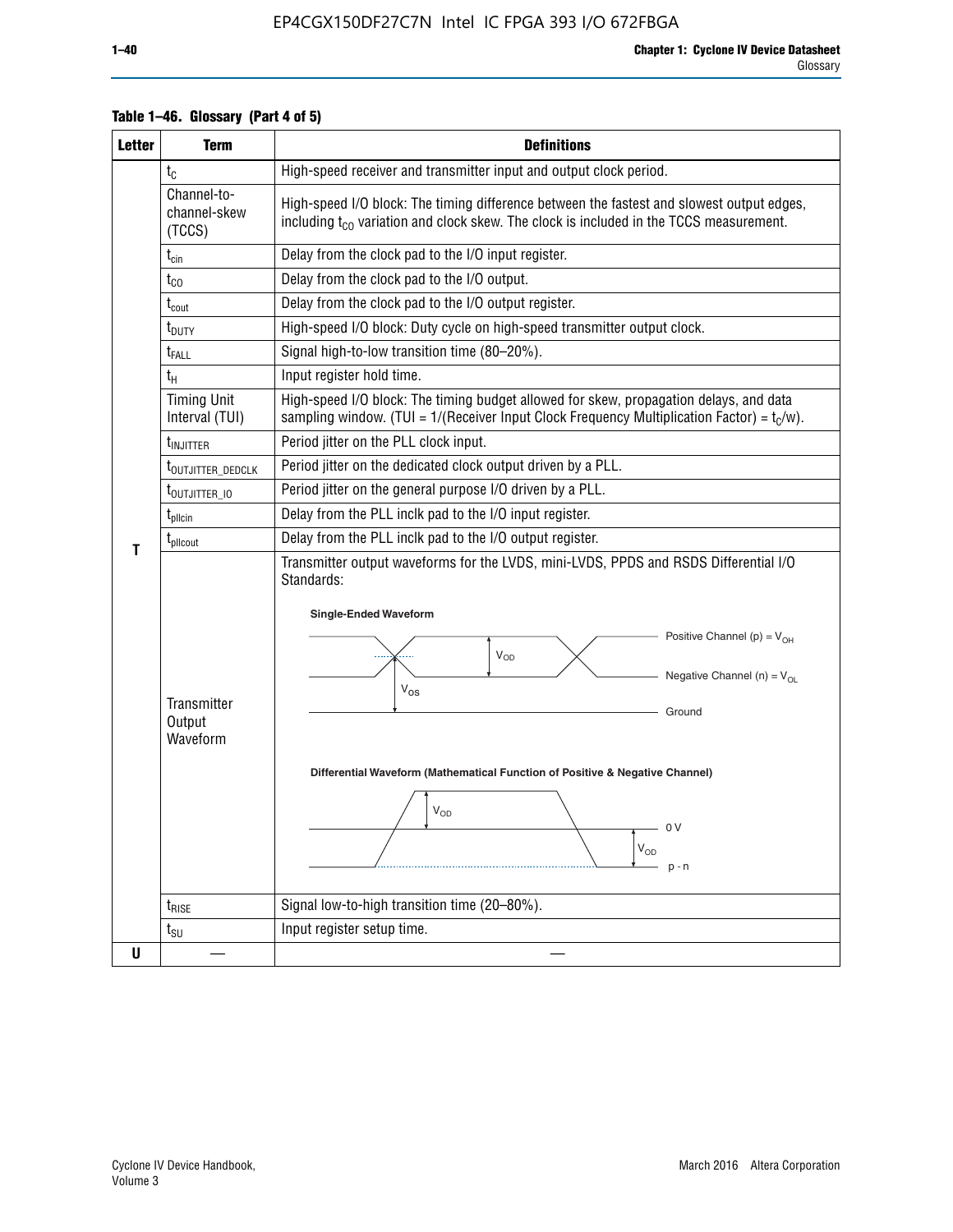#### **Table 1–46. Glossary (Part 5 of 5)**

| <b>Letter</b>    | <b>Term</b>               | <b>Definitions</b>                                                                                                                                                                                |
|------------------|---------------------------|---------------------------------------------------------------------------------------------------------------------------------------------------------------------------------------------------|
|                  | $V_{CM(DC)}$              | DC common mode input voltage.                                                                                                                                                                     |
|                  | $V_{DIF(AC)}$             | AC differential input voltage: The minimum AC input differential voltage required for switching.                                                                                                  |
|                  | $V_{DIF(DC)}$             | DC differential input voltage: The minimum DC input differential voltage required for switching.                                                                                                  |
|                  | <b>V<sub>ICM</sub></b>    | Input common mode voltage: The common mode of the differential signal at the receiver.                                                                                                            |
|                  | $V_{ID}$                  | Input differential voltage swing: The difference in voltage between the positive and<br>complementary conductors of a differential transmission at the receiver.                                  |
|                  | $V_{\text{IH}}$           | Voltage input high: The minimum positive voltage applied to the input that is accepted by the<br>device as a logic high.                                                                          |
|                  | $V_{IH(AC)}$              | High-level AC input voltage.                                                                                                                                                                      |
|                  | $V_{IH(DC)}$              | High-level DC input voltage.                                                                                                                                                                      |
|                  | $V_{IL}$                  | Voltage input low: The maximum positive voltage applied to the input that is accepted by the<br>device as a logic low.                                                                            |
|                  | $V_{IL (AC)}$             | Low-level AC input voltage.                                                                                                                                                                       |
|                  | $V_{IL(DC)}$              | Low-level DC input voltage.                                                                                                                                                                       |
|                  | $V_{\text{IN}}$           | DC input voltage.                                                                                                                                                                                 |
|                  | $\rm V_{\rm OCM}$         | Output common mode voltage: The common mode of the differential signal at the transmitter.                                                                                                        |
| $\mathbf{V}$     | $V_{OD}$                  | Output differential voltage swing: The difference in voltage between the positive and<br>complementary conductors of a differential transmission at the transmitter. $V_{OD} = V_{OH} - V_{OL}$ . |
|                  | $V_{OH}$                  | Voltage output high: The maximum positive voltage from an output that the device considers is<br>accepted as the minimum positive high level.                                                     |
|                  | $V_{OL}$                  | Voltage output low: The maximum positive voltage from an output that the device considers is<br>accepted as the maximum positive low level.                                                       |
|                  | $V_{OS}$                  | Output offset voltage: $V_{OS} = (V_{OH} + V_{OL}) / 2$ .                                                                                                                                         |
|                  | $V_{OX (AC)}$             | AC differential output cross point voltage: the voltage at which the differential output signals<br>must cross.                                                                                   |
|                  | $V_{REF}$                 | Reference voltage for the SSTL and HSTL I/O standards.                                                                                                                                            |
|                  | $V_{REF\,(AC)}$           | AC input reference voltage for the SSTL and HSTL I/O standards. $V_{REF(AC)} = V_{REF(DC)} +$ noise. The<br>peak-to-peak AC noise on $V_{REF}$ must not exceed 2% of $V_{REF(DC)}$ .              |
|                  | $V_{REF(DC)}$             | DC input reference voltage for the SSTL and HSTL I/O standards.                                                                                                                                   |
|                  | $V_{\textrm{SWING (AC)}}$ | AC differential input voltage: AC input differential voltage required for switching. For the SSTL<br>differential I/O standard, refer to Input Waveforms.                                         |
|                  | V <sub>SWING (DC)</sub>   | DC differential input voltage: DC input differential voltage required for switching. For the SSTL<br>differential I/O standard, refer to Input Waveforms.                                         |
|                  | $V_{TT}$                  | Termination voltage for the SSTL and HSTL I/O standards.                                                                                                                                          |
|                  | $V_{X (AC)}$              | AC differential input cross point voltage: The voltage at which the differential input signals must<br>cross.                                                                                     |
| W                |                           |                                                                                                                                                                                                   |
| $\boldsymbol{x}$ |                           |                                                                                                                                                                                                   |
| Y                |                           |                                                                                                                                                                                                   |
| $\mathbf{Z}$     |                           |                                                                                                                                                                                                   |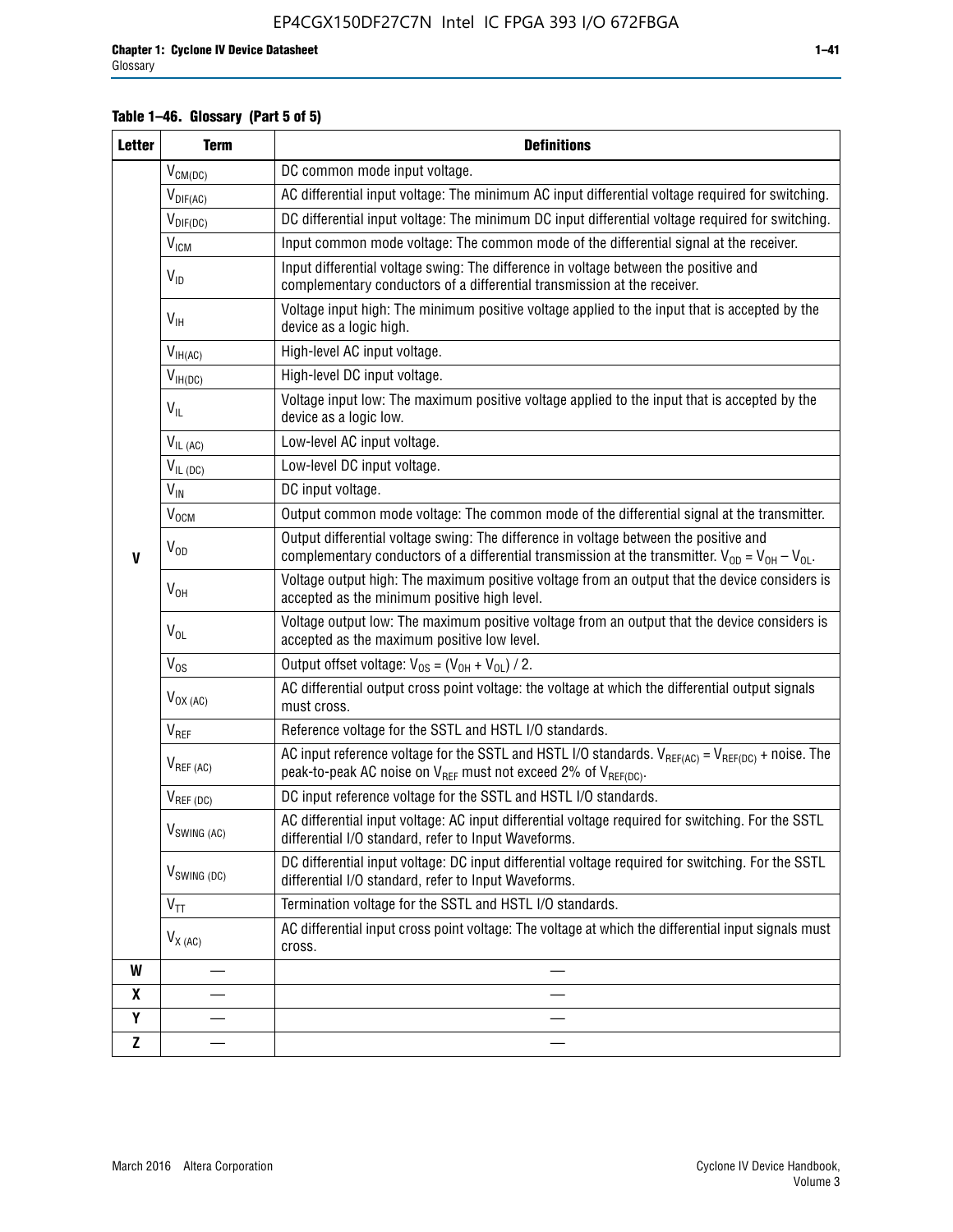## **Document Revision History**

Table 1–47 lists the revision history for this chapter.

| <b>Date</b>      | <b>Version</b> | <b>Changes</b>                                                                                                                                                                                                                            |
|------------------|----------------|-------------------------------------------------------------------------------------------------------------------------------------------------------------------------------------------------------------------------------------------|
| March 2016       | 2.0            | Updated note (5) in Table $1-21$ to remove support for the N148 package.                                                                                                                                                                  |
|                  |                | Updated maximum value for $V_{CCD, PL}$ in Table 1-1.                                                                                                                                                                                     |
| October 2014     | 1.9            | Removed extended temperature note in Table 1-3.                                                                                                                                                                                           |
| December 2013    | 1.8            | Updated Table 1-21 by adding Note (15).                                                                                                                                                                                                   |
| May 2013         | 1.7            | Updated Table 1-15 by adding Note (4).                                                                                                                                                                                                    |
|                  |                | Dpdated the maximum value for $V_1$ , $V_{CCD\_PLL}$ , $V_{CC10}$ , $V_{CC\_CLKIN}$ , $V_{CCH\_GXB}$ , and $V_{CCA\_GXB}$<br>Table $1-1$ .                                                                                                |
|                  |                | $\blacksquare$ Updated Table 1-11 and Table 1-22.                                                                                                                                                                                         |
| October 2012     | 1.6            | $\blacksquare$ Updated Table 1-21 to include peak-to-peak differential input voltage for the<br>Cyclone IV GX transceiver input reference clock.                                                                                          |
|                  |                | $\blacksquare$ Updated Table 1-29 to include the typical DCLK value.                                                                                                                                                                      |
|                  |                | <b>Updated the minimum f<sub>HSCLK</sub></b> value in Table 1-31, Table 1-32, Table 1-33,<br>Table 1-34, and Table 1-35.                                                                                                                  |
|                  | 1.5            | • Updated "Maximum Allowed Overshoot or Undershoot Voltage", "Operating<br>Conditions", and "PLL Specifications" sections.                                                                                                                |
| November 2011    |                | Updated Table 1-2, Table 1-3, Table 1-4, Table 1-5, Table 1-8, Table 1-9,<br>Table 1-15, Table 1-18, Table 1-19, and Table 1-21.                                                                                                          |
|                  |                | ■ Updated Figure $1-1$ .                                                                                                                                                                                                                  |
|                  |                | • Updated for the Quartus II software version 10.1 release.                                                                                                                                                                               |
| December 2010    | 1.4            | $\blacksquare$ Updated Table 1-21 and Table 1-25.                                                                                                                                                                                         |
|                  |                | $\blacksquare$ Minor text edits.                                                                                                                                                                                                          |
|                  |                | Updated for the Quartus II software version 10.0 release:                                                                                                                                                                                 |
|                  | 1.3            | Updated Table 1-3, Table 1-4, Table 1-21, Table 1-25, Table 1-28, Table 1-30,<br>Table 1-40, Table 1-41, Table 1-42, Table 1-43, Table 1-44, and Table 1-45.                                                                              |
| <b>July 2010</b> |                | ■ Updated Figure $1-2$ and Figure $1-3$ .                                                                                                                                                                                                 |
|                  |                | Removed SW Requirement and TCCS for Cyclone IV Devices tables.                                                                                                                                                                            |
|                  |                | $\blacksquare$ Minor text edits.                                                                                                                                                                                                          |
|                  |                | Updated to include automotive devices:                                                                                                                                                                                                    |
|                  | 1.2            | • Updated the "Operating Conditions" and "PLL Specifications" sections.                                                                                                                                                                   |
| March 2010       |                | $\blacksquare$ Updated Table 1-1, Table 1-8, Table 1-9, Table 1-21, Table 1-26, Table 1-27,<br>Table 1-31, Table 1-32, Table 1-33, Table 1-34, Table 1-35, Table 1-36,<br>Table 1-37, Table 1-38, Table 1-40, Table 1-42, and Table 1-43. |
|                  |                | Added Table 1-5 to include ESD for Cyclone IV devices GPIOs and HSSI I/Os.                                                                                                                                                                |
|                  |                | Added Table 1-44 and Table 1-45 to include IOE programmable delay for<br>Cyclone IV E 1.2 V core voltage devices.                                                                                                                         |
|                  |                | Minor text edits.                                                                                                                                                                                                                         |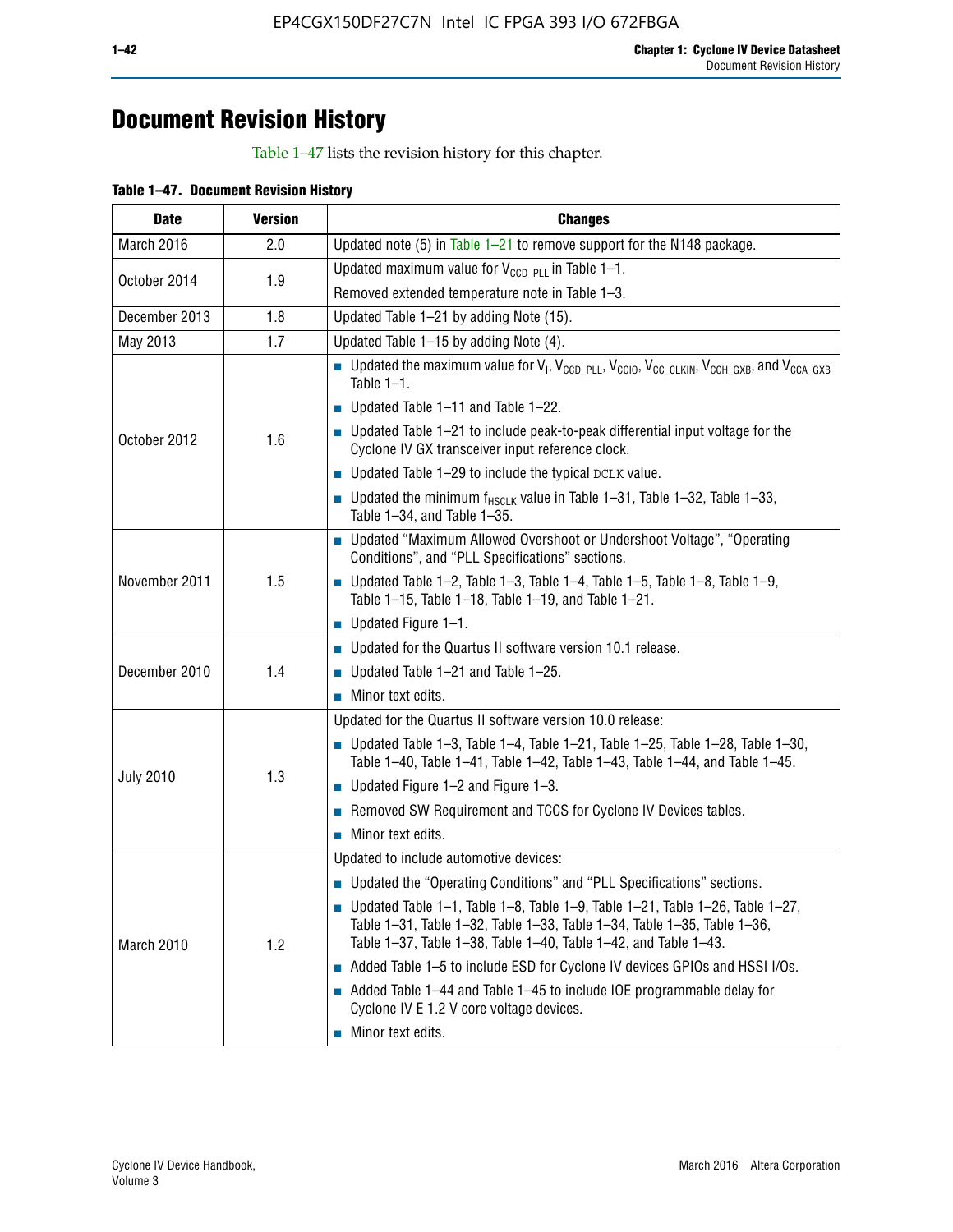#### **Table 1–47. Document Revision History**

| <b>Date</b>   | <b>Version</b> | <b>Changes</b>                                                                                                                                                                          |
|---------------|----------------|-----------------------------------------------------------------------------------------------------------------------------------------------------------------------------------------|
| February 2010 | 1.1            | Updated Table 1-3 through Table 1-44 to include information for Cyclone IV E<br>devices and Cyclone IV GX devices for Quartus II software version 9.1 SP1 release.<br>Minor text edits. |
| November 2009 | 1.0            | Initial release.                                                                                                                                                                        |